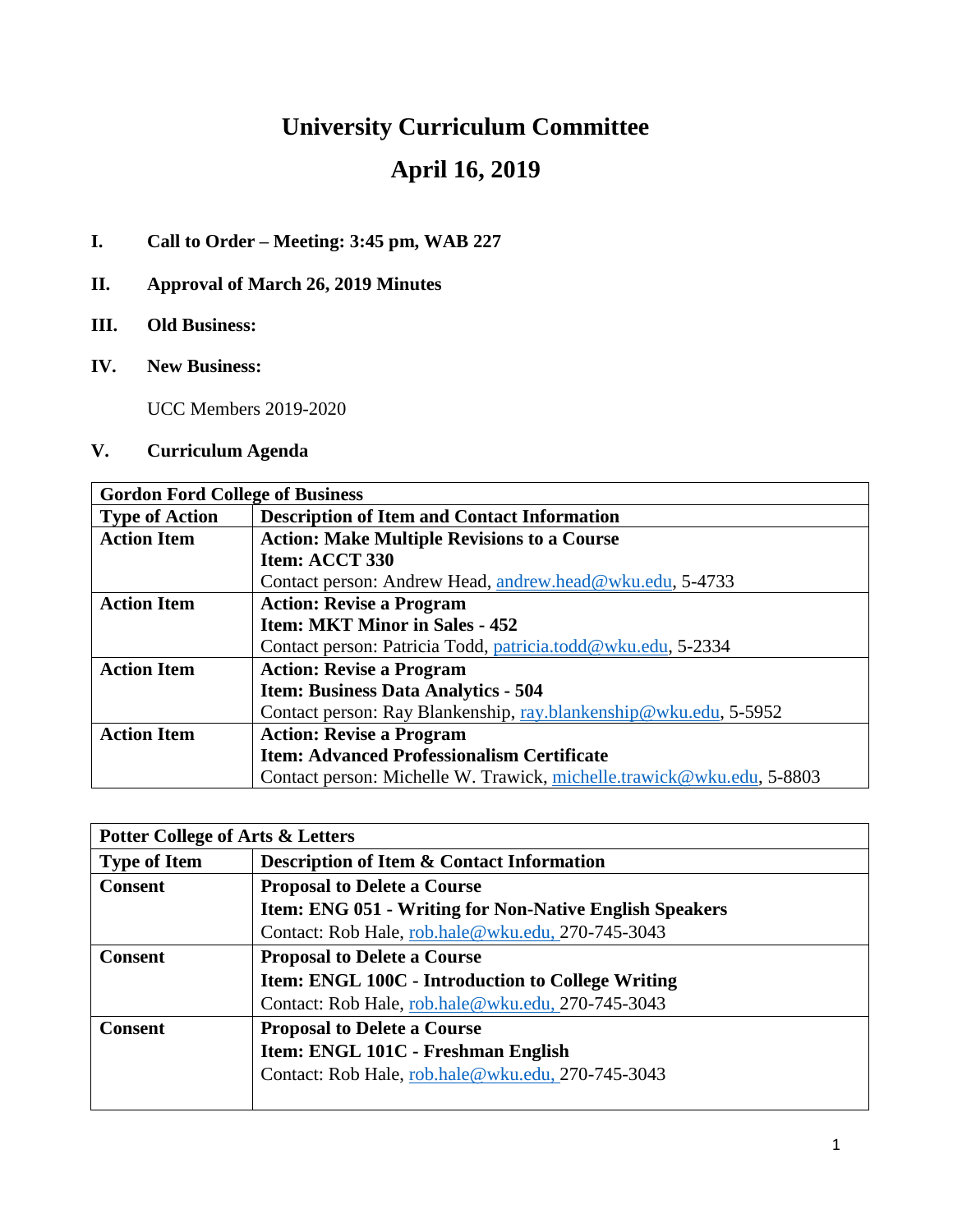| <b>Consent</b> | <b>Proposal to Delete a Course</b>                  |  |
|----------------|-----------------------------------------------------|--|
|                | <b>Item: ENGL 200C - Introduction to Literature</b> |  |
|                | Contact: Rob Hale, rob.hale@wku.edu, 270-745-3043   |  |
| <b>Consent</b> | <b>Proposal to Delete a Course</b>                  |  |
|                | <b>Item: ENGL 203C - Creative Writing</b>           |  |
|                | Contact: Rob Hale, rob.hale@wku.edu, 270-745-3043   |  |
| <b>Consent</b> | <b>Proposal to Delete a Course</b>                  |  |
|                | Item: ENGL 300C - Writing in the Disciplines        |  |
|                | Contact: Rob Hale, rob.hale@wku.edu, 270-745-3043   |  |

| <b>Ogden College of Science and Engineering</b> |                                                            |  |
|-------------------------------------------------|------------------------------------------------------------|--|
| Type of item                                    | <b>Description of Item &amp; Contact Information</b>       |  |
| <b>Consent</b>                                  | <b>Proposal to Revise Course Prerequisites</b>             |  |
|                                                 | CS 360, Software Engineering 1, 1 hr.                      |  |
|                                                 | Contact: Michael Galloway, jeffrey.galloway@wku.edu, x2859 |  |
| <b>Action</b>                                   | <b>Proposal to Create a New Course</b>                     |  |
|                                                 | ANSC 430, Equine Health and Welfare, 2 hrs.                |  |
|                                                 | Contact: Jennifer Gill, Jennifer.gill@wku.edu, x5962       |  |
| <b>Action</b>                                   | <b>Proposal to Create a New Course</b>                     |  |
|                                                 | ANSC 431, Equine Health and Welfare Lab, 1 hr.             |  |
|                                                 | Contact: Jennifer Gill, Jennifer.gill@wku.edu, x5962       |  |

| <b>College of Health and Human Services</b> |                                                                   |  |  |
|---------------------------------------------|-------------------------------------------------------------------|--|--|
| <b>Type of Item</b>                         | <b>Description</b>                                                |  |  |
| <b>Consent</b>                              | <b>Suspend a Course</b>                                           |  |  |
|                                             | PE 121 Dance and Rhythmical Activities                            |  |  |
|                                             | Contact: Dr. Keri Esslinger, keri.esslinger@wku.edu, 270-745-6038 |  |  |
| <b>Consent</b>                              | <b>Suspend a Program</b>                                          |  |  |
|                                             | <b>425 Nutrition Minor</b>                                        |  |  |
|                                             | Contact: Karen Mason, karen.mason@wku.edu, 745-3462               |  |  |
| <b>Action</b>                               | <b>Revise Course Credit Hours</b>                                 |  |  |
|                                             | <b>PE 111 Movement Themes and Concepts I</b>                      |  |  |
|                                             | Contact: Dr. Keri Esslinger, keri.esslinger@wku.edu, 270-745-6038 |  |  |
| <b>Action</b>                               | <b>Revise Course Credit Hours</b>                                 |  |  |
|                                             | PE 123 Movement Themes and Concepts II                            |  |  |
|                                             | Contact: Dr. Keri Esslinger, keri.esslinger@wku.edu, 270-745-6038 |  |  |
| <b>Action</b>                               | <b>Revise Course Credit Hours</b>                                 |  |  |
|                                             | <b>PE 211 Net/Wall and Target Sports</b>                          |  |  |
|                                             | Contact: Elizabeth Pyle; elizabeth.pyle@wku.edu; 270-745-5123     |  |  |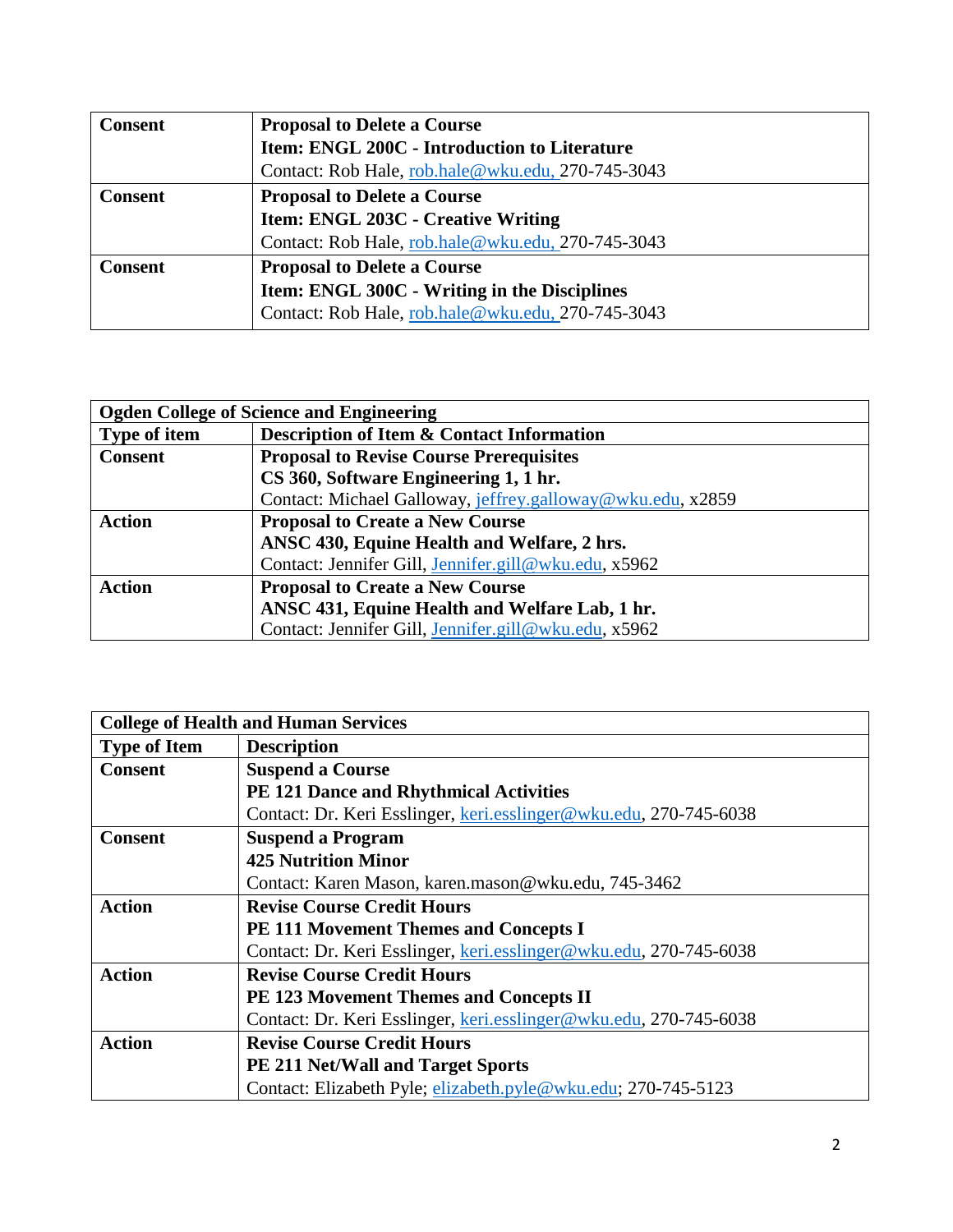| <b>Action</b> | <b>Revise Course Credit Hours</b>                                       |  |  |
|---------------|-------------------------------------------------------------------------|--|--|
|               | <b>PE 212 Striking/Field and Invasion Sports</b>                        |  |  |
|               | Contact: Elizabeth Pyle; elizabeth.pyle@wku.edu; 270-745-5123           |  |  |
| <b>Action</b> | <b>Revise Course Credit Hours</b>                                       |  |  |
|               | PE 320 Methods in Early and Middle Childhood Physical Education         |  |  |
|               | Contact: Elizabeth Pyle; elizabeth.pyle@wku.edu; 270-745-5123           |  |  |
| <b>Action</b> | <b>Make Multiple Revisions to a Course</b>                              |  |  |
|               | <b>PE 222 Fitness/Wellness Applications</b>                             |  |  |
|               | Contact: Dr. Keri Esslinger, keri.esslinger@wku.edu, 270-745-6038       |  |  |
| <b>Action</b> | <b>Make Multiple Revisions to a Course</b>                              |  |  |
|               | <b>PE 300 Outdoor Educational Activities</b>                            |  |  |
|               | Contact: Dr. Keri Esslinger, keri.esslinger@wku.edu, 270-745-6038       |  |  |
| <b>Action</b> | <b>Revise a Program</b>                                                 |  |  |
|               | <b>587 Physical Education</b>                                           |  |  |
|               | Contact: Dr. Keri Esslinger, keri.esslinger@wku.edu, 270-745-6038       |  |  |
| <b>Action</b> | <b>Revise a Program</b>                                                 |  |  |
|               | <b>572 Sport Management</b>                                             |  |  |
|               | Contact: Dr. Paula Upright, paula.upright@wku.edu, 270-745-3004         |  |  |
| <b>Action</b> | <b>Revise a Program</b>                                                 |  |  |
|               | 586 Bachelor of Science in Nursing                                      |  |  |
|               | Contact: Tonya Bragg-Underwood, tonya.bragg-underwood@wku.edu, 270-745- |  |  |
|               | 4377                                                                    |  |  |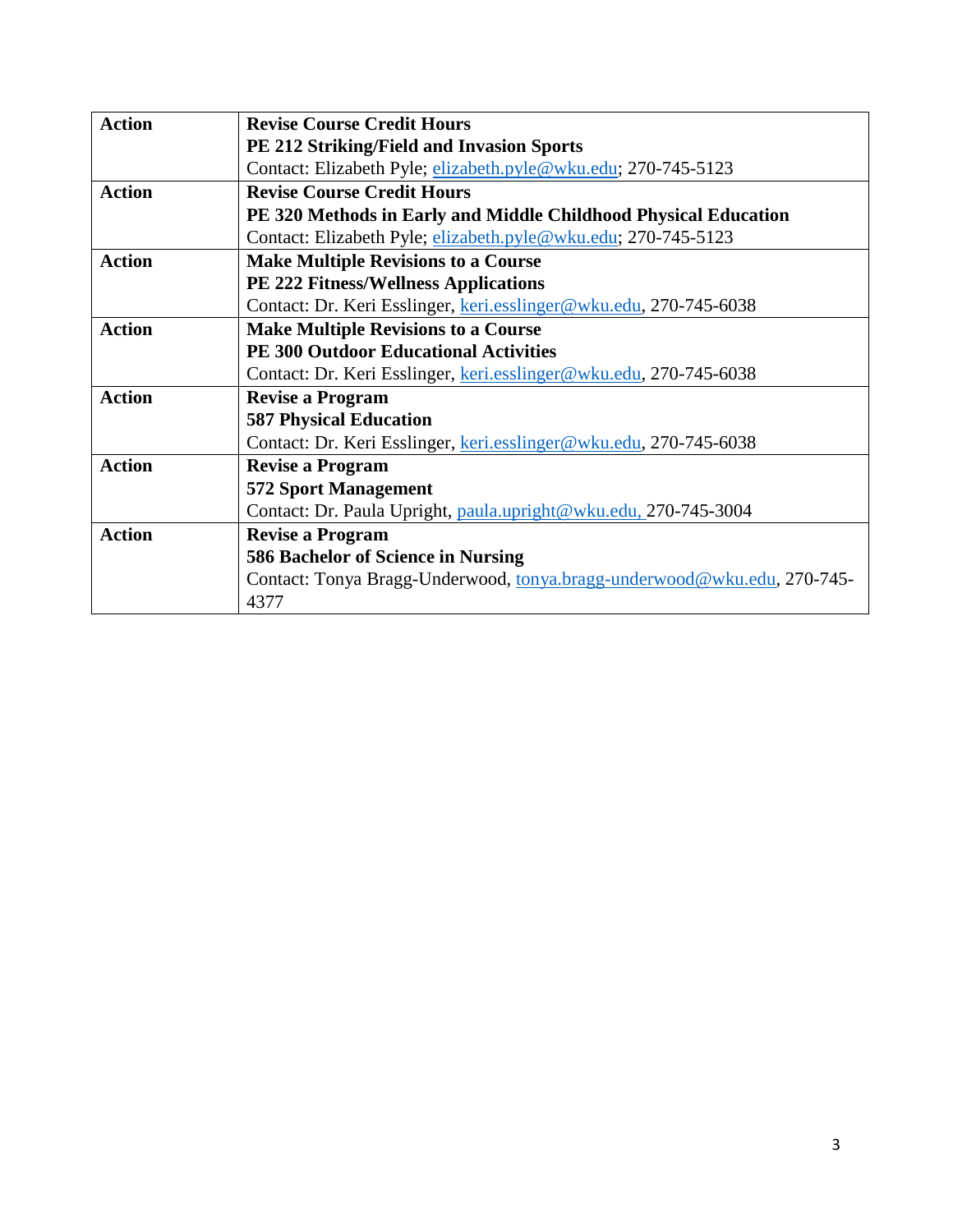### **Gordon Ford College of Business Finance Department Proposal to Make Multiple Revisions to a Course (Action Item)**

Contact Person: Andrew Head, [Andrew.head@wku.edu,](mailto:Andrew.head@wku.edu) 745-4733

#### **1. Identification of course:**

- 1.1 Current course prefix (subject area) and number: ACCT 330
- 1.2 Course title: Tax Planning for Investments

#### **2. Revise course title:**

- 2.1 Current course title: Tax Planning for Investments
- 2.2 Proposed course title: **Advanced Topics in Personal Financial Planning**
- 2.3 Proposed abbreviated title: **Advanced Topics in PFP**
- **2.4** Rationale for revision of course title: With the consent of the Accounting department, this course will revert to a finance course from an accounting course. Course content will not change. While the course has been listed as an Accounting course, the course content was developed for Personal Financial Planning majors and has always been delivered by Finance faculty. Accounting majors cannot take this course for credit.

#### **3. Revise course number:**

- 3.1 Current course number: ACCT 330
- 3.2 Proposed course number: **FIN 333**
- **3.3** Rationale for revision of course number: There is already a FIN 330 course. FIN 333 has not been used for any other course.
- **4. Revise course prerequisites/corequisites/special requirements: NA**
- **5. Revise course catalog listing: NA**
- **6. Revise course credit hours: NA**
- **7. Revise schedule type: NA**
- **8. Revise grade type: NA**
- **10. Proposed term for implementation: Spring 2020**
- **11. Dates of prior committee approvals:**

Department/ Unit **Finance** February 15, 2019

**Gordon Ford College of Business** Curriculum **Committee** March 20, 2019 Undergraduate Curriculum Committee University Senate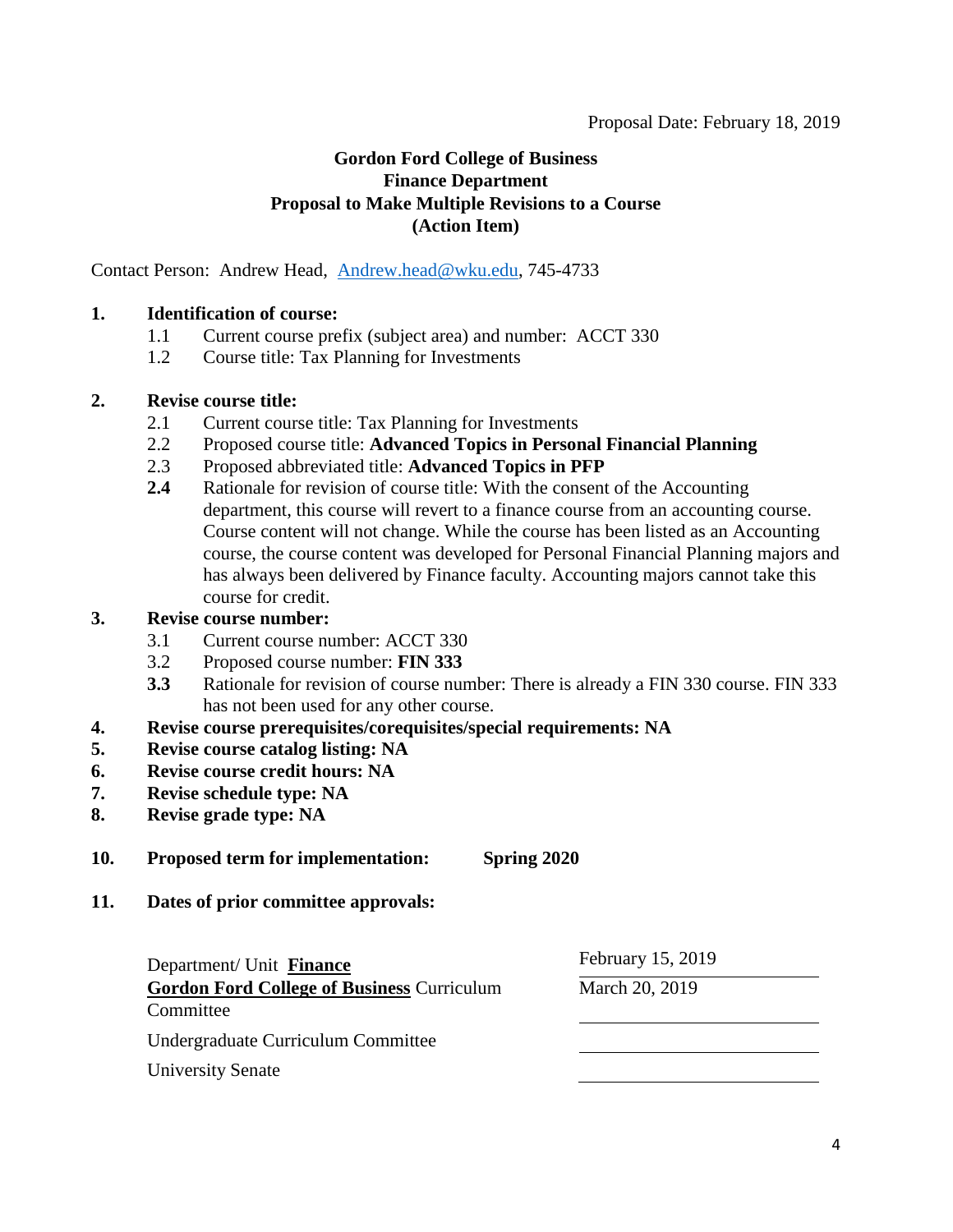### **Proposal to Revise a program: Gordon Ford College of Business Department/Unit: Marketing**

### **Section 1: Proponent Contact Information**

**1.1** Patricia Todd **1.2** patricia.todd@wku.edu **1.3** 270-745-2334

### **Section 2: Program Information**

- **2.1** Current Program reference number: 452
- **2.2** Current Program title: Minor in Sales
- **2.3** Current total number of credits required in the program: 18

### **Section 3: Proposed program revisions and rationales**

The required and elective credits for the Sales Minor are being restructured in order to allow students flexibility in tailoring the program to more accurately align with their major area of study and career goals. The total number of credit hours will remain the same.

- **3.1** COMM 263 is being deleted from the Required Classes reducing the core credit hours from 12 to 9.
- **3.2** PSY 371 and FIN 350 are being added as options to the first set of Elective Courses. This will broaden the scope of the courses students can select as an elective.
- **3.3** In the second set of Elective Courses, credit hour requirement is increasing from 3 to 6 credit hours. In addition, MKT 427 is being removed as an elective course option while MGT 361 and COMM 365 are being added to the elective course options. Again, this will enable students to choose electives that are more in line with their majors and career goals.

### **Section 4: Consultations**

Do any of the proposed revisions in section 3 above involve or in any other way impact other departments/units? Yes. Elective courses in the following departments are being proposed: Finance, Psychology, Communication, and Management. An email was sent on March 20, 2019 to each department chair to determine if adding these courses as part of the elective options for the Sales Minor would pose any issues or concerns. Responses were received from each department indicating there are no issues and approving the addition of the proposed program electives.

### **Section 5: Proposed term for implementation:** Fall 2019

### **Section 6: Approval Flow Dates:**

**Proposing department/unit: Marketing Department 02/06/2019 Gordon Ford College of Business Curriculum Committee: 03/20/2019 Undergraduate Curriculum Committee: University Senate:**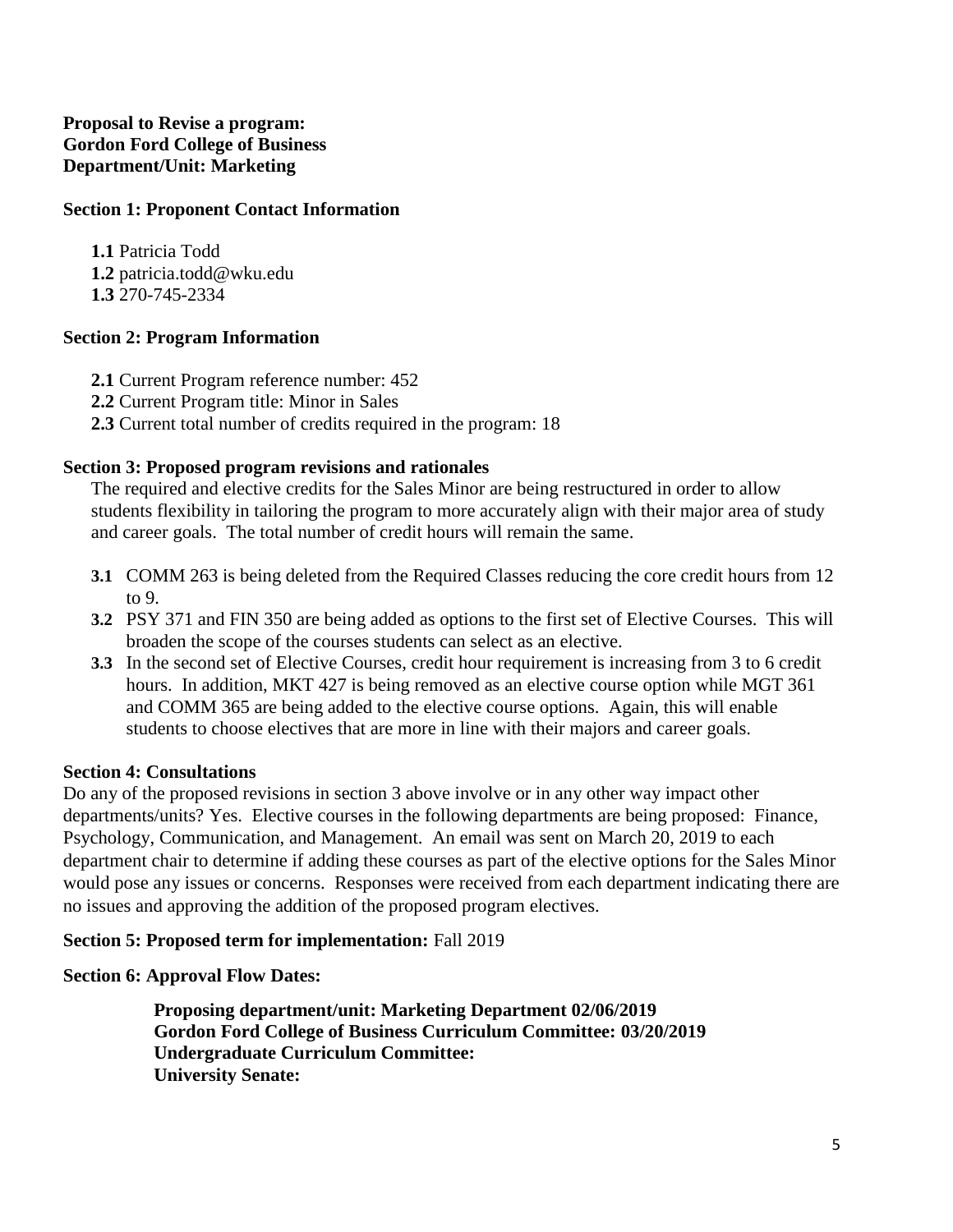#### **Section 7: Required Appendices: Current & proposed program descriptions:**

#### **7.1 Current Program Description**

The minor requires 18 **semester** hours. All students must complete a  $\frac{12}{12}$ -hour core composed of MKT 220, MKT 325, and MKT 425<sup>-</sup> **along with COMM 463**. A student must also take either COMM 345 or PSY 350/PSYS 350. The remaining **three** credits must be chosen from MKT 323, MKT 329, MKT 331, MKT 424, **or MKT 427**. Sales minors must earn a "C" or higher in all marketing classes (MKT prefix) used as part of the minor. At least 6 hours in the Sales minor must be unduplicated from courses counted in the major and/or other minors. Marketing majors and minors are not eligible to receive a sales minor.

| Credits                       | Course                         | Title                                                  |  |
|-------------------------------|--------------------------------|--------------------------------------------------------|--|
|                               | <b>COMM 263</b>                | <del>Fundamentals of Communication &amp; Culture</del> |  |
| 3                             | <b>MKT 220</b>                 | <b>Basic Marketing Concepts</b>                        |  |
| 3                             | <b>MKT 325</b>                 | <b>Personal Selling</b>                                |  |
| 3                             | <b>MKT425</b>                  | <b>Advanced Personal Selling Strategies</b>            |  |
| Elective Courses: (3 Credits) |                                |                                                        |  |
|                               | Choose ONE course from:        |                                                        |  |
| Credits                       | Course                         | Title                                                  |  |
| 3                             | COMM 345                       | <b>Advanced Public Speaking</b>                        |  |
| 3                             | PSY/PSYS 350                   | Social Psychology                                      |  |
| Elective Courses: (3-Credits) |                                |                                                        |  |
|                               | Choose <b>ONE</b> course from: |                                                        |  |
| Credits                       | Course                         | Title                                                  |  |
| 3                             | <b>MKT 323</b>                 | <b>Services Marketing</b>                              |  |
| 3                             | <b>MKT 329</b>                 | <b>Business to Business Marketing</b>                  |  |
| 3                             | <b>MKT 331</b>                 | Social Media Marketing                                 |  |
| 3                             | <b>MKT 424</b>                 | <b>Sales Force Management</b>                          |  |
|                               | <u>MKT 427</u>                 | <b>Entrepreneurial Marketing</b>                       |  |

Required Courses: (**12** Credits)

(Or any marketing elective approved by Department Head.)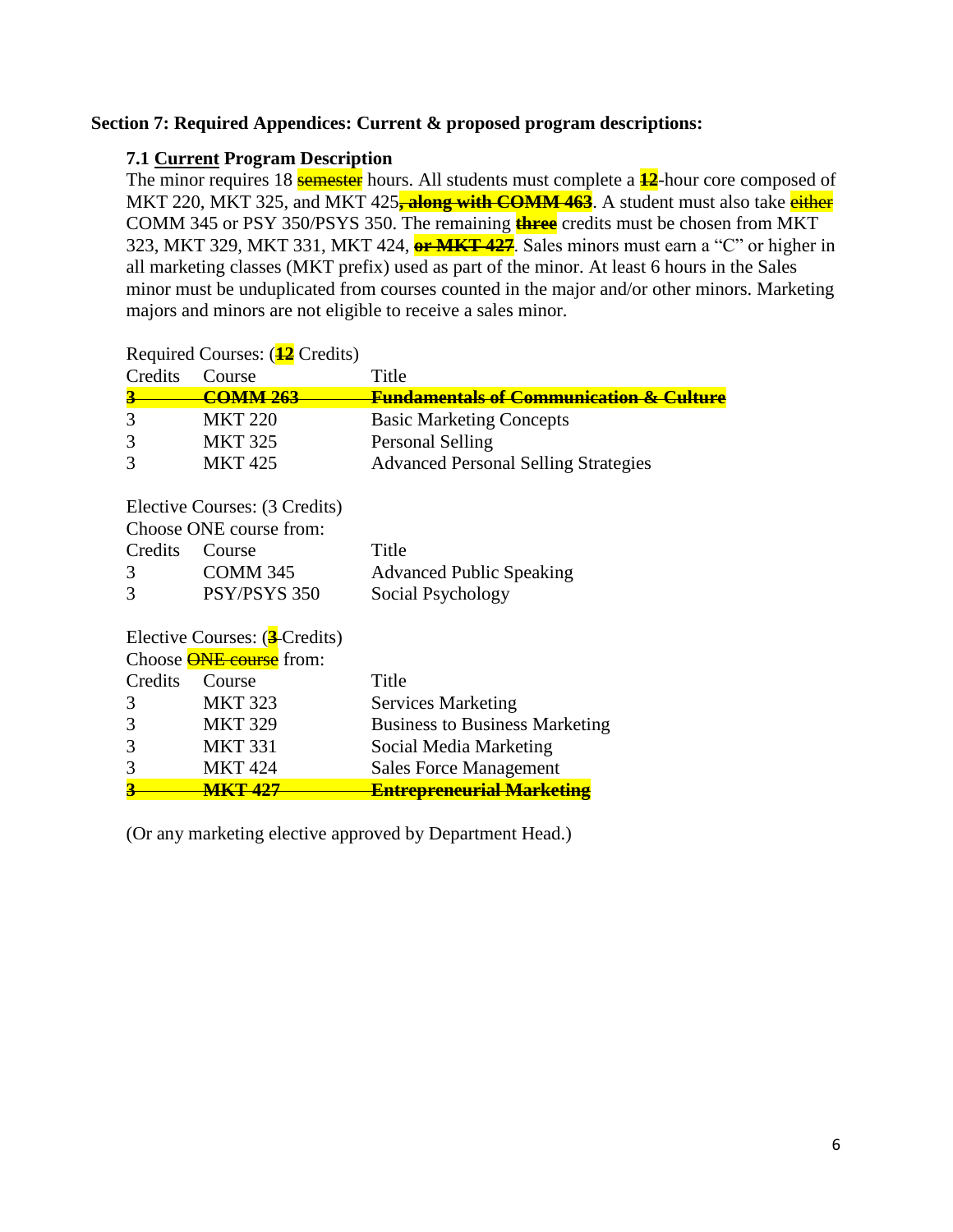#### **7.2 Proposed Program Description: (**On a separate pages):

The minor requires 18 credit hours. All students must complete a **9-**hour core composed of MKT 220, MKT 325, and MKT 425. A student must also take one course (three credits) from COMM 345, PSY 350/PSYS 350, **PSY 371, or FIN 350**. The remaining **six** credits must be chosen from MKT 323, MKT 329, MKT 331, MKT 424, **MGT 361, or COMM 365**. Sales minors must earn a "C" or higher in all marketing classes (MKT prefix) used as part of the minor. At least 6 hours in the Sales minor must be unduplicated from courses counted in the major and/or other minors. Marketing majors and minors are not eligible to receive a sales minor.

Required Courses: (9 Credits)

|               | Credits Course | Title                                       |
|---------------|----------------|---------------------------------------------|
| $\mathcal{R}$ | <b>MKT 220</b> | <b>Basic Marketing Concepts</b>             |
| 3             | <b>MKT 325</b> | Personal Selling                            |
| 3             | MKT 425        | <b>Advanced Personal Selling Strategies</b> |

Elective Courses: (3 Credits)

| Choose ONE course from: |                 |                                     |  |
|-------------------------|-----------------|-------------------------------------|--|
| Credits                 | Course          | Title                               |  |
| $\mathcal{R}$           | <b>COMM 345</b> | <b>Advanced Public Speaking</b>     |  |
| 3                       | PSY/PSYS 350    | Social Psychology                   |  |
| $\mathbf{R}$            | <b>PSY 371</b>  | <b>Psychology of Sales Behavior</b> |  |
|                         | <b>FIN 350</b>  | <b>Risk Management/Insurance</b>    |  |

### Elective Courses: (6 Credits)

|                | Choose <b>TWO</b> courses from: |                                            |
|----------------|---------------------------------|--------------------------------------------|
| Credits        | Course                          | Title                                      |
| 3              | <b>MKT 323</b>                  | <b>Services Marketing</b>                  |
| 3              | <b>MKT 329</b>                  | <b>Business to Business Marketing</b>      |
| 3              | <b>MKT 331</b>                  | Social Media Marketing                     |
| 3              | <b>MKT 424</b>                  | <b>Sales Force Management</b>              |
| $\overline{3}$ | <b>MGT 361</b>                  | <b>Business Communication Fundamentals</b> |
| $\overline{3}$ | <b>COMM 365</b>                 | <b>Intercultural Communication</b>         |

(Or any marketing elective approved by Department Head.)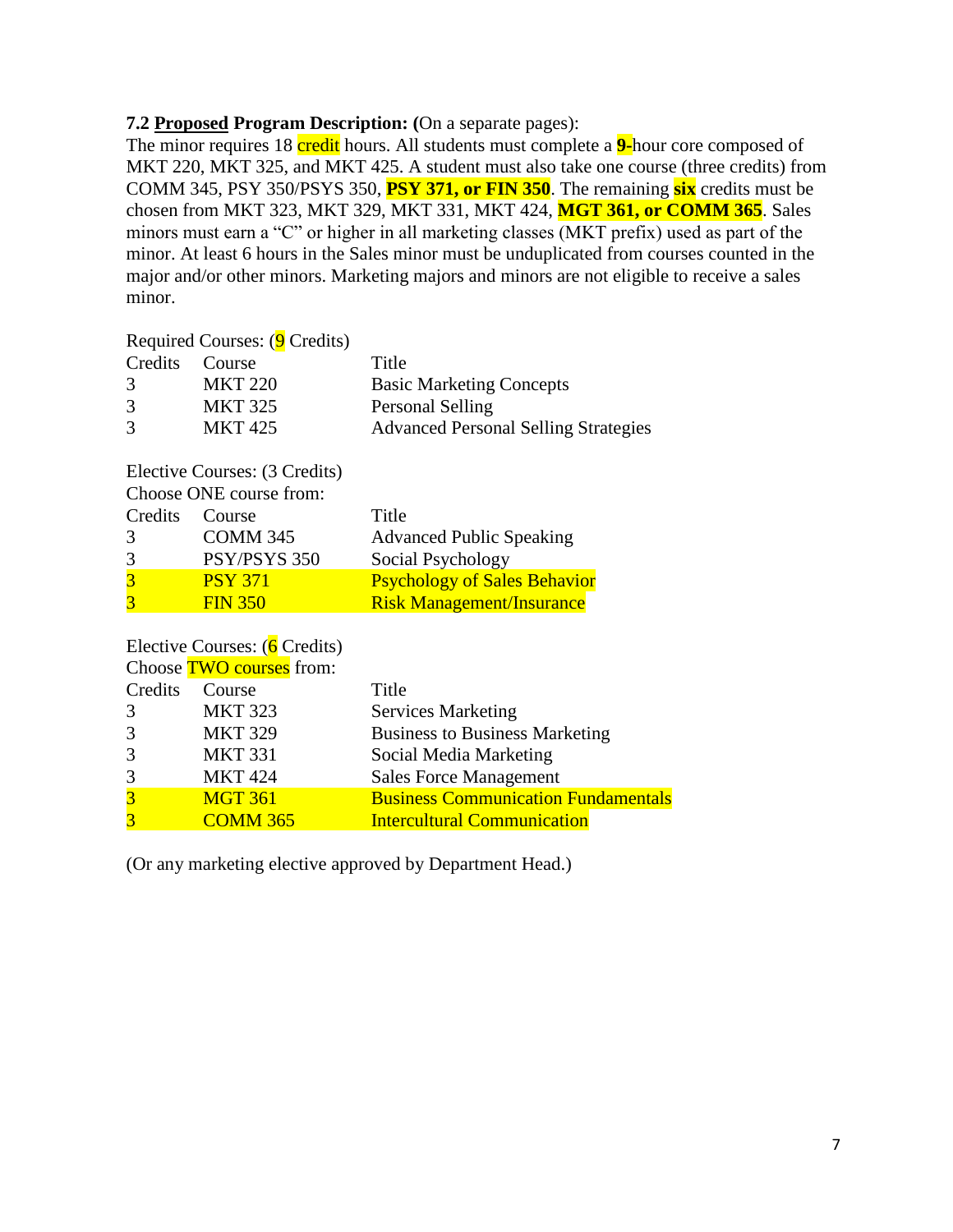**Proposal to Revise a program:** Business Data Analytics **Gordon Ford College of Business Department/Unit:** Information Systems

#### **Section 1: Proponent Contact Information**

**1.1** Ray Blankenship / Chair

**1.2** ray.blankenship@wku.edu

**1.3** 270.745.5952

#### **Section 2: Program Information**

#### **2.1 Classification of Instructional Program (CIP) reference number:** 504

**2.2 Current Program title:** Business Data Analytics

#### **2.3 Current total number of credits required in the program:72**

#### **Section 3: Proposed program revisions and rationales**:

#### **3.1 First proposed revision**:

Revise the approved Business Data Analytics electives. Rationale: The program requires nine hours of electives. Current listed electives no longer exist or they are not applicable to the Business Data Analytics program.

#### **Section 4: Consultations:**

Department heads and directors where consulted about the changes.

#### **Section 5: Proposed term for implementation:** Fall 2019

#### **Section 6: Approval Flow Dates:**

#### **GFCB College Curriculum Committee: 03/20/2019**

#### **Undergraduate Curriculum Committee:**

**University Senate:**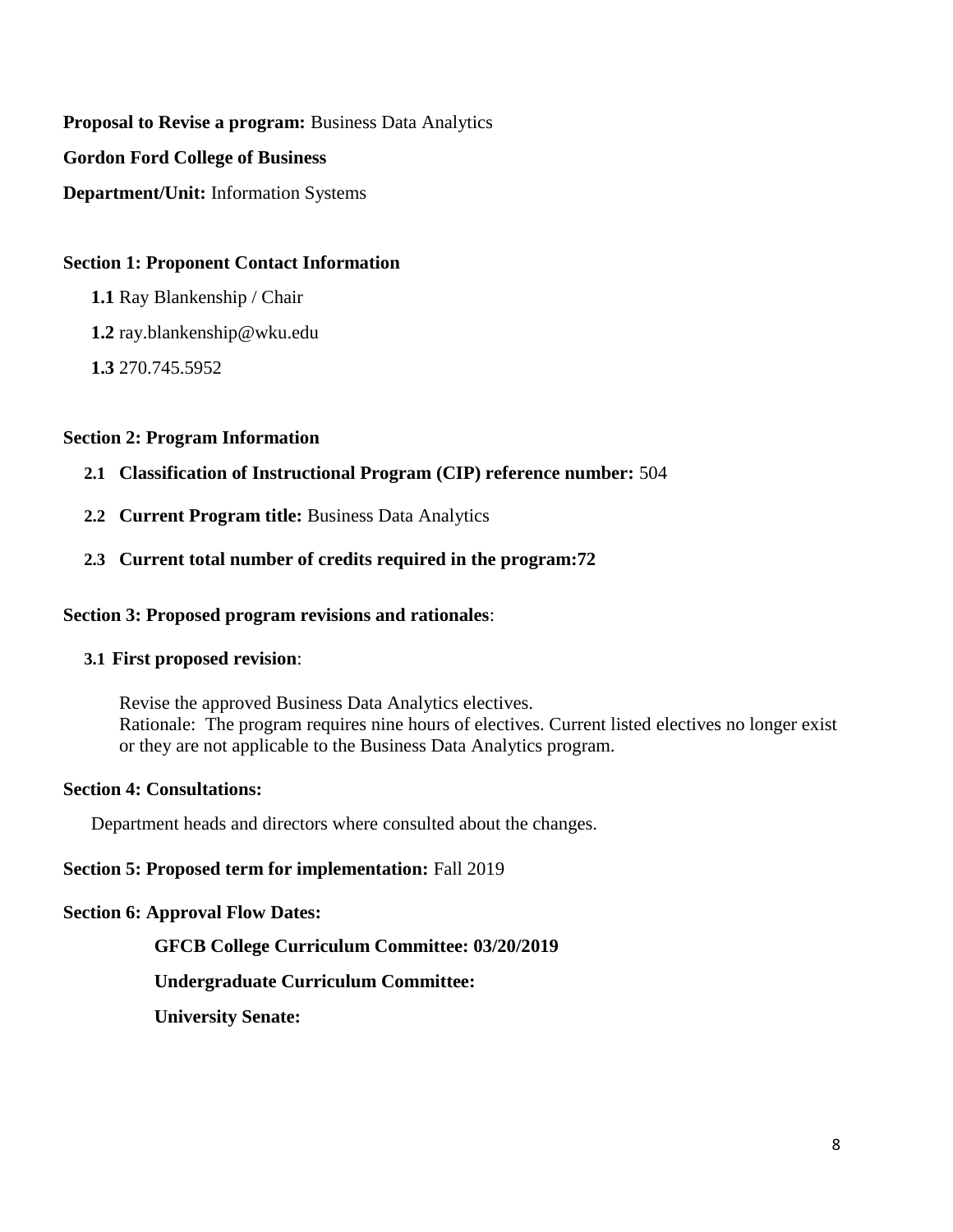#### **Section 7: Required Appendices: Current & proposed program descriptions:**

#### **7.1 The current elective requirements of the Business Data Analytics program:**

The current approved electives are: **CIT 302,310,330,370** COMM 345, **COMM** 346,349 **PSY 331** ENG 301,306,307, ENG 401,415 PSY 371 **AD 341 AMS 310**, **AMS 342, 356, 371, 394, 396, 430** HCA 340, HCA 342,343,344,346,442,445,446 GISC 316,317,417,419,443,477 BCOM 264, **BCOM 366,367,480** CRIM 232,330,332 **PS 328** MIL 301,302,401 **LEAD 200,475** PS 110,338,355,412,440 COMM 460 **PR 355 PSYS 370 SOCL 312** COMM 362 **AD 240 PHIL 321 BE 350,362** ACCT 3\*\*, ACCT 4\*\* **BI 3\*\*, 4\*\* CIS 3\*\*, 4\*\* SM 3\*\*,4\*\*** ECON 3\*\*,4\*\* FIN 3\*\*,4\*\* MGT 3\*\*,4\*\* MKT 3\*\*,4\*\*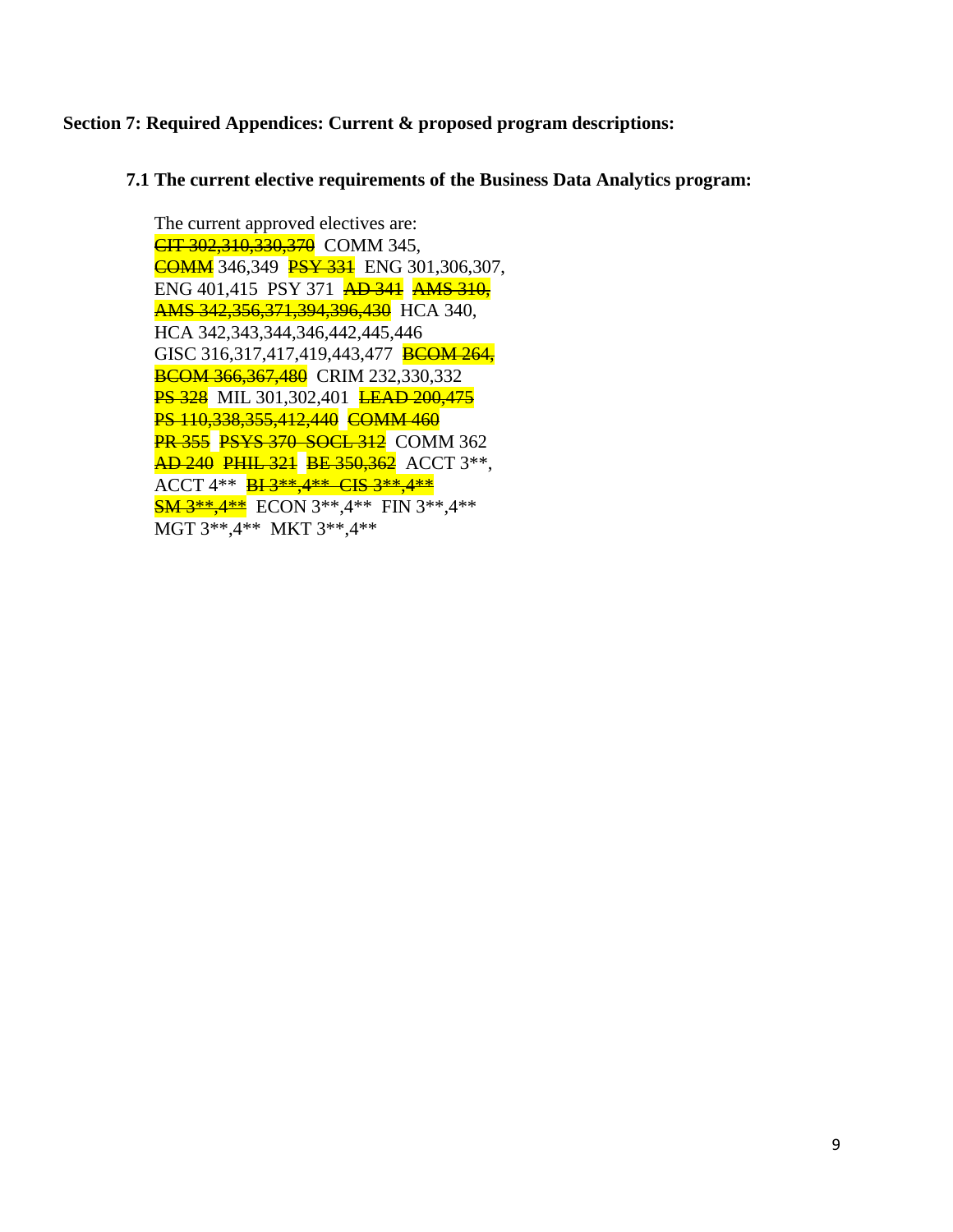**7.2** The proposed electives are:

COMM 345,346,349,362 CRIM 232,330,332 ENG 301,306,307,401,415 GISC 316,317,417,419,443,477 HCA 340,342,343,344,346,442,445,446 MIL 301,302,401 PSY 371

ACCT 3\*\*,4\*\* ECON 3\*\*,4\*\* FIN 3\*\*,4\*\* MGT 3\*\*,4\*\* MKT 3\*\*,4\*\*

There are no additions from the original list.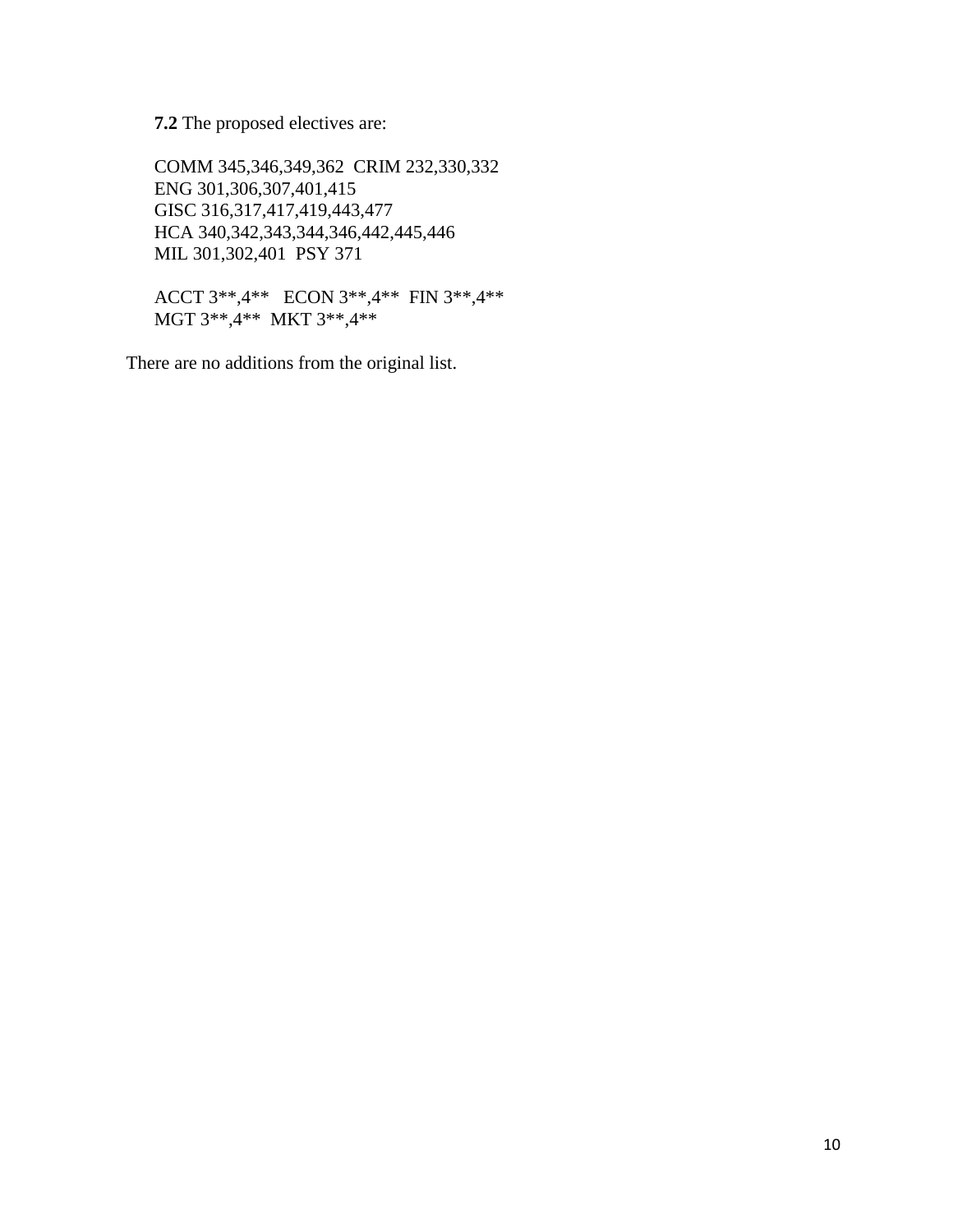#### **ACTION ITEM**

#### **Proposal to Revise a program: Advanced Professionalism Certificate Gordon Ford College of Business Dean's Office**

#### **Section 1: Proponent Contact Information**

**1.1** Michelle W. Trawick **1.2** michelle.trawick@wku.edu **1.3** 270.745.8803

#### **Section 2: Program Information**

**2.4** Current Program reference number: 1730 **2.5** Current Program title: Advanced Professionalism Certificate **2.6** Current total number of credits required in the program: 12

#### **Section 3: Proposed program revisions and rationales**

**3.4** Revision and Rationale:

Revision: Remove "Category I Self-Management Skills" from the required coursework. Rationale: The certificate is designed with four primary categories of accomplishment: The first, "Self Management Skills" requires students to complete BA 175 (University Experience – Business) or FIN 161 (Personal Finance). We have determined that having this category of freshmen level courses reduces the participation in the certificate for two primary reasons. First, many students do not become interested in completing the certificate until they are more advanced in their academic programming and place greater reliance on the signal that can be gained through earning a certificate of this nature. Second, transfer students have little flexibility in their remaining time on campus and need to focus on major specific and/or upper level coursework.

**3.5** Revision and Rationale.

Revision: Increase required hours from 6 to 9 and revise course options for "Category II Advanced Communication Skills and Leadership." Rationale: The removal of Category I requires the reallocation of 3 credit hours to Category II.

#### **3.6** Revision and Rationale.

Revision: A change in category title to better reflect course content and an update to the COMM, MGT, and LEAD course listings to better reflect program purpose and current course offerings, corrections of pre-requisite identification, and reduction of pre-requisite barriers. The added courses are:

COMM 260 (3) Organizational Interviewing (no course pre-reqs)

COMM 365 (3) Intercultural Communication (no course pre-reqs, completion of 21 hours of Foundations and Explorations or 60 earned hours is required)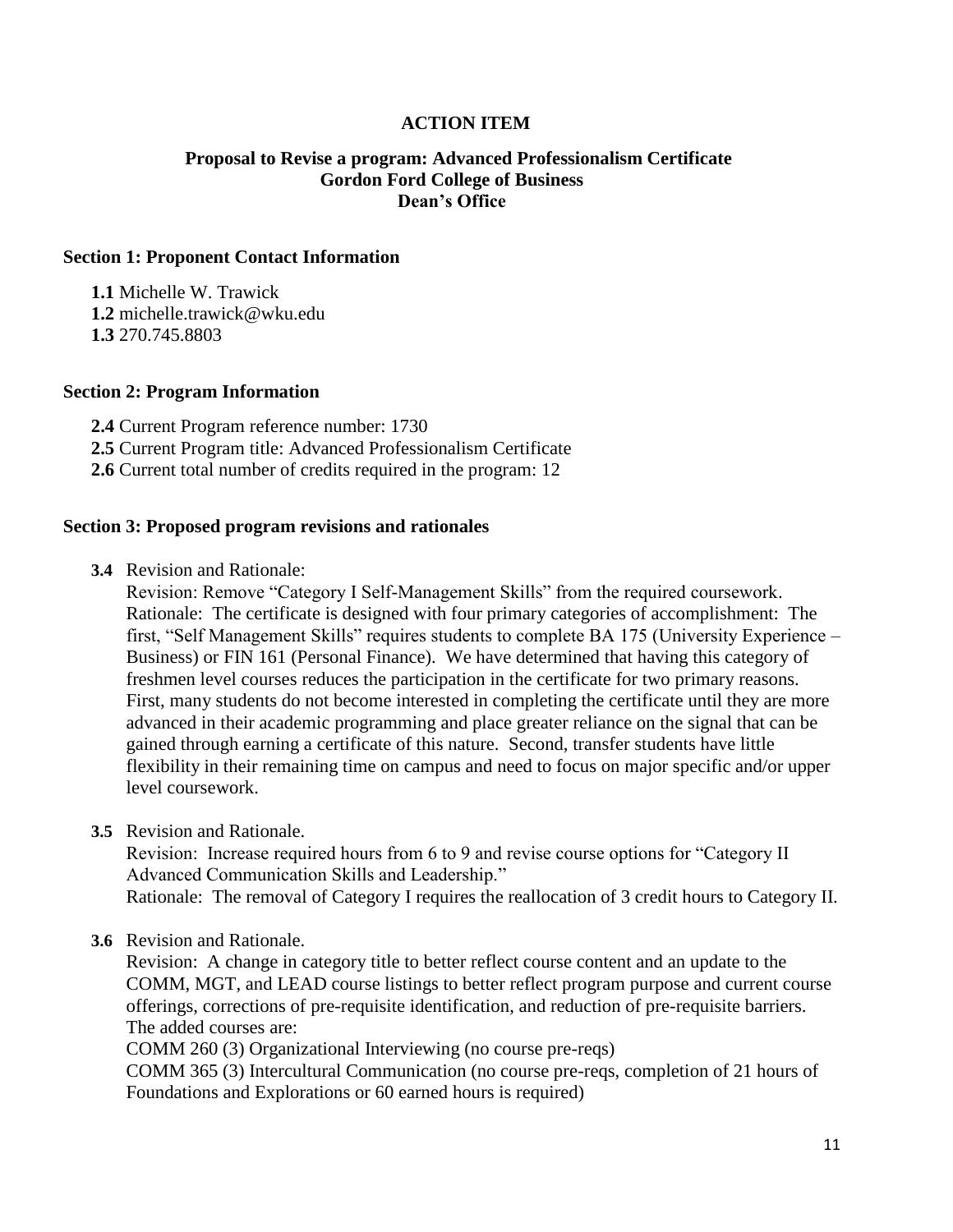COMM 374 (3) Gender Communication (no course pre-reqs) MGT 305 (3) Ethics and Critical Thinking (MGT 200 pre-req, required of all BS in Business majors)

The deleted courses are:

COMM 348, COMM 362, COMM 460, LEAD 330, LEAD 440, and LEAD 450. (These are either deleted or list pre-requisites beyond the scope of our business programming.)

Rationale: Current courses include courses that no longer exist, excludes courses that fit the goals of the program, and includes courses for which pre-requisites create barriers for students in our majors.

**3.7** Revision and Rationale.

Revision: The last note within the Certificate description suggests that students may petition to use HON 404 to satisfy Category I. The original intent of the certificate was to allow students completing HON 404 to petition for that to meet the newly numbered Category II requirement.

Rationale: This would correct the current catalog and more accurately reflect the goals of the certificate.

#### **Section 4: Consultations**

Do any of the proposed revisions in section 3 above involve or in any other way impact other departments/units? YES

Drs. Jerome and Sterk were contacted regarding the change in COMM courses.

Dr. John Baker was contacted regarding the deletion of LEAD courses.

Dr. Paula Potter was contacted regarding the addition of MGT 305.

Dr. Chhachhi was contacted regarding the deletion of FIN 161.

#### **Section 5: Proposed term for implementation:** Fall 2019

#### **Section 6: Approval Flow Dates:**

#### **GFCB College Curriculum Committee: 03/20/2019**

**Undergraduate Curriculum Committee:**

 **University Senate:**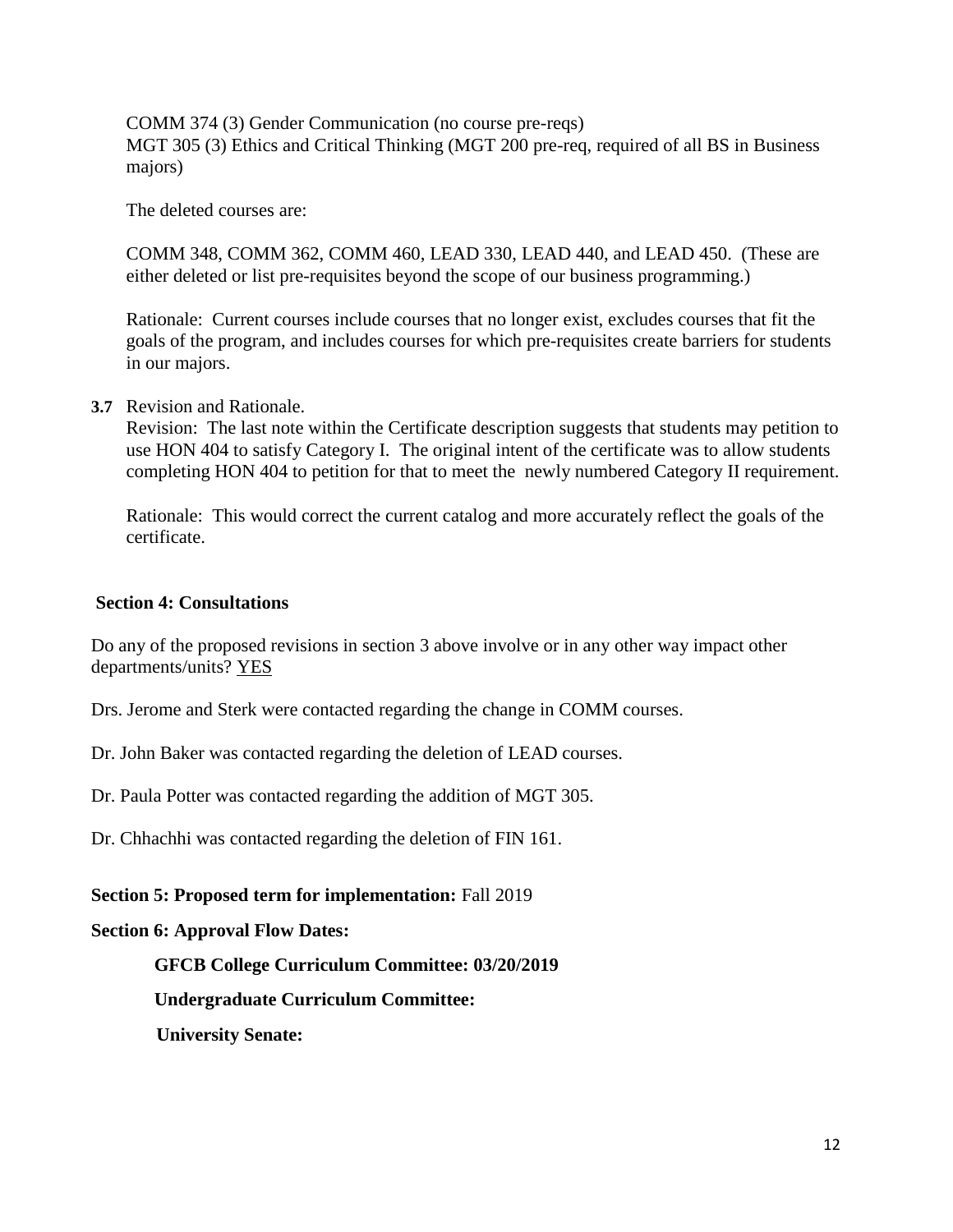### **Section 7: Required Appendices: Current & proposed program descriptions:**

**7.1 Current Program Description: (**On a separate pages):

This certificate focuses on competencies needed for career readiness and professional development for transitioning to the business field, including assessment, exploration, and experiential components. Students must complete the following categories:

**Category I Self-Management Skills (3 hours): BA 175 or FIN 161**

• Category II Advanced Communication and Leadership (6 hours; maximum 3 hours for any prefix):

COMM 240, COMM 330, COMM 345\*, COMM 348, COMM 362, COMM 460\*\*, COMM 463\*\*; ENG 306, ENG 307; **LEAD 330\*\*, LEAD 440\*\*, LEAD 450\*\*;** MGT 361, MKT 325.

• Category II<sup>I</sup> Applied Career Experiences (3 hours): ACCT 390<sup>\*</sup>, CIS 369<sup>\*</sup>, ECON 490<sup>\*</sup>, FIN 440\*, MGT 490\*, MKT 490\*, BA 490\*.

• Category IV (Students must pass this 0 credit course prior to graduation): BA 495.

\* Each of these courses lists prerequisites that are already required in GFCB undergraduate programs.

\*\*Each of these courses lists prerequisites that could require additional coursework by the student. **It is important to note that the prerequisite statement also includes "permission of** instructor."

\*\*\*Students may petition the certificate director to use HON 404 to satisfy **Category I.**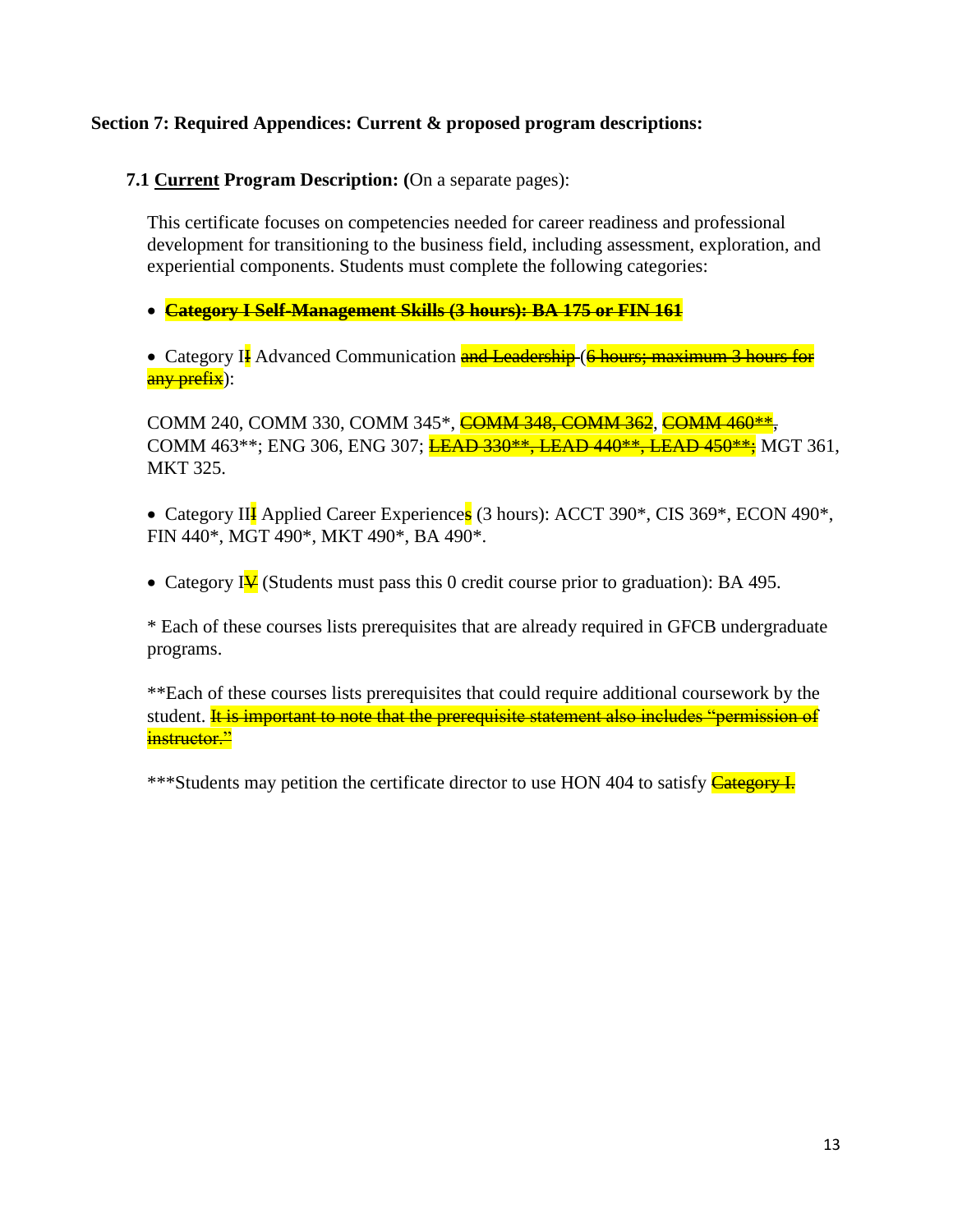#### **7.2 Proposed Program Description: (**On a separate pages):

This certificate focuses on competencies needed for career readiness and professional development for transitioning to the business field, including assessment, exploration, and experiential components. Students must complete the following categories:

Category **I** Advanced Communication **(9 hours; maximum 6 hours for any prefix**):

COMM 240**, COMM 260,** COMM 330, COMM 345\*, **COMM 365\*\*, COMM 374,** COMM 463\*\*; ENG 306, ENG 307**; MGT 305\*,** MGT 361**;** MKT 325.

 Category **II** Applied Career Experiences (3 hours): ACCT 390\*, CIS 369\*, ECON 490\*, FIN 440\*, MGT 490\*, MKT 490\*, BA 490\*.

Category **III** (Students must pass this 0 credit course prior to graduation): BA 495.

\* Each of these courses lists prerequisites that are already required in GFCB undergraduate programs.

\*\*Each of these courses lists prerequisites that could require additional coursework by the student. It is important to note that the prerequisite statement also includes "permission of instructor."

\*\*\*Students may petition the certificate director to use HON 404 to satisfy **Category II.**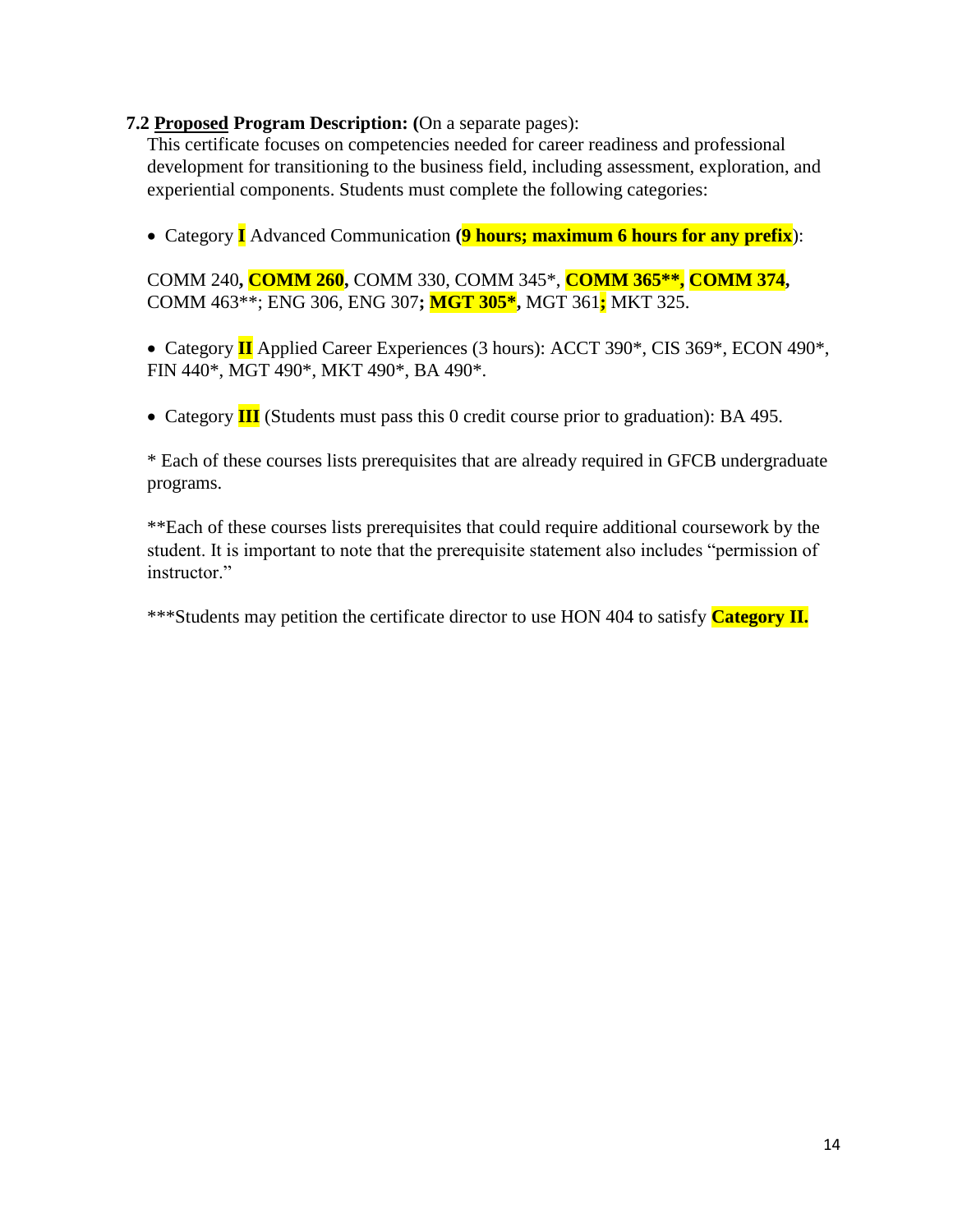### **Potter College of Arts & Letters Department of English Proposal to Delete a Course (Consent Item)**

Contact Person: Rob Hale, [rob.hale@wku.edu,](mailto:rob.hale@wku.edu) 270-745-3043

#### **1. Identification of course:**

- 1.3 Current course prefix (subject area) and number: ENG 051
- 1.4 Course title: Writing for Non-Native English Speakers
- **2. Rationale for the course deletion:** The state no longer supports developmental, 0-level courses.
- **3. Effect of course deletion on programs or other departments, if known:** None.
- **4. Proposed term for implementation:** Next available term.
- **5. Dates of prior committee approvals:**

| <b>English Department</b>                                       | 3/20/2019 |
|-----------------------------------------------------------------|-----------|
| Potter College of Arts & Letters Curriculum Committee 3/25/2019 |           |
| Undergraduate Curriculum Committee                              |           |
| <b>University Senate</b>                                        |           |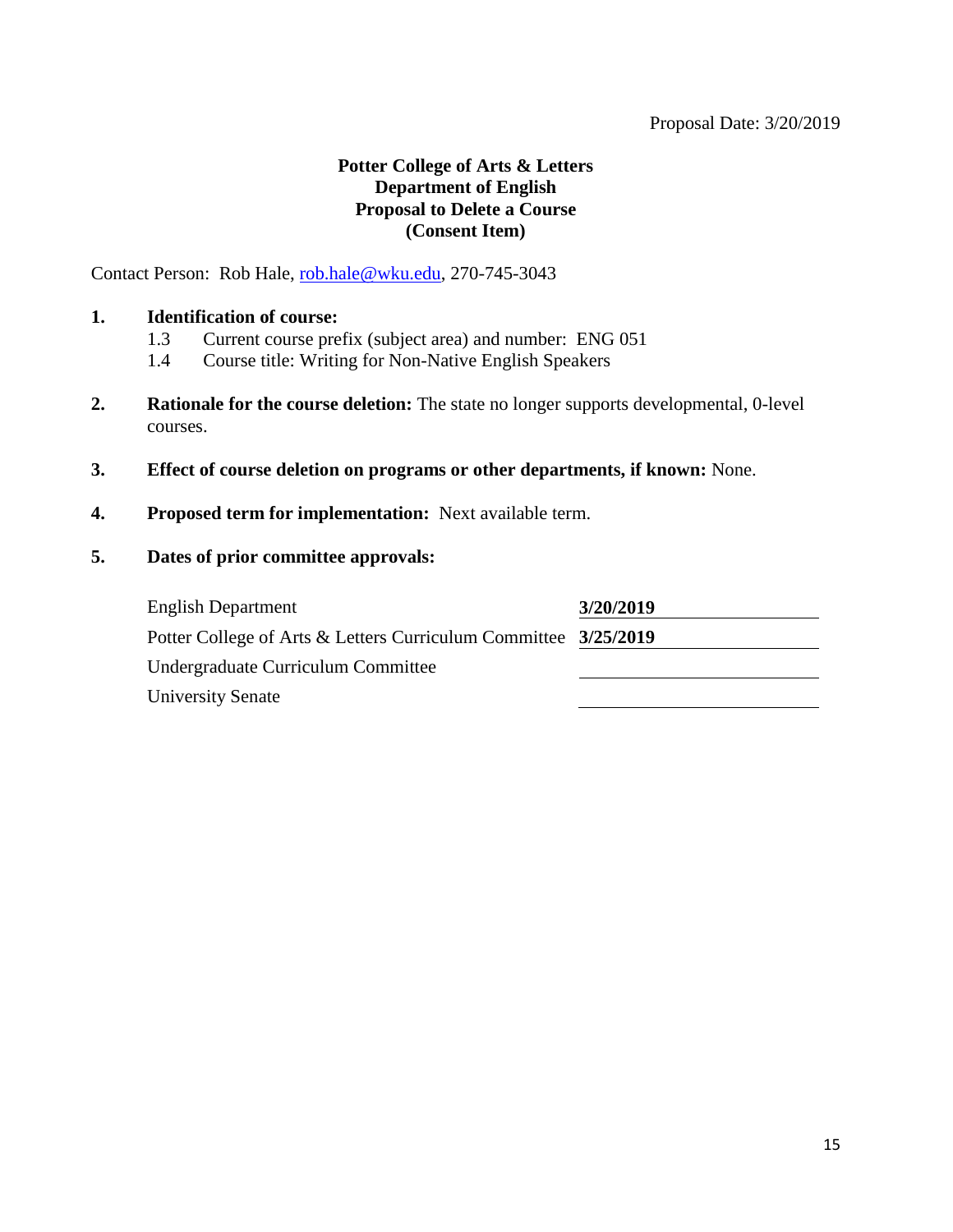### **Potter College of Arts & Letters Department of English Proposal to Delete a Course (Consent Item)**

Contact Person: Rob Hale, [rob.hale@wku.edu,](mailto:rob.hale@wku.edu) 270-745-3043

#### **1. Identification of course:**

- 1.1 Current course prefix (subject area) and number: ENGL 100C
- 1.2 Course title: Introduction to College Writing
- **2. Rationale for the course deletion:** The School of University Studies was dissolved.
- **3. Effect of course deletion on programs or other departments, if known:** Students will be able to take ENG100.
- **4. Proposed term for implementation:** Next available term.

| <b>English Department</b>                                       | 3/20/2019 |
|-----------------------------------------------------------------|-----------|
| Potter College of Arts & Letters Curriculum Committee 3/25/2019 |           |
| Undergraduate Curriculum Committee                              |           |
| <b>University Senate</b>                                        |           |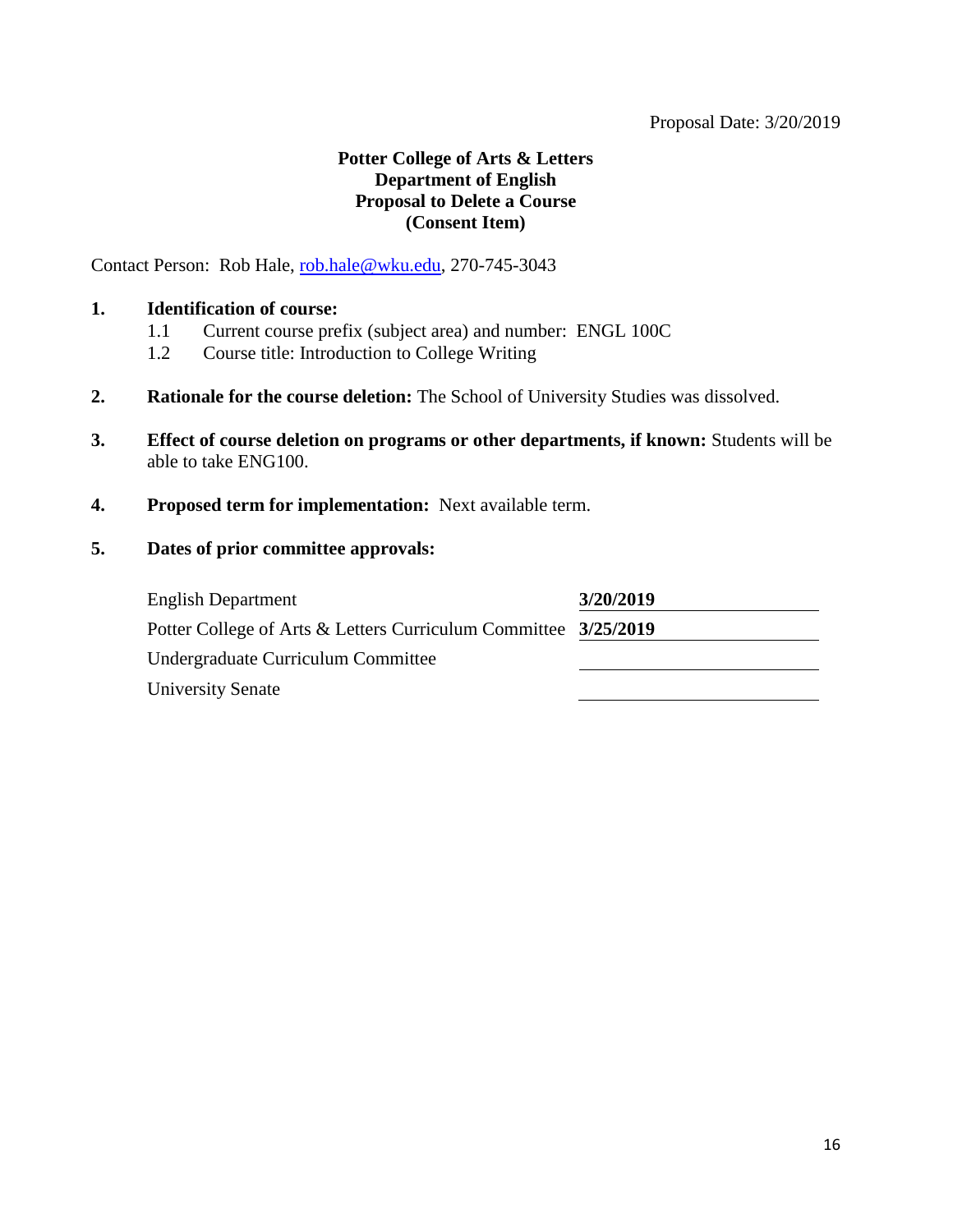### **Potter College of Arts & Letters Department of English Proposal to Delete a Course (Consent Item)**

Contact Person: Rob Hale, [rob.hale@wku.edu,](mailto:rob.hale@wku.edu) 270-745-3043

#### **1. Identification of course:**

- 1.1 Current course prefix (subject area) and number: ENGL 101C
- 1.2 Course title: Freshman English
- **2. Rationale for the course deletion:** The course has not been offered in many years. ENG100 replaced it.
- **3. Effect of course deletion on programs or other departments, if known:** None.
- **4. Proposed term for implementation:** Next available term.
- **5. Dates of prior committee approvals:**

| <b>English Department</b>                                       | 3/20/2019 |
|-----------------------------------------------------------------|-----------|
| Potter College of Arts & Letters Curriculum Committee 3/25/2019 |           |
| Undergraduate Curriculum Committee                              |           |
| <b>University Senate</b>                                        |           |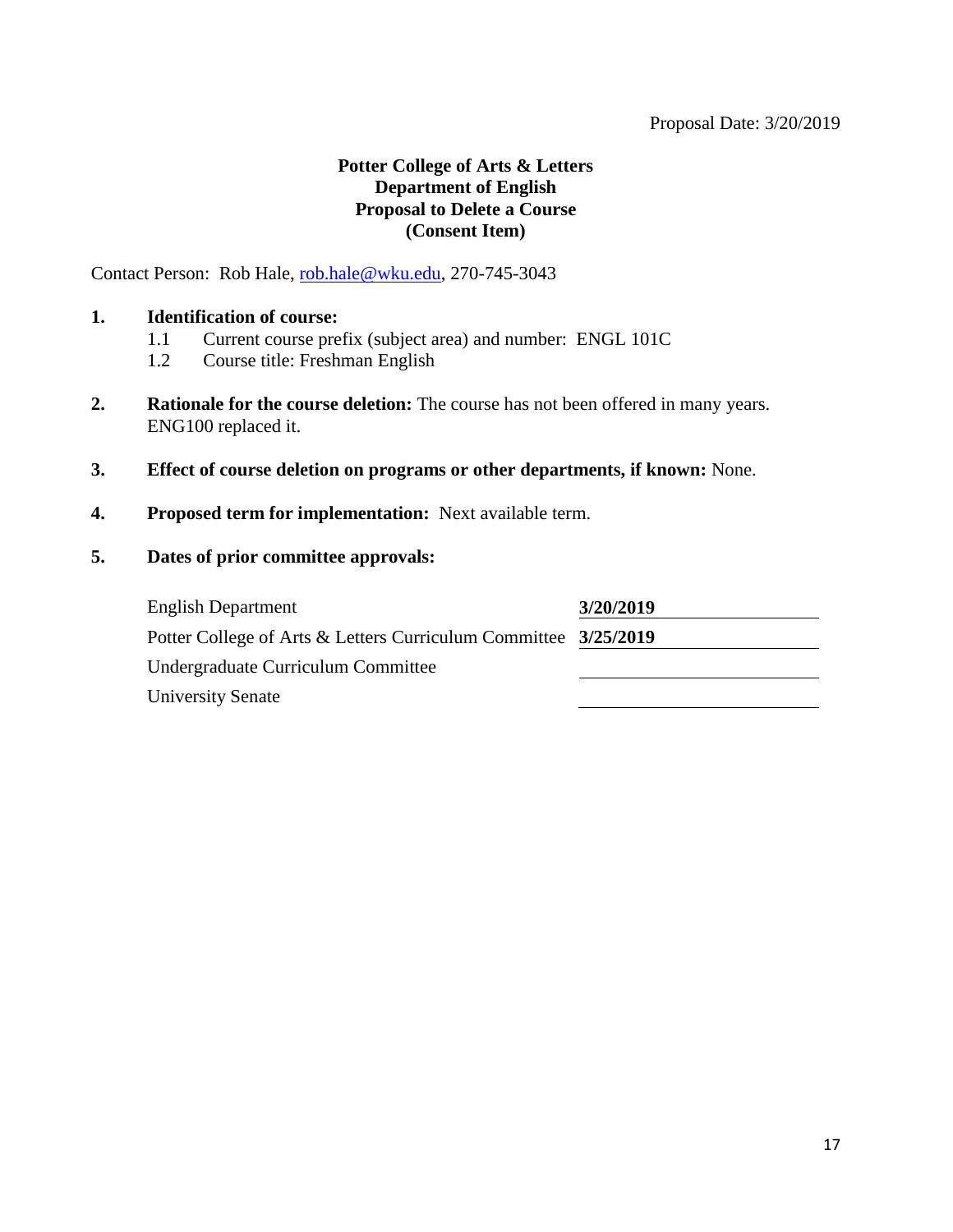### **Potter College of Arts & Letters English Department Proposal to Delete a Course (Consent Item)**

Contact Person: Rob Hale, [rob.hale@wku.edu,](mailto:rob.hale@wku.edu) 270-745-3043

#### **1. Identification of course:**

- 1.1 Current course prefix (subject area) and number: ENGL 200C
- 1.2 Course title: Introduction to Literature
- **2. Rationale for the course deletion:** The School of University Studies was dissolved.
- **3. Effect of course deletion on programs or other departments, if known:** Students will be able to take ENG 200.
- **4. Proposed term for implementation:** Next available term.

| <b>English Department</b>                             | 3/20/2019 |
|-------------------------------------------------------|-----------|
| Potter College of Arts & Letters Curriculum Committee | 3/25/2019 |
| Undergraduate Curriculum Committee                    |           |
| <b>University Senate</b>                              |           |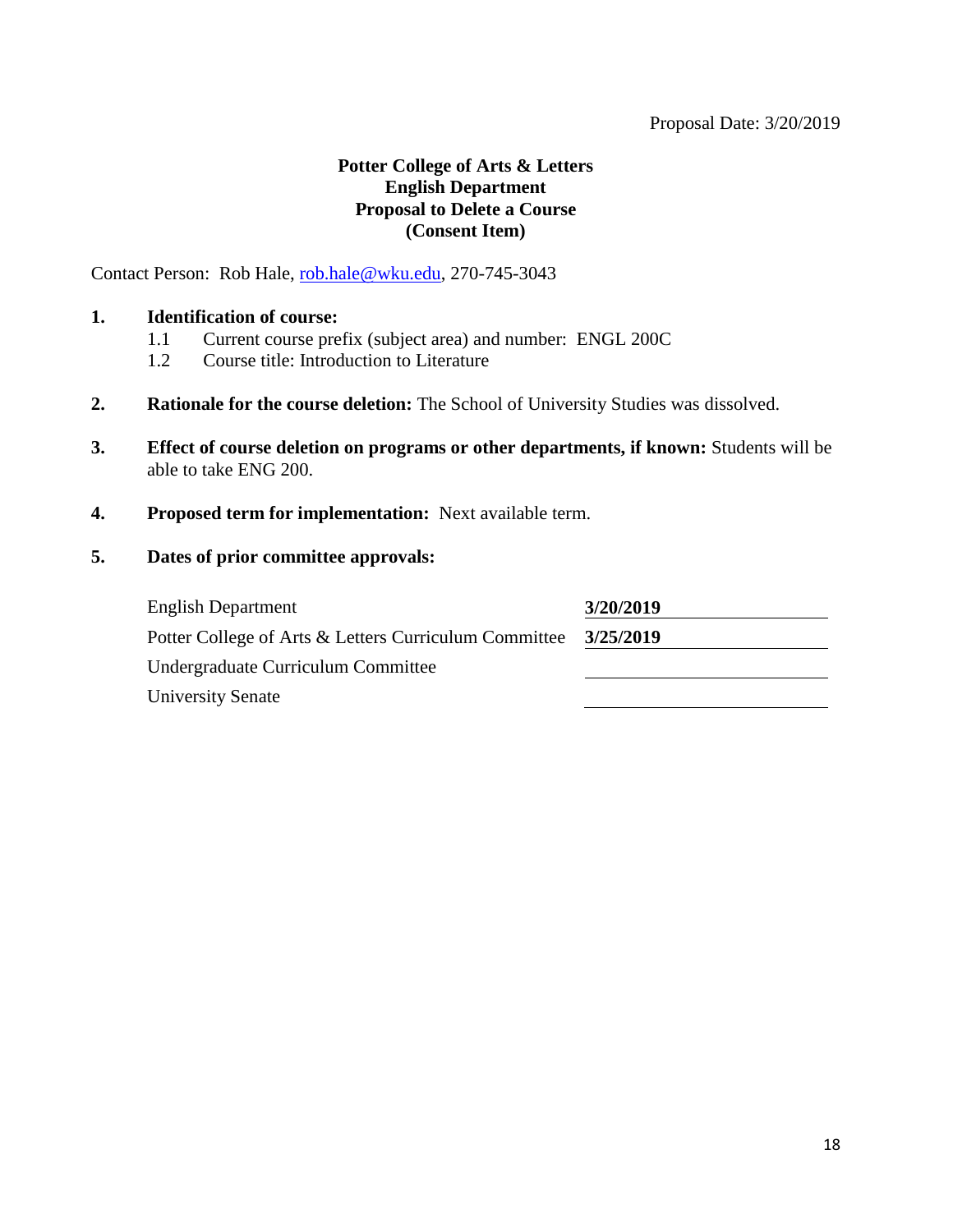### **Potter College of Arts & Letters Department of English Proposal to Delete a Course (Consent Item)**

Contact Person: Rob Hale, [rob.hale@wku.edu,](mailto:rob.hale@wku.edu) 270-745-3043

#### **1. Identification of course:**

- 1.1 Current course prefix (subject area) and number: ENGL 203C
- 1.2 Course title: Creative Writing
- **2. Rationale for the course deletion:** The School of University Studies was dissolved.
- **3. Effect of course deletion on programs or other departments, if known:** Students will be able to take ENG 203.
- **4. Proposed term for implementation:** Next available term.

| <b>English Department</b>                             | 3/20/2019 |
|-------------------------------------------------------|-----------|
| Potter College of Arts & Letters Curriculum Committee | 3/25/2019 |
| Undergraduate Curriculum Committee                    |           |
| <b>University Senate</b>                              |           |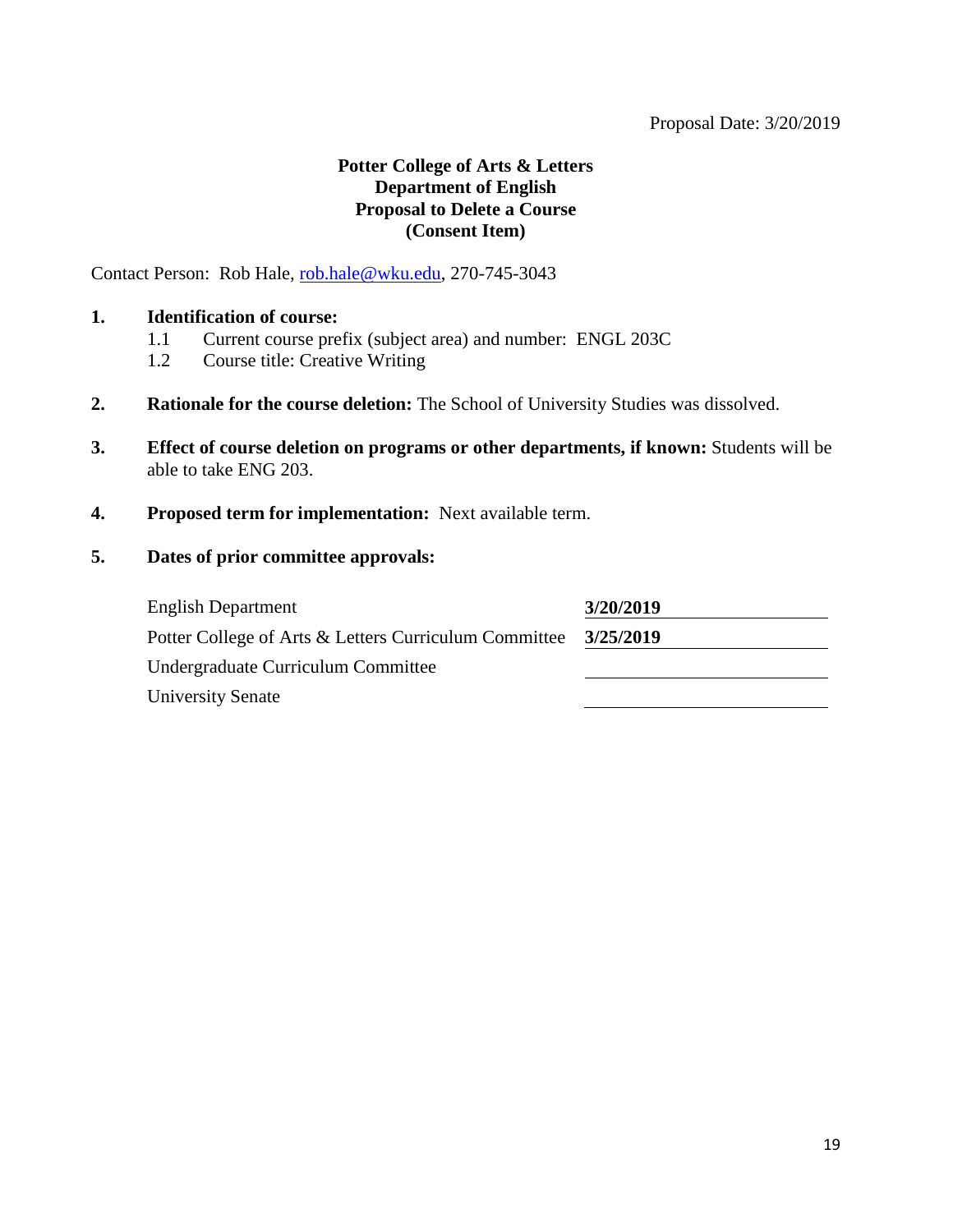### **Potter College of Arts & Letters Department of English Proposal to Delete a Course (Consent Item)**

Contact Person: Rob Hale, [rob.hale@wku.edu,](mailto:rob.hale@wku.edu) 270-745-3043

#### **1. Identification of course:**

- 1.1 Current course prefix (subject area) and number: ENGL 300C
- 1.2 Course title: Writing in the Disciplines
- **2. Rationale for the course deletion:** The School of University Studies was dissolved.
- **3. Effect of course deletion on programs or other departments, if known:** Students will be able to take ENG 300.
- **4. Proposed term for implementation:** Next available term.

| <b>English Department</b>                             | 3/20/2019 |
|-------------------------------------------------------|-----------|
| Potter College of Arts & Letters Curriculum Committee | 3/25/2019 |
| Undergraduate Curriculum Committee                    |           |
| <b>University Senate</b>                              |           |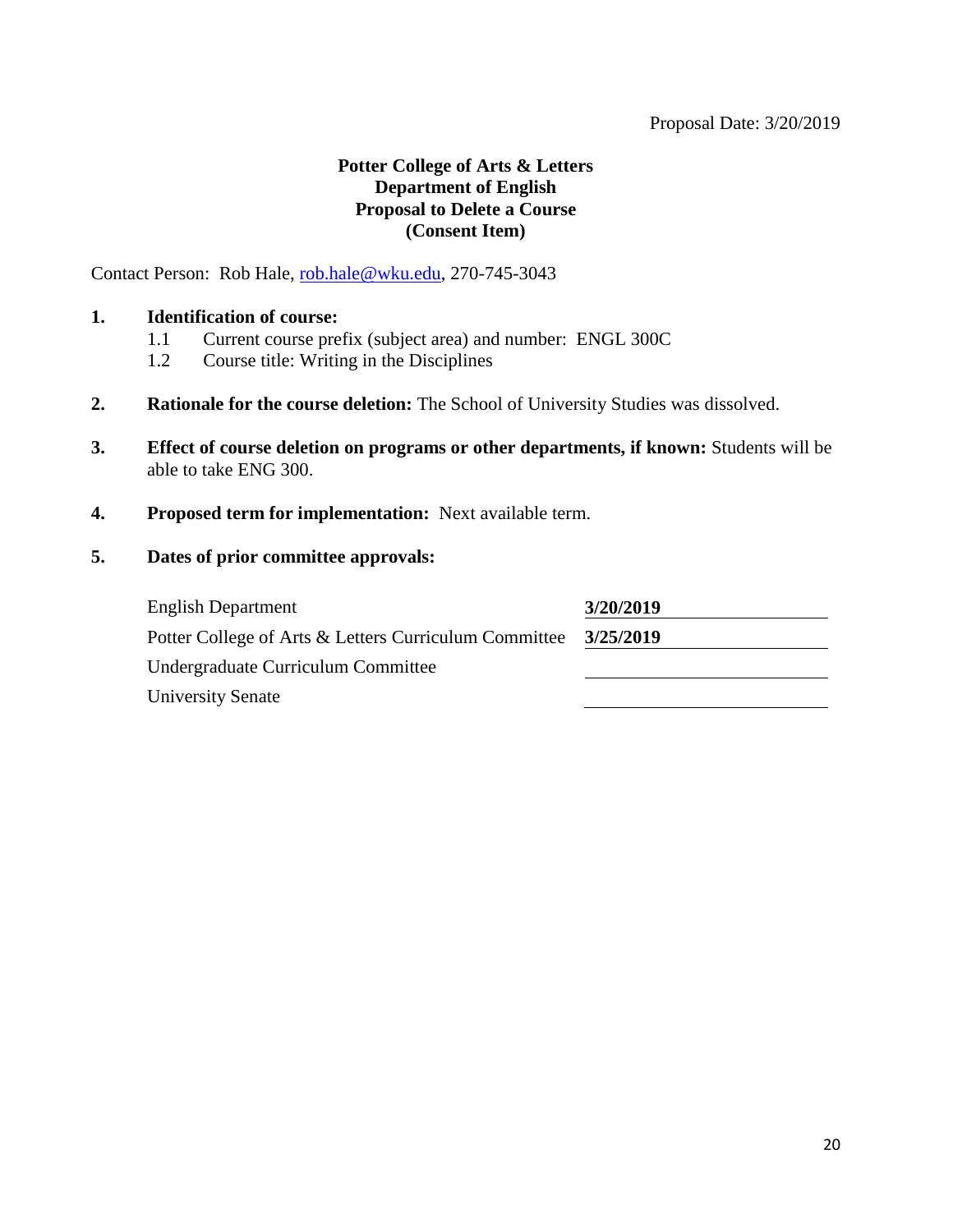### **Ogden College of Science & Engineering School of Engineering and Applied Sciences Proposal to Revise Course Prerequisites (Consent Item)**

Contact Person: Michael Galloway, Jeffrey.galloway@wku.edu, 270-745-2859

#### **1. Identification of course:**

- 1.5 Course prefix (subject area) and number: CS 360
- 1.6 Course title: Software Engineering 1
- **2. Current prerequisites: A grade of "C" or better in CS 221 and COMM 145**
- **3. Proposed prerequisites: (CS 221 with a "C" or better) or (CS 239 with a "B" or better or CS 180 with a "B" or better and EE 380 with a "C" or better) and COMM 145 with a "C" or better**
- **4. Rationale for the revision of prerequisites: Creating a path for Electrical Engineering Students to take Software Engineering. Electrical Engineering students with CS 180 or CS 239 and EE 380 will be adequately prepared for CS 360. The CS 360 instructor will be responsible for checking the course prerequisites.**
- **5. Effect on completion of major/minor sequence: Not applicable**
- **6. Proposed term for implementation: First Available**
- **7. Dates of prior committee approvals:**

| School of Engineering and Applied Sciences | 11/9/18 |  |
|--------------------------------------------|---------|--|
| Ogden College Curriculum Committee         | 4/4/19  |  |
| Undergraduate Curriculum Committee         |         |  |
| University Senate                          |         |  |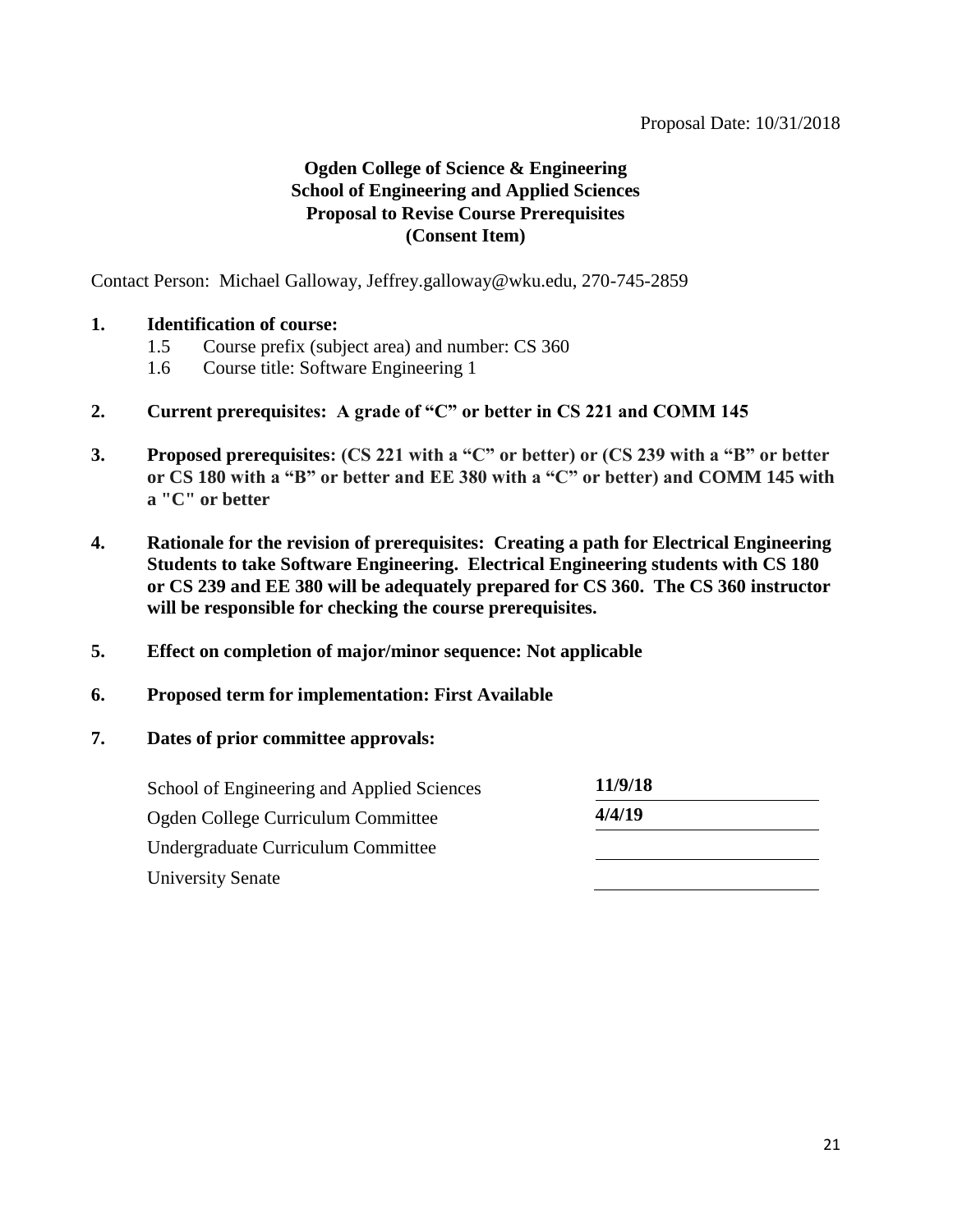#### **(Action Item)**

**Proposal to Create a New Course: Ogden College of Science & Engineering Department/Unit: Agriculture and Food Science**

**Section 1: Proponent Contact Information**

**1.1 Name/Title: Jennifer Gill 1.2 Email address: Jennifer.gill@wku.edu 1.3 Phone #270-745-5962**

**Section 2: Course Catalog Information** 

- **2.1 Course prefix (subject area) and number: ANSC 430**
- **2.2 Course CIP code:**
- **2.3 Course title: Equine Health and Welfare**
- **2.4 Abbreviated Course title: Equine Health and Welfare**
- **2.5 Credit hours/Variable credit: 2**
- **2.6 Repeatability: N/A**
- **2.7 Course Term: Is this course intended to span more than a single term?**

YES **NO**

- **2.8 Course Catalog Description:** Principles of equine health and welfare will be discussed with an emphasis on industry standards of care. Topics covered include body systems, nutritional management, husbandry, lameness and pain management, euthanasia, and welfare in areas of production and sport.
- **2.9 Prerequisite/Corequisites/Restrictions:** Corequisite: ANSC 431; Prerequisites: ANSC 130 and ANSC 131
- **2.10 Additional Enrollment Requirements:** None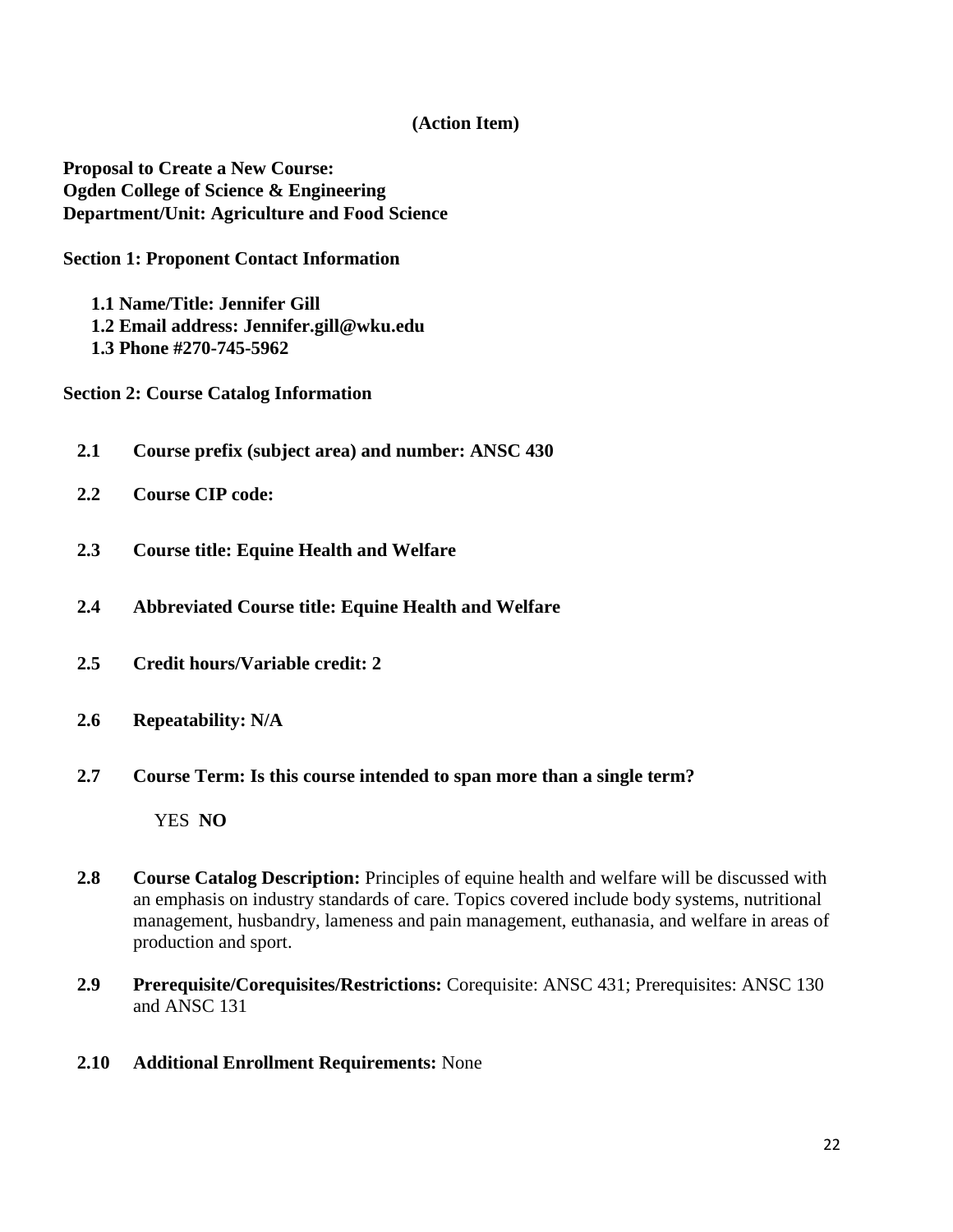### **2.11 Other Special Course Requirements:** None

- **2.12 Grade Type:** Standard Letter A-F Grade
- **2.13 Schedule Type:** Lecture/Lab

#### **Section 3: Description of proposed course**

- **3.1 Course Content Summary:** This course will cover the following topics:
	- The unwanted horse, equine rescues and support programs
	- Equine welfare and ethics
	- Neglect of the companion horse
	- Disease prevention and preventative care
	- Lameness evaluation and diagnosis
	- Disease of the lower limb and hoof
	- Psychological needs and quality of life
	- Euthanasia
	- Pain and pain management
	- Body systems
	- Welfare issues in horse racing, rodeo/cow horses, dressage, endurance, eventing, U.S. agriculture, carriage, research and wild horses
- **3.2 Learning Outcomes:** Upon successful competition of this course, students should be able to:
	- Explain basic standards of care according to law and examples of satisfactory husbandy and preventative care practices.
	- Recognize signs of pain and distress in horses and ways to limit this through management, medications, and therapies.
	- Apply concepts of equine behavior to the welfare and management of horses in a stable setting.
	- Know the body systems and notable diseases in horses regarding their pathogenesis, diagnosis, treatment, and prevention.
	- Debate key issues of welfare in different equine industry sectors.
- **3.3 Assessment/Evaluation:** Students will be assessed through examinations, in-class quizzes, group projects and assignments related to lecture material.

### **Section 4: Rationale**

**4.1 Reason for developing this proposed course**: The horse industry is extremely diverse and offers excellent employment prospects. Horses are especially important to the culture of Kentucky with its extensive racing, breeding and performance sectors. Students preparing for careers in most aspects of agriculture and food science will benefit from familiarity with knowledge about welfare and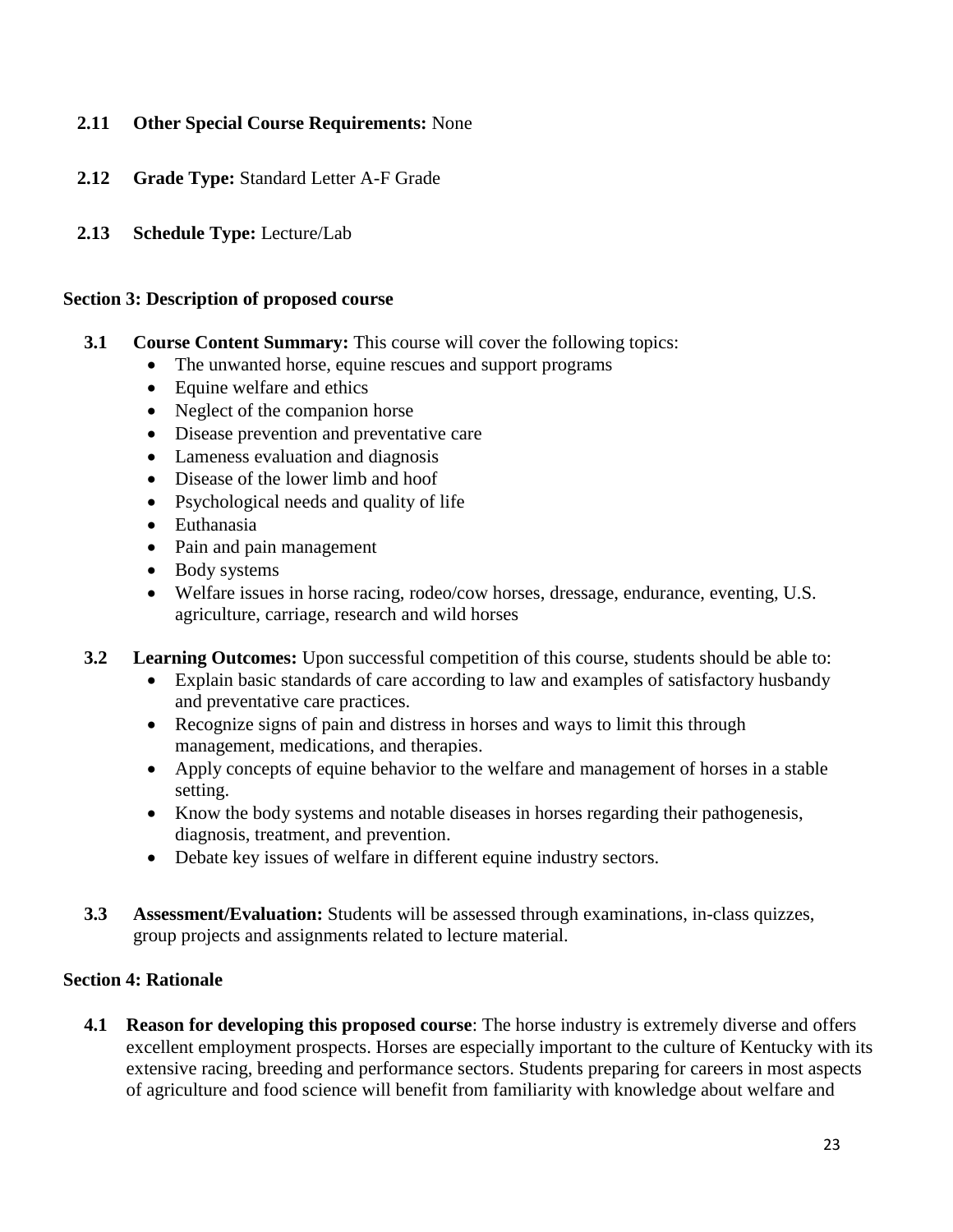health management in horses. Students will acquire the knowledge to evaluate the care and management of horses in a variety of industries from rodeo to slaughter.

### **4.2 Relationship to similar courses offered by other university departments/units:**

- Do any other courses already being offered by other university departments/units share content with this proposed course? YES **NO**
- Are any of the proposed pre/co-requisites for this course offered by another university department/unit? YES **NO**
- If the answer to both questions is NO, simply proceed to item 5.
- If the answer to either of those questions is YES, indicate here who in the affected departments/units was consulted, and the dates of those consultations:

### **Section 5: Projected Enrollments/Resources**

- **5.1 How many students per section are expected to enroll in this proposed course?**  Approximately 20-30 students per semester.
- **5.2 How many sections of this course per academic year will be offered?** One section
- **5.3 How many students per academic year are expected to enroll?** Approximately 20-30 students per academic year.
- **5.4 How were these projections calculated? Explain any supporting evidence/data you have for arriving at these projections.** Projections were based on previous enrollment in similar equine courses that draw upper-level students interested in equine.
- **5.5 Proposed method of staffing:** Current faculty will teach this course as part of their contracted number of hours.
- **5.6 Instructional technology resources:** Current resources are sufficient.
- **5.7 Library resources:** Will this proposed course require the use of library resources (books, journals, reference materials, audio-visual materials, electronic databases, etc.)? YES **NO**

If YES, was a [Library Resources Form](https://www.wku.edu/library/forms.php) submitted to the appropriate collection development librarian prior to consideration at the college curriculum level?

### **Section 6: Proposed term for implementation:** First available

# **Section 7: Supplemental/Supporting Documentation**: N/A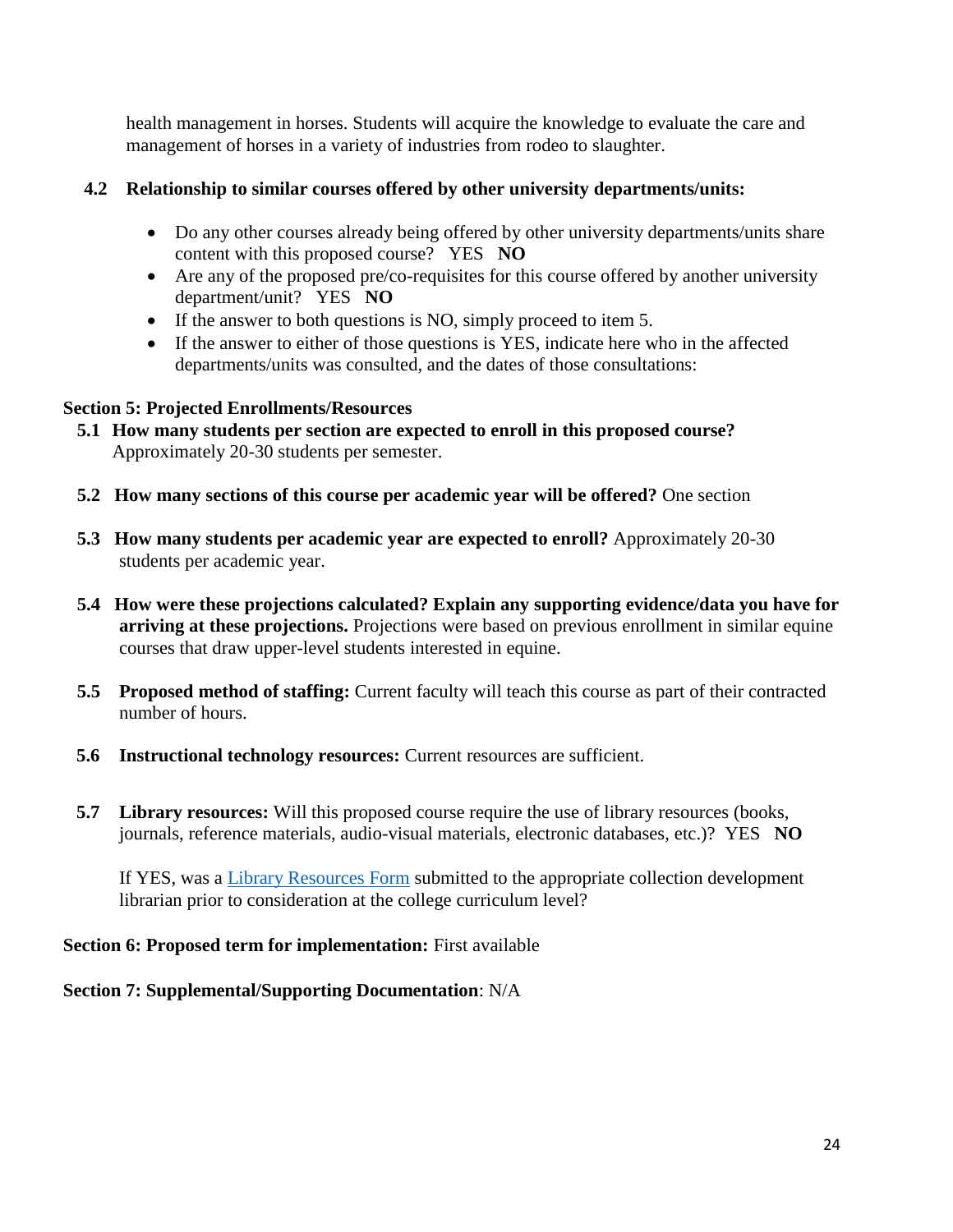#### **(Action Item)**

**Proposal to Create a New Course: Ogden College of Science & Engineering Department/Unit: Agriculture and Food Science**

**Section 1: Proponent Contact Information**

**1.1 Name/Title: Jennifer Gill 1.2 Email address: Jennifer.gill@wku.edu 1.3 Phone #: 270-745-5962**

**Section 2: Course Catalog Information** 

- **2.14 Course prefix (subject area) and number: ANSC 431**
- **2.15 Course CIP code:**
- **2.16 Course title: Equine Health and Welfare Laboratory**
- **2.17 Abbreviated Course title: Equine Health and Welfare Lab**
- **2.18 Credit hours/Variable credit: 1**
- **2.19 Repeatability: N/A**
- **2.20 Course Term: Is this course intended to span more than a single term?** YES **NO**
- **2.21 Course Catalog Description:** A laboratory course correlated with ANSC 430.
- **2.22 Prerequisite/Corequisites/Restrictions:** Corequisite: ANSC 430.
- **2.23 Additional Enrollment Requirements:** None
- **2.24 Other Special Course Requirements:** None
- **2.25 Grade Type:** Standard Letter A-F Grade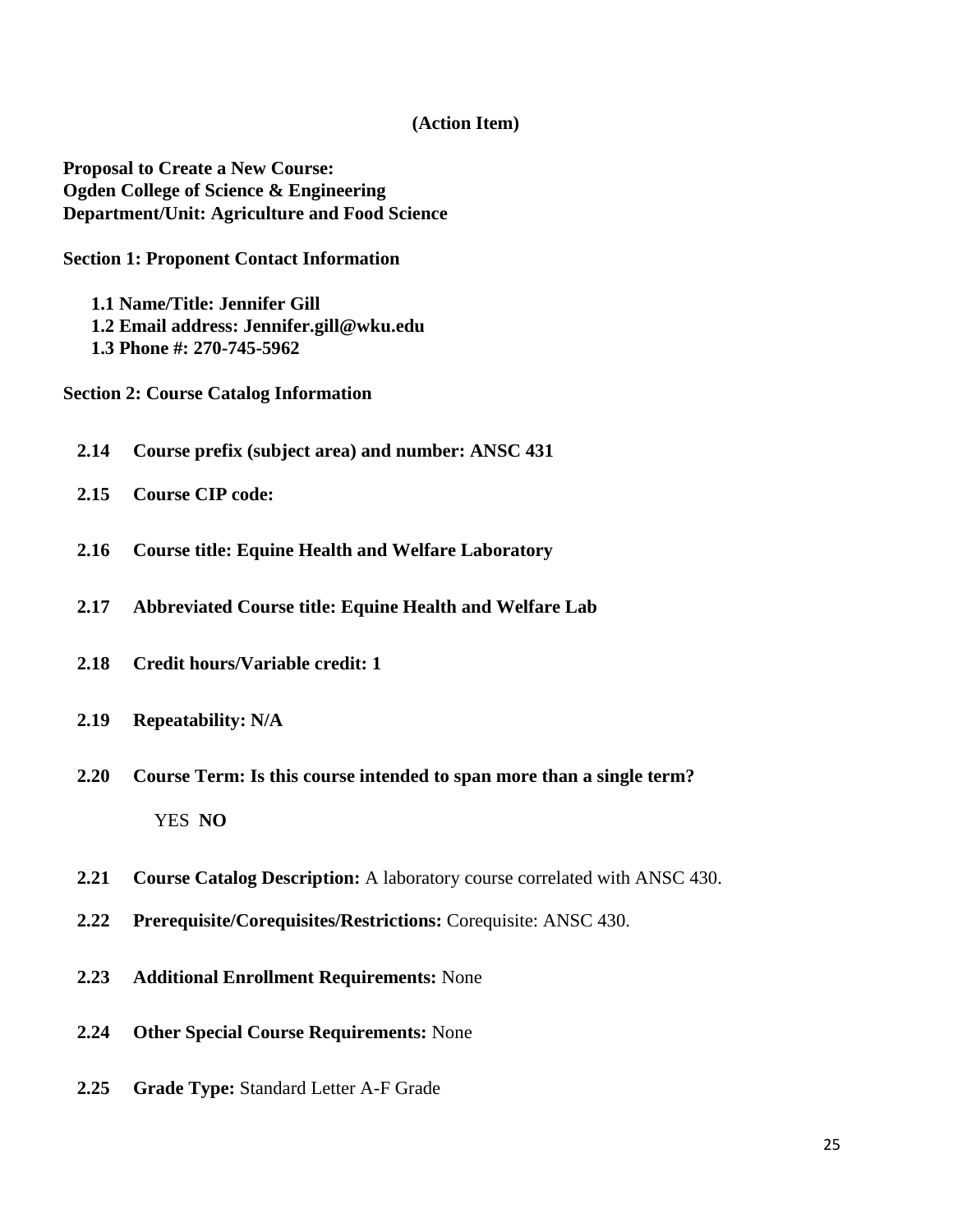### **2.26 Schedule Type:** Laboratory

#### **Section 3: Description of proposed course**

- **3.4 Course Content Summary:** This course will cover the following topics:
	- Horse safety and handling
	- Body condition scoring
	- Fecal egg counts (parasitology)
	- Lameness evaluation
	- Equine facility design
	- Dental evaluation and floating
	- Administering medications
	- Core sampling hay and pasture evaluations
	- Advanced pasture evaluation techniques
	- Chiropractic evaluations
- **3.5 Learning Outcomes:** Upon successful completion of this course, students should be able to:
	- Apply equine health and management techniques
	- Gain familiarity with dentistry, nutrition, behavioral, and veterinary medical techniques demonstrated by industry professionals
	- Diagnose lameness and identify functional conformation
	- Understand the considerations involved in facility design
- **3.6 Assessment/Evaluation:** Students will be assessed through examinations, in-class quizzes, group projects and assignments over laboratory material.

### **Section 4: Rationale**

**4.1 Reason for developing this proposed course**: The horse industry is extremely diverse and offers excellent employment prospects. Horses are especially important to the culture of Kentucky with its extensive racing, breeding and performance sectors. Students from a purely academic setting go on to employment in graduate/veterinary school with little hands-on equine handling experience in most cases. Students best benefit from hands-on experience with the live animal. Many techniques and procedures related to healthcare and behavior can only be taught with the living animal.

### **4.2 Relationship to similar courses offered by other university departments/units:**

- Do any other courses already being offered by other university departments/units share content with this proposed course? YES **NO**
- Are any of the proposed pre/co-requisites for this course offered by another university department/unit? YES **NO**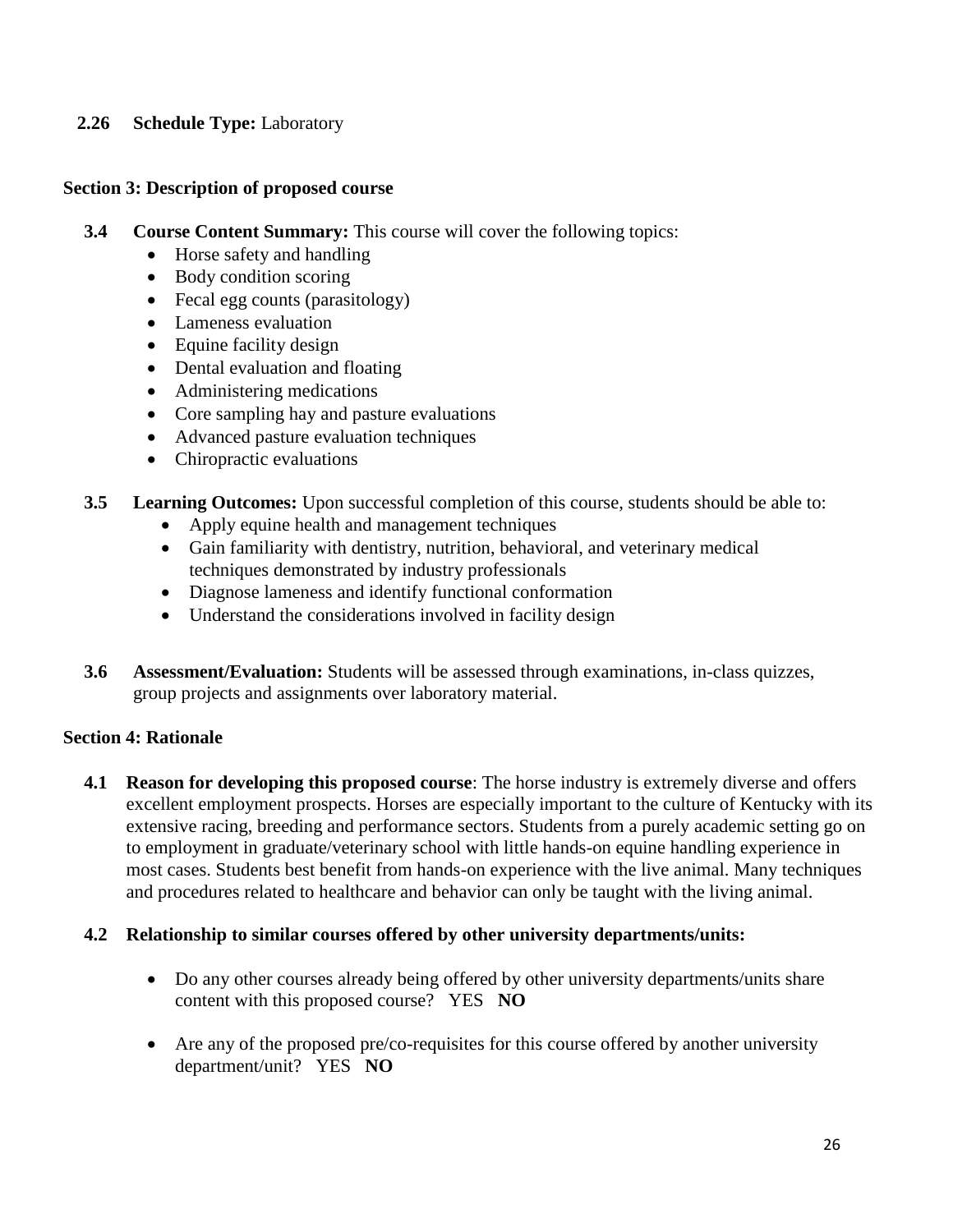- If the answer to both questions is NO, simply proceed to item 5.
- If the answer to either of those questions is YES, indicate here who in the affected departments/units was consulted, and the dates of those consultations:

#### **Section 5: Projected Enrollments/Resources**

- **5.1 How many students per section are expected to enroll in this proposed course?**  Approximately 20-30 students
- **5.2 How many sections of this course per academic year will be offered?** One section
- **5.3 How many students per academic year are expected to enroll?** Approximately 20-30 students per academic year
- **5.4 How were these projections calculated? Explain any supporting evidence/data you have for arriving at these projections.** Projections were based on previous enrollment in a similar equine courses that draw upper-level students interested in equine.
- **5.8 Proposed method of staffing:** Current faculty will teach this course as part of their contracted number of hours.
- **5.9 Instructional technology resources:** Current resources are sufficient.
- **5.10 Library resources:** Will this proposed course require the use of library resources (books, journals, reference materials, audio-visual materials, electronic databases, etc.)? YES **NO**

If YES, was a [Library Resources Form](https://www.wku.edu/library/forms.php) submitted to the appropriate collection development librarian prior to consideration at the college curriculum level?

### **Section 6: Proposed term for implementation:** First available

### **Section 7: Supplemental/Supporting Documentation**: N/A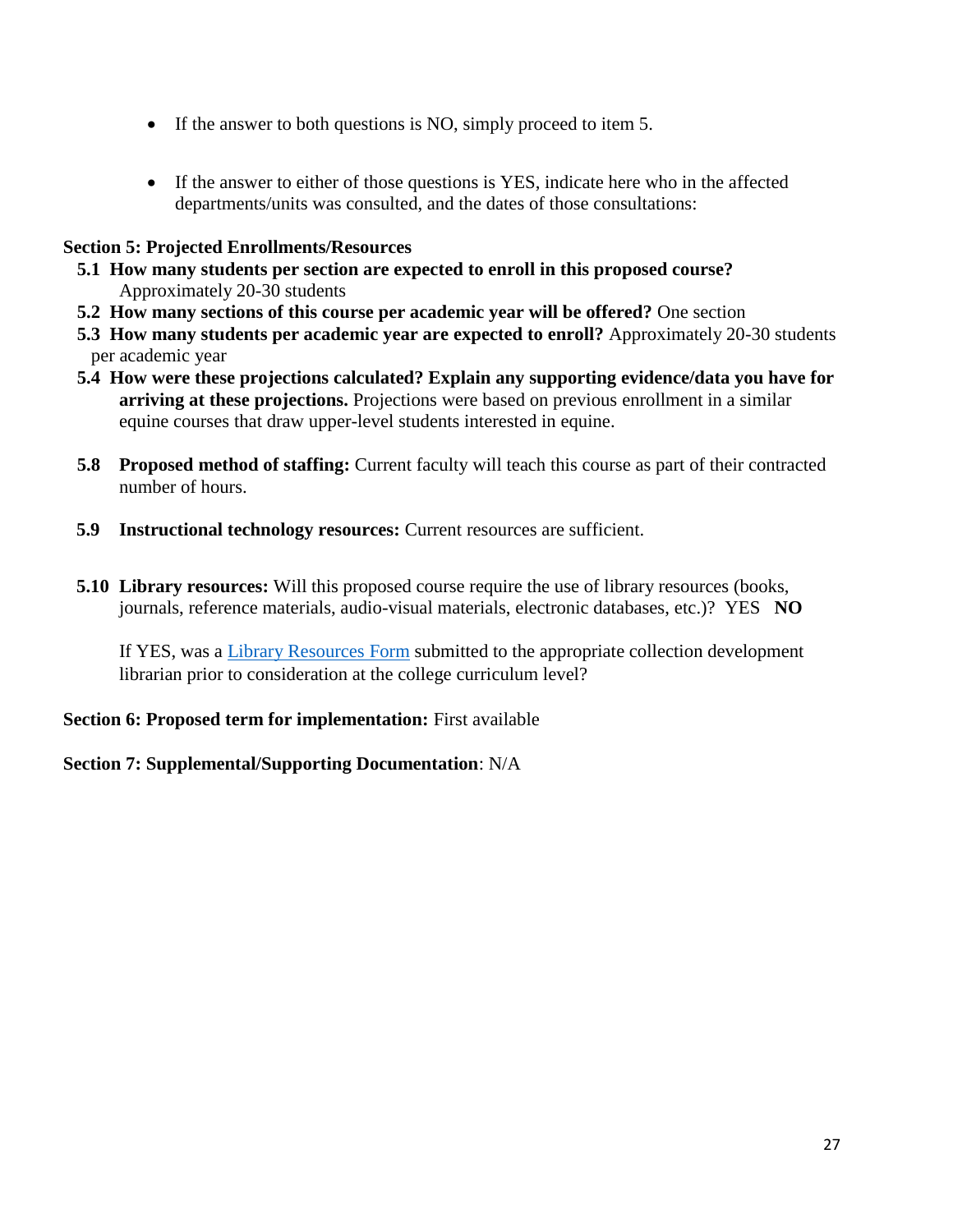### **College of Health and Human Services School of Kinesiology, Recreation, and Sport Proposal to Suspend a Course (Consent Item)**

Contact Person: Dr. Keri Esslinger, [keri.esslinger@wku.edu,](mailto:keri.esslinger@wku.edu) 270-745-6038

#### **1. Identification of course:**

- 1.7 Current course prefix and number: PE 121
- 1.8 Course title: Dance & Rhythmical Activities
- **2. Rationale for the course suspension:** The content of PE 121 is related and even overlaps with the content in PE 123 and PE 111. Because these courses are all 2 hours it is better to suspend PE 121 allowing for the content to be taught within two, three-hour courses (PE 111, and PE 123) rather than three, two-hour courses which has created scheduling and course-loading challenges.

#### **3. Effect of course suspension on programs or other departments, if known:** none

### **4. Proposed term for implementation:** Summer 2020

| 3/12/2019 |
|-----------|
| 3/14/2019 |
| 3/22/2019 |
|           |
|           |
|           |
|           |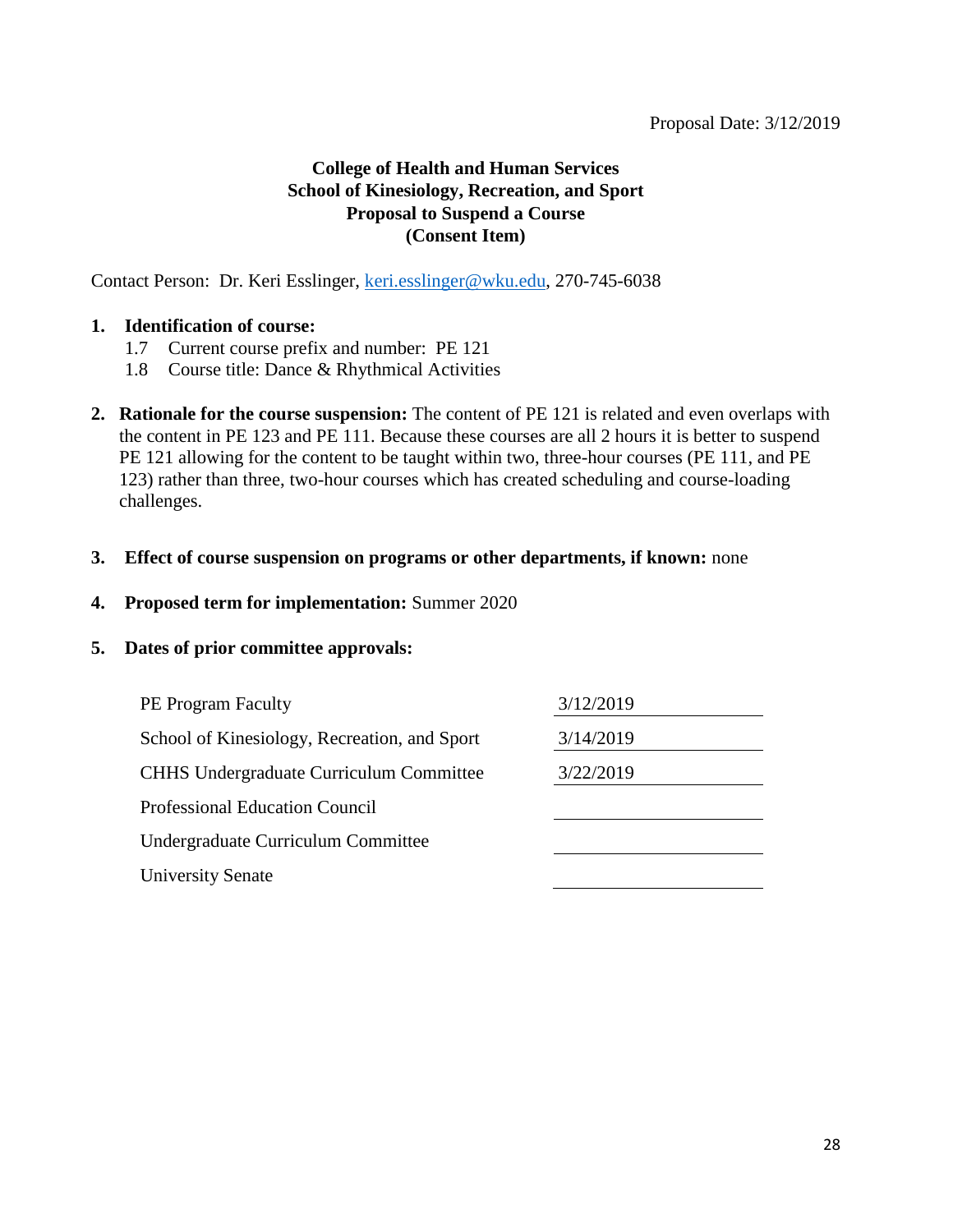### **College of Health and Human Services Applied Human Sciences Department Proposal to Suspend a Program (Consent Item)**

Contact Person: Karen Mason, karen.mason@wku.edu, 745-3462

#### **1. Identification of program:**

- 1.1 Program reference number: 425
- 1.2 Program title: Nutrition minor
- 1.3 Credit hours: 22-24
- **2. Rationale for the program suspension:** Based on low enrollment trends from the last 5 years, low departmental student credit hour production for the minor, and the inability to consistently offer HMD electives within the minor for the last 4-5 years, the AHS department voted to suspend the minor.
- **3. Effect on current students or other departments, if known:** Students who have declared the Nutrition minor before fall 2019 will be allowed to finish the requirements. The core courses and most of the electives will continue to be offered.
- **4. Proposed term for implementation:** Fall 2019

#### **5. Dates of prior committee approvals:**

AHS Department November 16, 2018 CHHS Curriculum Committee 3/22/2019 Undergraduate Curriculum Committee University Senate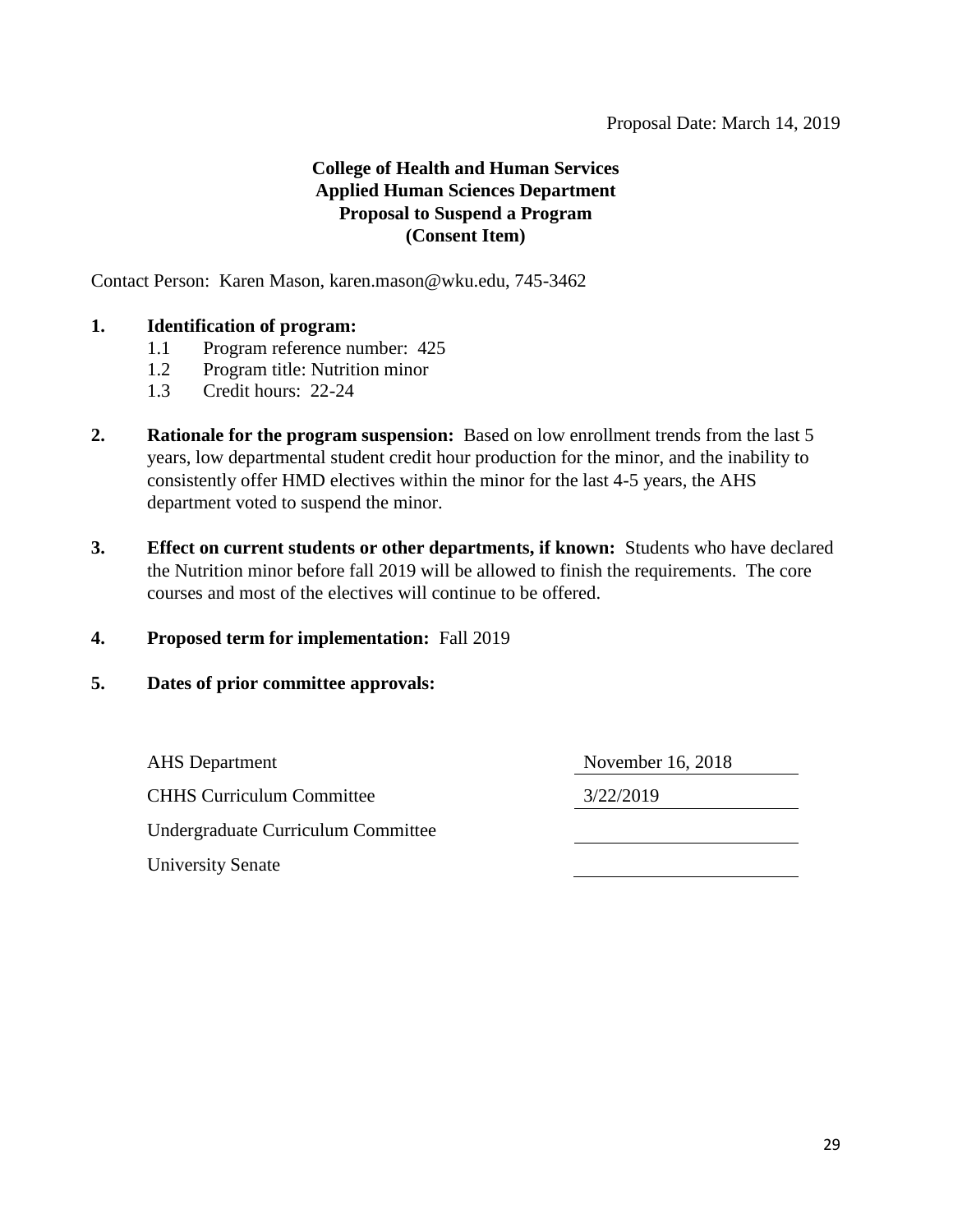### **College of Health and Human Services School of Kinesiology, Recreation, and Sport Proposal to Revise Course Credit Hours (Action Item)**

Contact Person: Dr. Keri Esslinger, [keri.esslinger@wku.edu,](mailto:keri.esslinger@wku.edu) 270-745-6038

#### **1. Identification of course:**

- 1.1 Current course prefix and number: PE 111
- 1.2 Course title: Movement Themes and Concepts I
- 1.3 Credit hours: 2

#### **2. Proposed course credit hours:** 3

**3 Rationale for the revision of course credit hours:** The content of PE 121 is related and even overlaps with the content in PE 123 and the content in this course – PE 111. Because these courses are all 2 hours it is better to suspend PE 121 allowing for the content to be taught within two, three-hour courses (PE 111, and PE 123) rather than three, two-hour courses which has created scheduling and course-loading challenges.

#### **4. Proposed term for implementation:** Fall 2019

| <b>PE Program Faculty</b>                      | 3/12/2019 |
|------------------------------------------------|-----------|
| School of Kinesiology, Recreation, and Sport   | 3/14/2019 |
| <b>CHHS Undergraduate Curriculum Committee</b> | 3/22/2019 |
| <b>Professional Education Council</b>          |           |
| Undergraduate Curriculum Committee             |           |
| <b>University Senate</b>                       |           |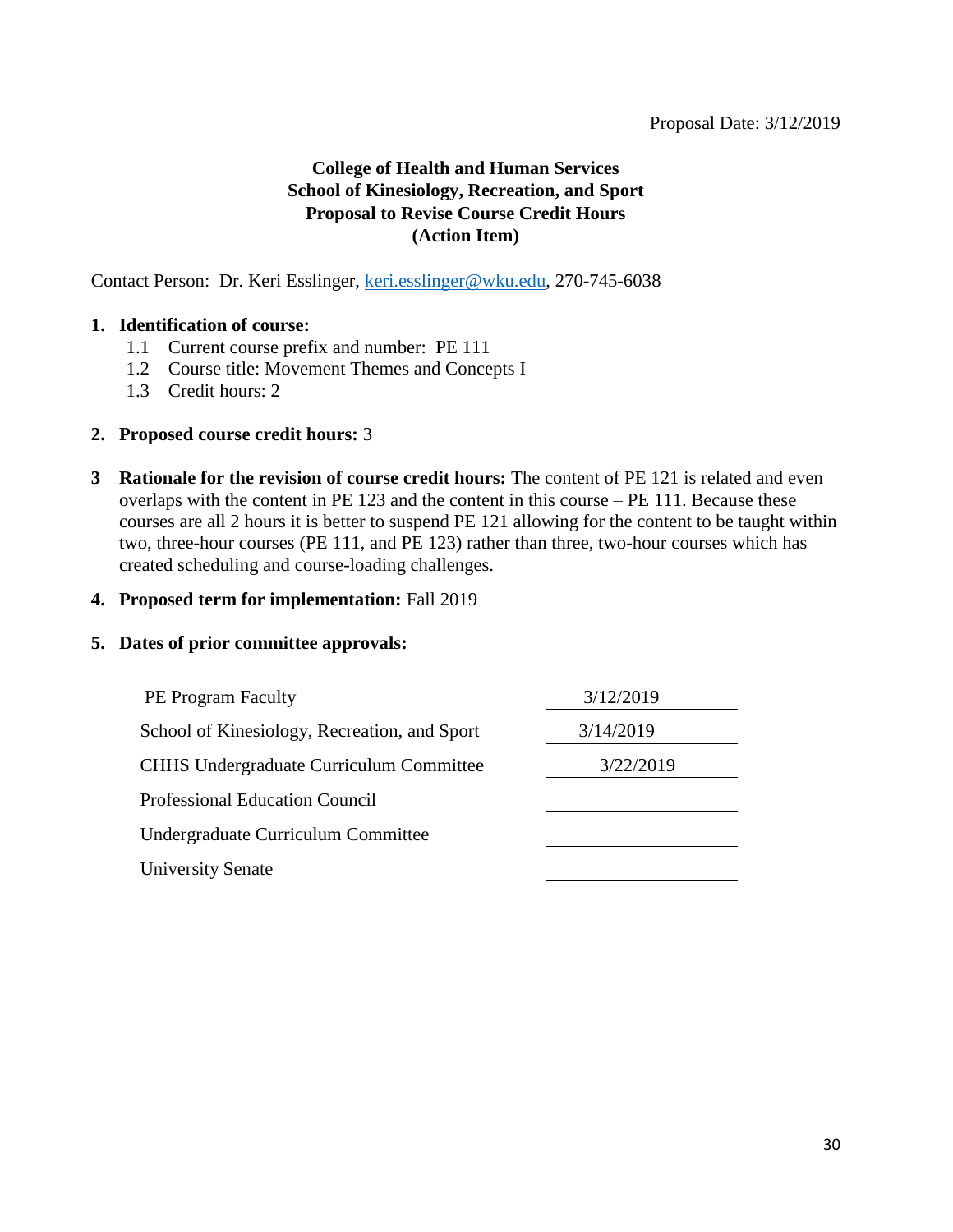### **College of Health and Human Services School of Kinesiology, Recreation, and Sport Proposal to Revise Course Credit Hours (Action Item)**

Contact Person: Dr. Keri Esslinger, [keri.esslinger@wku.edu,](mailto:keri.esslinger@wku.edu) 270-745-6038

#### **1. Identification of course:**

- 1.1 Current course prefix and number: PE 123
- 1.2 Course title: Movement Themes and Concepts II
- 1.3 Credit hours: 2

#### **2. Proposed course credit hours:** 3

**3. Rationale for the revision of course credit hours:** The content of PE 121 is related and even overlaps with the content in PE 123 and PE 111. Because these courses are all 2 hours it is better to suspend PE 121 allowing for the content to be taught within two, three-hour courses (PE 111, and PE 123) rather than three, two-hour courses which has created scheduling and course-loading challenges.

#### **4. Proposed term for implementation:** Fall 2019

| 3/12/2019 |
|-----------|
| 3/14/2019 |
| 3/22/2019 |
|           |
|           |
|           |
|           |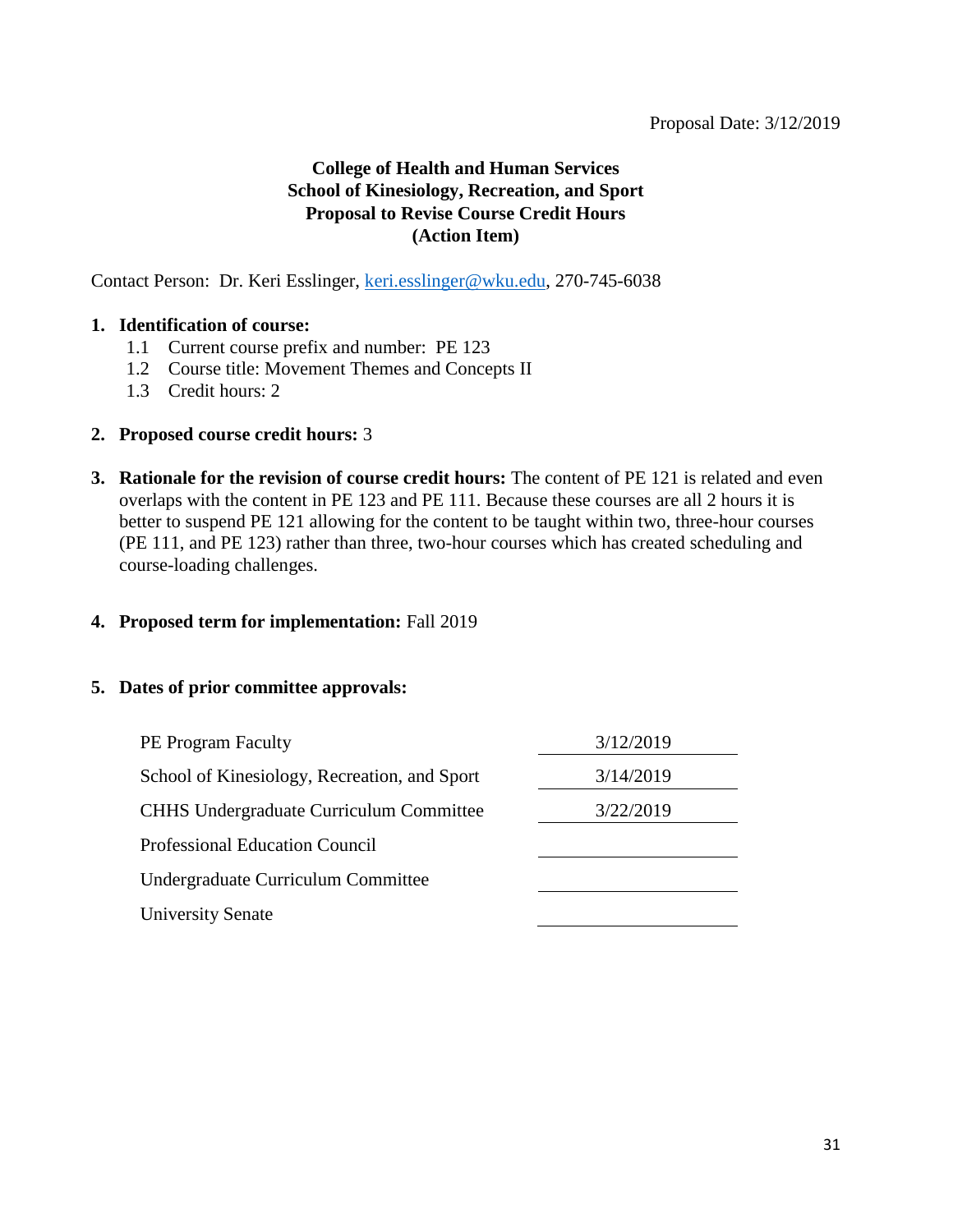### **College of Health and Human Services School of Kinesiology, Recreation, & Sport Proposal to Revise Course Credit Hours (Action Item)**

Contact Person: Elizabeth Pyle; [elizabeth.pyle@wku.edu;](mailto:elizabeth.pyle@wku.edu) 270-745-5123

#### **1. Identification of course:**

- 1.1 Current course prefix and number: PE 211
- 1.2 Course title: NET/WALL AND TARGET SPORTS
- 1.3 Credit hours: 2

#### **1. Proposed course credit hours:** 3

#### **2. Rationale for the revision of course credit hours:** We are adding

a secondary curriculum component to the pedagogical principles related to teaching the skills, tactics, and strategies of 'Net/wall' and 'Target' game forms. Therefore, rather than compartmentalizing secondary curriculum and this pedagogy in separate courses, the students will be immersed in a single course with more connections between pedagogy and curriculum.

#### **4. Proposed term for implementation:** Fall 2019

| <b>PE Program Faculty</b>                      | 3/12/2019 |
|------------------------------------------------|-----------|
| School of Kinesiology, Recreation, and Sport   | 3/14/2019 |
| <b>CHHS Undergraduate Curriculum Committee</b> | 3/22/2019 |
| <b>Professional Education Council</b>          |           |
| Undergraduate Curriculum Committee             |           |
| <b>University Senate</b>                       |           |
|                                                |           |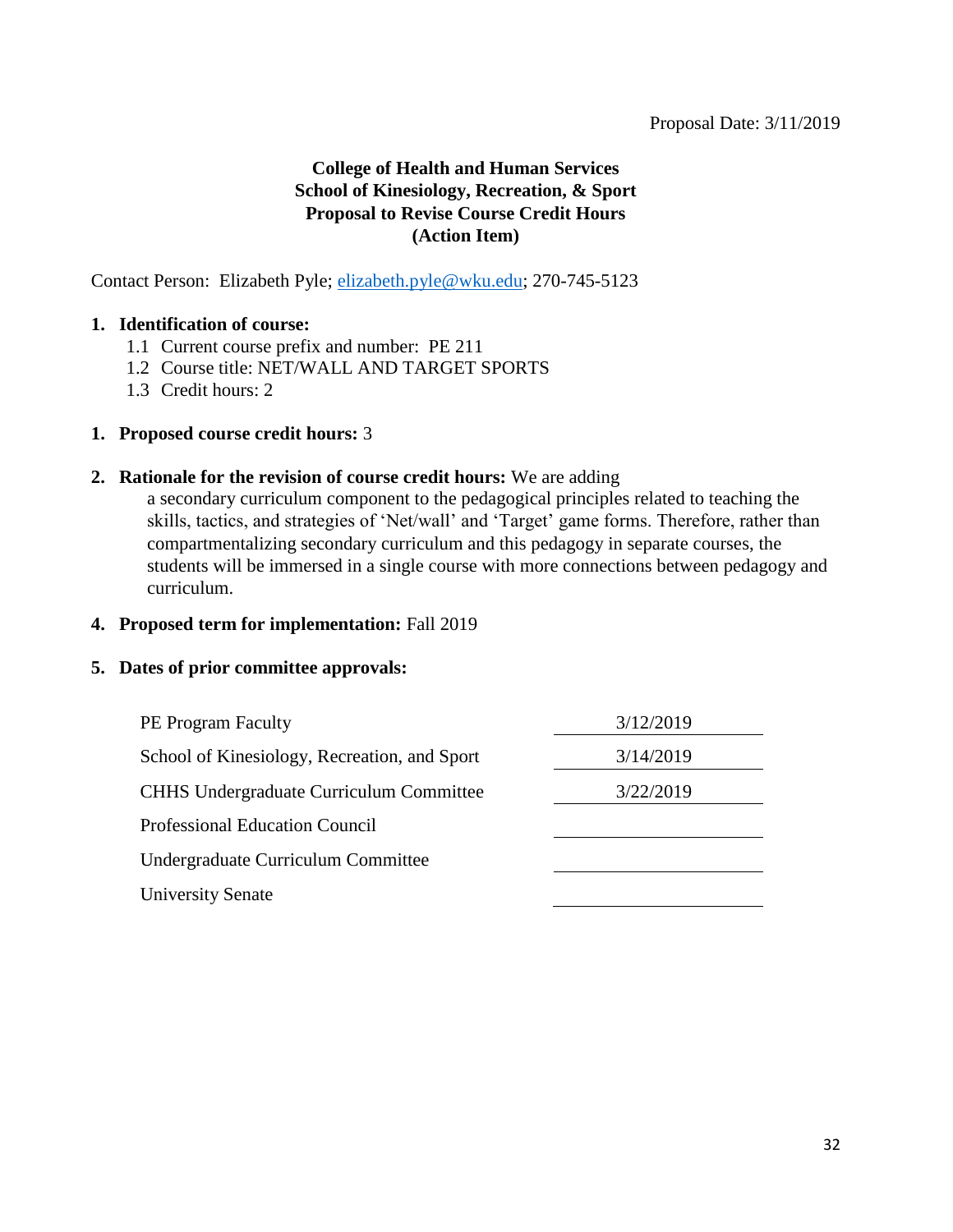### **College of Health and Human Services School of Kinesiology, Recreation & Sport Proposal to Revise Course Credit Hours (Action Item)**

Contact Person: Elizabeth Pyle; [elizabeth.pyle@wku.edu;](mailto:elizabeth.pyle@wku.edu) 270-745-5123

#### **1. Identification of course:**

- 1.1 Current course prefix and number: PE 212
- 1.2 Course title: STRIKING/FIELDING AND INVASION SPORTS
- 1.3 Credit hours: 2

#### **2. Proposed course credit hours:** 3

**3. Rationale for the revision of course credit hours:** We are adding a secondary curriculum component to the pedagogical principles of teaching 'invasion' and 'striking/fielding' game forms. Therefore, rather than compartmentalizing secondary curriculum and this pedagogy in separate courses, the students will be immersed in a single course with more connections between pedagogy and curriculum.

#### **4. Proposed term for implementation:** Fall 2019

| <b>PE Program Faculty</b>                      | 3/12/2019 |
|------------------------------------------------|-----------|
| School of Kinesiology, Recreation, and Sport   | 3/14/2019 |
| <b>CHHS Undergraduate Curriculum Committee</b> | 3/22/2019 |
| <b>Professional Education Council</b>          |           |
| Undergraduate Curriculum Committee             |           |
| <b>University Senate</b>                       |           |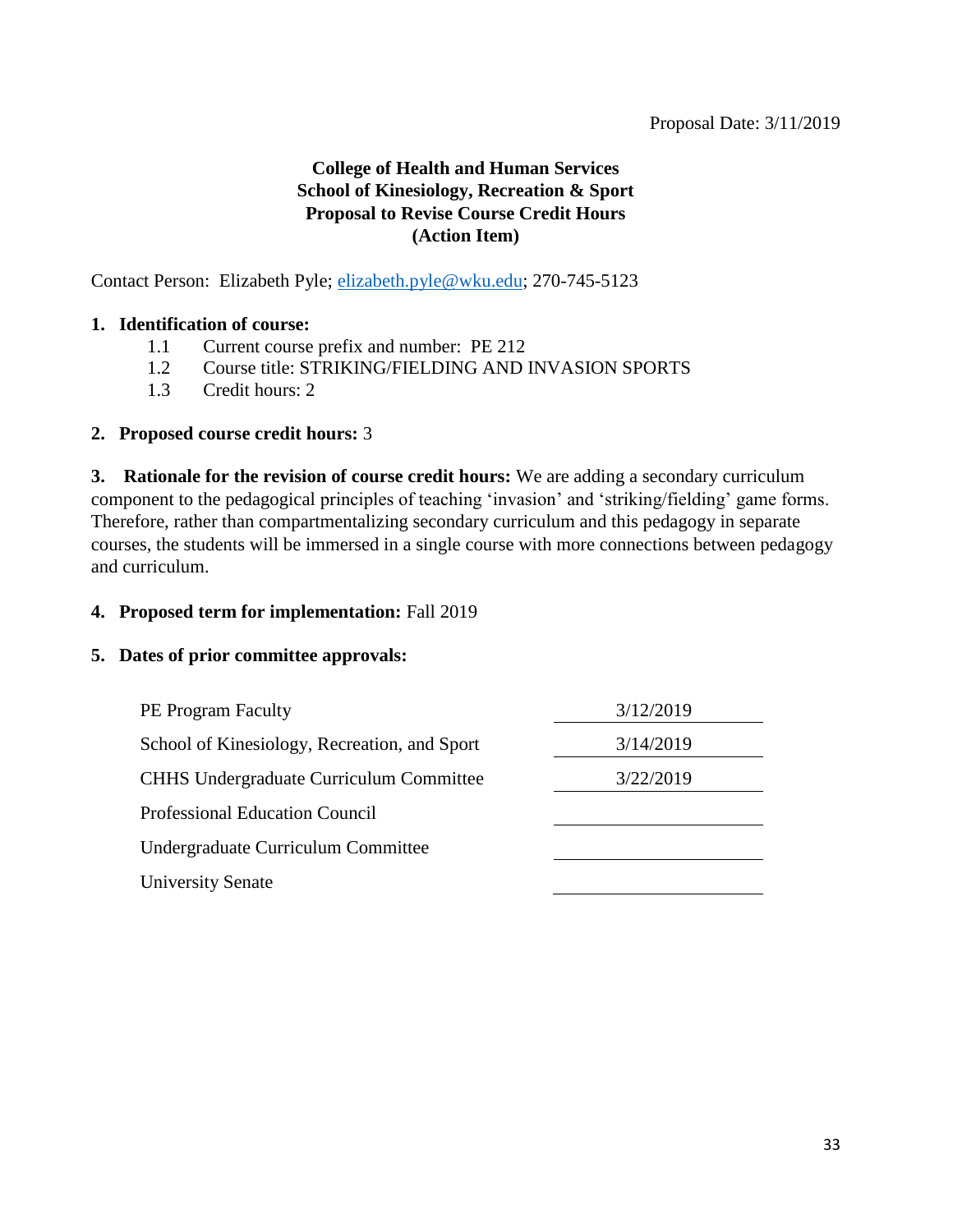### **College of Health and Human Services School of Kinesiology, Recreation & Sport Proposal to Revise Course Credit Hours (Action Item)**

Contact Person: Elizabeth Pyle; [elizabeth.pyle@wku.edu;](mailto:elizabeth.pyle@wku.edu) 270-745-5123

#### **1. Identification of course:**

- 1.1 Current course prefix and number: PE 320
- 1.2 Course title: METHODS IN EARLY & MIDDLE CHILDHOOD PHYSICAL EDUCATION
- 1.3 Credit hours: 2

#### **2. Proposed course credit hours:** 3

**3. Rationale for the revision of course credit hours:** Knowledge and techniques required for a highly effective elementary physical education program include both pedagogy and curriculum information. Students often have a difficult time making this connection when presented the material in separate courses; therefore, by adding curriculum into the methods course, we can provide an in-depth study of the relationship between pedagogical knowledge and techniques and the importance of curriculum choices to produce a quality P-12 physical education program.

#### **4. Proposed term for implementation:** Fall 2019

#### **5. Dates of prior committee approvals:**

| <b>PE Program Faculty</b>                      | 3/12/2019 |
|------------------------------------------------|-----------|
| School of Kinesiology, Recreation, and Sport   | 3/14/2019 |
| <b>CHHS Undergraduate Curriculum Committee</b> | 3/22/2019 |
| Professional Education Council                 |           |
| Undergraduate Curriculum Committee             |           |
| <b>University Senate</b>                       |           |

Designed to provide an in-depth study of the pedagogical knowledge and techniques required for an effective elementary physical education program.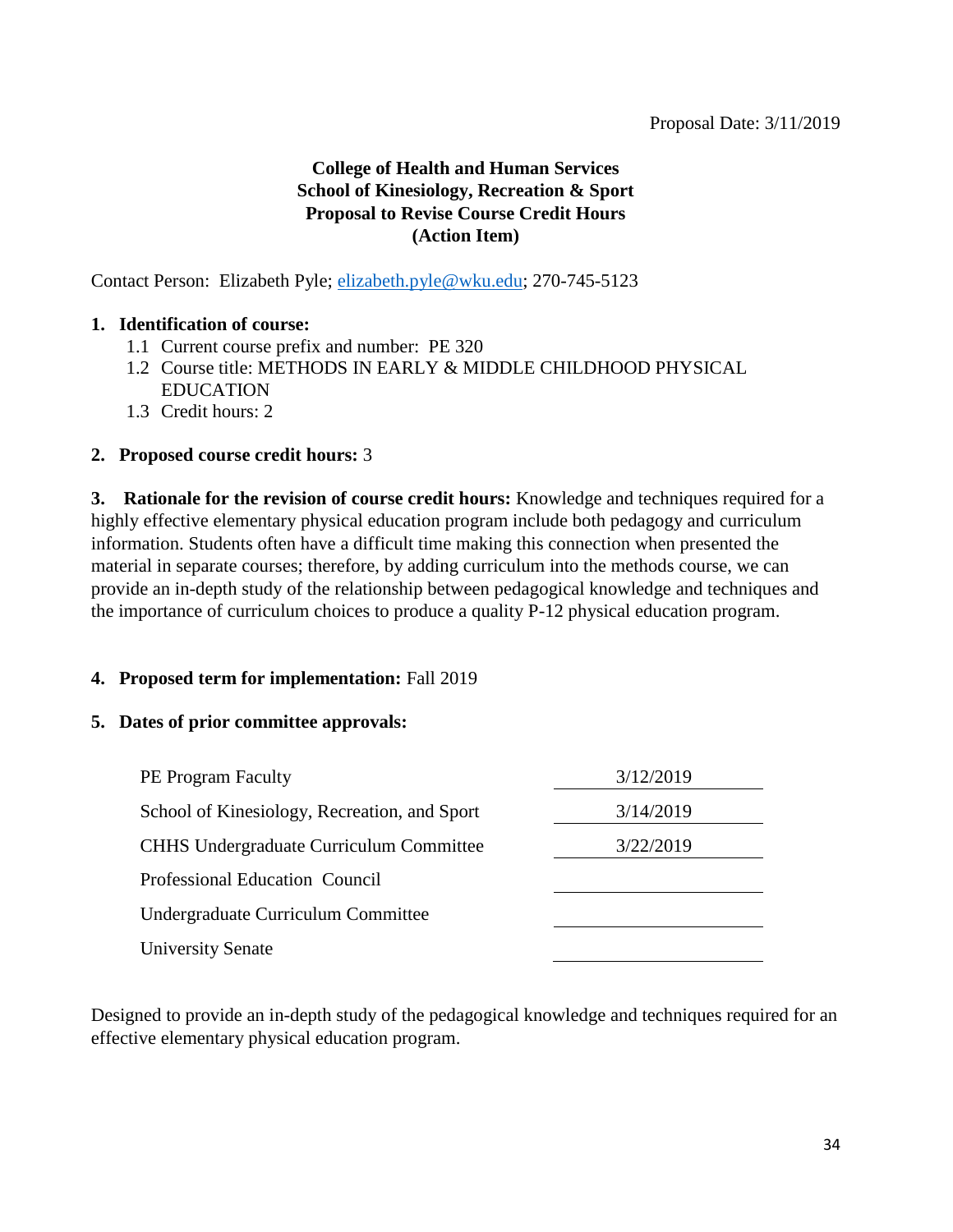### **College of Health and Human Services School of Kinesiology, Recreation, and Sport Proposal to Make Multiple Revisions to a Course (Action Item)**

Contact Person: Dr. Keri Esslinger, [keri.esslinger@wku.edu,](mailto:keri.esslinger@wku.edu) 270-745-6038

#### **1. Identification of course:**

- 1.1 Current course prefix and number: PE 222
- 1.2 Course title: Fitness/Wellness Applications

#### **2. Revise course title:**

- 2.5 Current course title: N/A
- 2.6 Proposed course title:N/A
- 2.7 Proposed abbreviated title:N/A
- 2.8 Rationale for revision of course title:N/A

#### **3. Revise course number:**

- **3.4** Current course number: 222
- 3.5 Proposed course number: 390
- 6.1 Rationale for revision of course number: To increase alignment with the PH 390 Wellness and Fitness Assessment course, which students from public health are required to take. PH 390 is not offered every semester and in an effort to meet their students' needs, this course with the added credit, increased content, and increasing the level to the 300 level, will help all stakeholders. The added fitness assessments will be of the same caliber as the PH 390 course, therefore it is justifiable to change the level of the course.

#### **4. Revise course prerequisites/corequisites/special requirements:**

- 4.1 Current prerequisites/corequisites/special requirements: (indicate which) N/A
- 4.2 Proposed prerequisites/corequisites/special requirements: N/A
- 4.3 Rationale for revision of course prerequisites/corequisites/special requirements:  $N/A$
- 4.4 Effect on completion of major/minor sequence: N/A

#### **5. Revise course catalog listing:**

- 5.1 Current course catalog listing: N/A
- 5.2 Proposed course catalog listing: N/A
- 5.3 Rationale for revision of course catalog listing: N/A

#### **6. Revise course credit hours:**

- 6.2 Current course credit hours: 2
- 6.3 Proposed course credit hours: 3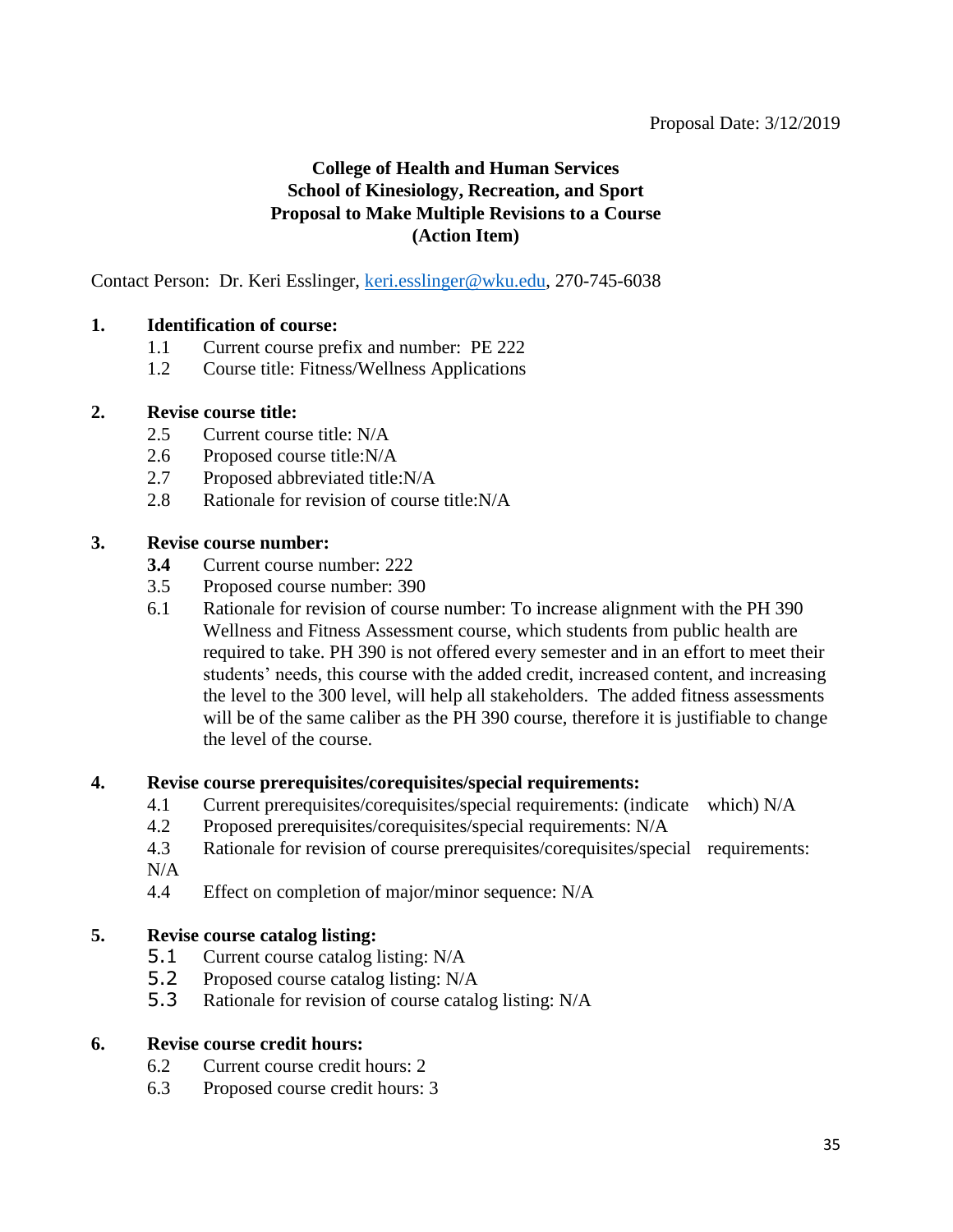6.4 Rationale for revision of course credit hours: The added time and increased level will allow us to delve deeper into assessments and analysis of those assessments within physical activity and wellness. Thus enabling students a better basis of knowledge for how to implement fitness into their K-12 curriculum. Currently the two credit hours doesn't allow the time it takes to complete the fitness assessments. This also allows us to increase alignment with the PH 390 Wellness and Fitness Assessment course in which students from public health are required to take. That course is not offered every semester and in an effort to meet their student's needs, this course with the added credit, increased content, and increasing the level to the 300 level, will help all stakeholders.

### **7. Revise schedule type:**

- 7.1 Current schedule type: N/A
- 7.2 Proposed schedule type: N/A
- 7.3 Rationale for revision of schedule type: N/A

### **8. Revise grade type:**

- 8.1 Current grade type: N/A
- 8.2 Proposed grade type: N/A
- 8.3 Rationale for revision of grade type: N/A

#### **10. Proposed term for implementation:** Spring 2020

| <b>PE Program Faculty</b>                      | 3/12/2019 |
|------------------------------------------------|-----------|
| School of Kinesiology, Recreation, and Sport   | 3/14/2019 |
| <b>CHHS Undergraduate Curriculum Committee</b> | 3/22/2019 |
| Professional Education Council                 |           |
| Undergraduate Curriculum Committee             |           |
| <b>University Senate</b>                       |           |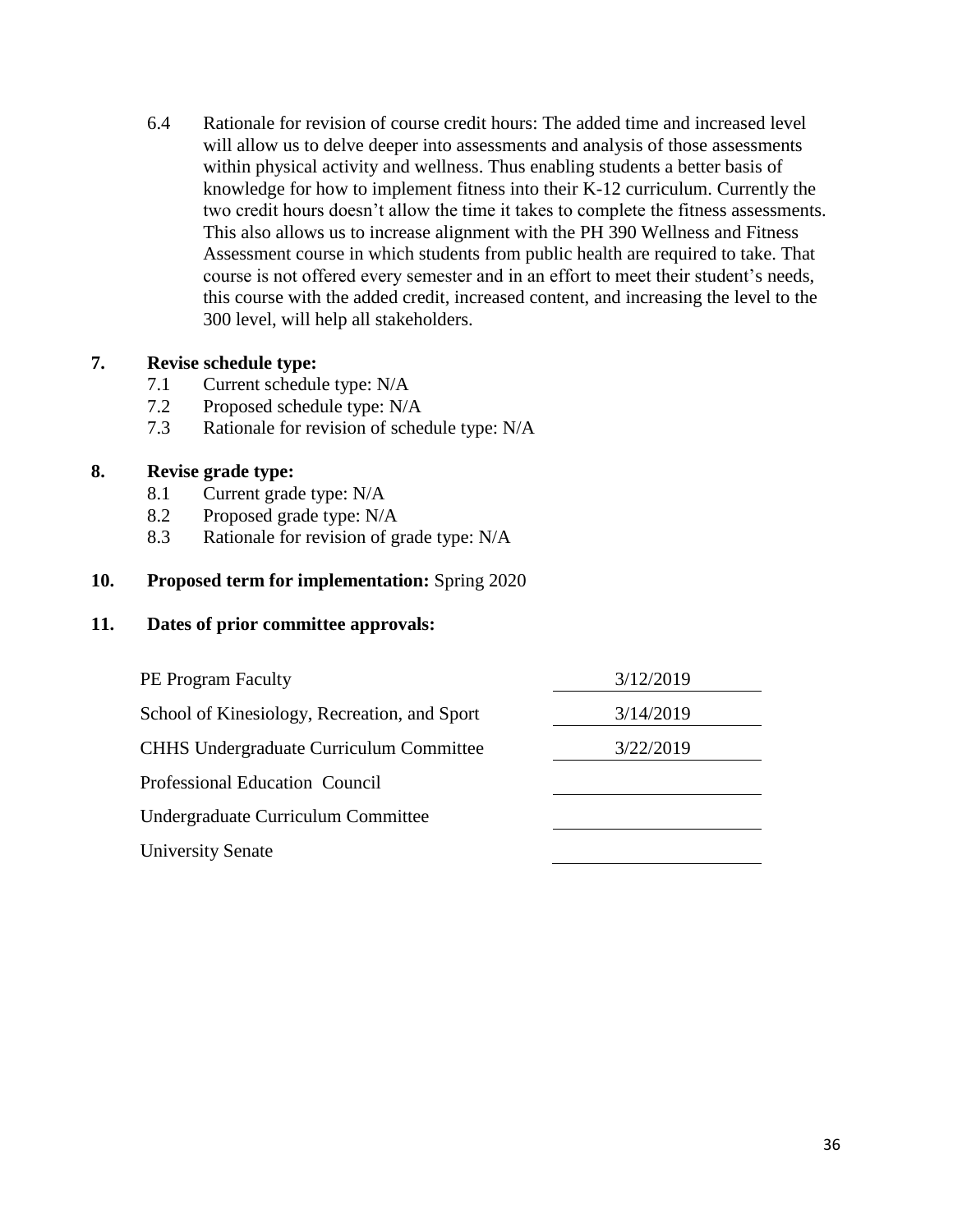### **College of Health and Human Services School of Kinesiology, Recreation, and Sport Proposal to Make Multiple Revisions to a Course (Action Item)**

Contact Person: Dr. Keri Esslinger, [keri.esslinger@wku.edu,](mailto:keri.esslinger@wku.edu) 270-745-6038

#### **1. Identification of course:**

- 1.1 Current course prefix and number: PE 300
- 1.2 Course title: Outdoor Educational Activities

#### **2. Revise course title:**

- 2.1 Current course title: Outdoor Educational Activities
- 2.2 Proposed course title: Lifespan Leisure & Recreation Activities
- 2.3 Proposed abbreviated title: Life Leisure & Rec Activities
- 2.4 Rationale for revision of course title: Provides more detail of what is offered and emphasized in the course, including changes for a broader range of activities.

#### **3. Revise course number:**

- 3.1 Current course number: N/A
- 3.2 Proposed course number N/A
- 3.3 Rationale for revision of course number: N/A

#### **4. Revise course prerequisites/corequisites/special requirements:**

- 4.1 Current prerequisites/corequisites/special requirements: N/A
- 4.2 Proposed prerequisites/corequisites/special requirements: N/A
- 4.3 Rationale for revision of course prerequisites/corequisites/special requirements:
- N/A
- 4.4 Effect on completion of major/minor sequence: N/A

#### **5. Revise course catalog listing:**

- 5.1 Current course catalog listing: A study of outdoor activity skills and techniques for assessing community outdoor education resources.
- 5.2 Proposed course catalog listing: **The study of lifespan leisure activity and recreation skills and techniques for utilization in instructional techniques for educational settings. This course may include, but is not limited to the following activity areas: inclusive activities/recreation, outdoor pursuits, lifetime sports, cross-cultural activities/sports, and leisure activities.**
- 5.3 Rationale for revision of course catalog listing: Provides more detail of what is offered and emphasized in the course, including changes for a broader range of activities. Additionally, some activities previously considered outdoor activities are also possible as indoor activities.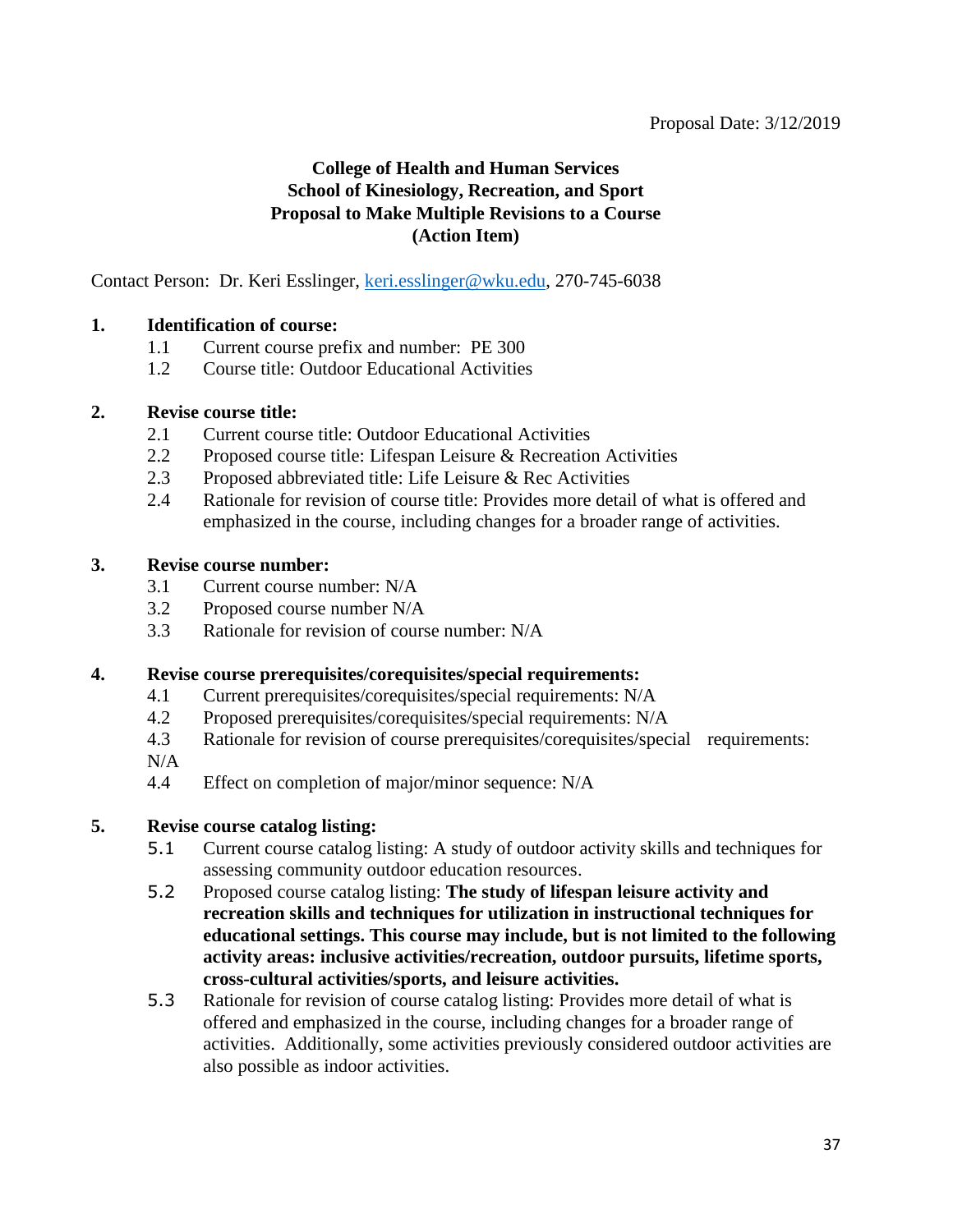#### **6. Revise course credit hours:**

- 6.1 Current course credit hours: 2
- 6.2 Proposed course credit hours: 3
- 6.3 Rationale for revision of course credit hours: Surveys of Alumni indicate that they loved the PE 300 course, but when teaching middle and secondary levels they needed more lifetime leisure indoor activities. They also requested activities not usually typical to the traditional PE setting or the U.S. in general. By adding a credit hour, more activities that are not exclusively outdoors can be incorporated, as well as addressing the cross-cultural aspect, which was missing.

### **7. Revise schedule type:**

- 7.1 Current schedule type N /A
- 7.2 Proposed schedule type: N/A
- 7.3 Rationale for revision of schedule type: N/A

### **8. Revise grade type:**

- 8.1 Current grade type: N/A
- 8.2 Proposed grade type: N/A
- 8.3 Rationale for revision of grade type: N/A

#### **10. Proposed term for implementation:** Fall 2019

| <b>PE</b> Program Faculty                      | 3/12/2019 |
|------------------------------------------------|-----------|
| School of Kinesiology, Recreation, and Sport   | 3/14/2019 |
| <b>CHHS Undergraduate Curriculum Committee</b> | 3/22/2019 |
| Professional Education Council                 |           |
| Undergraduate Curriculum Committee             |           |
| <b>University Senate</b>                       |           |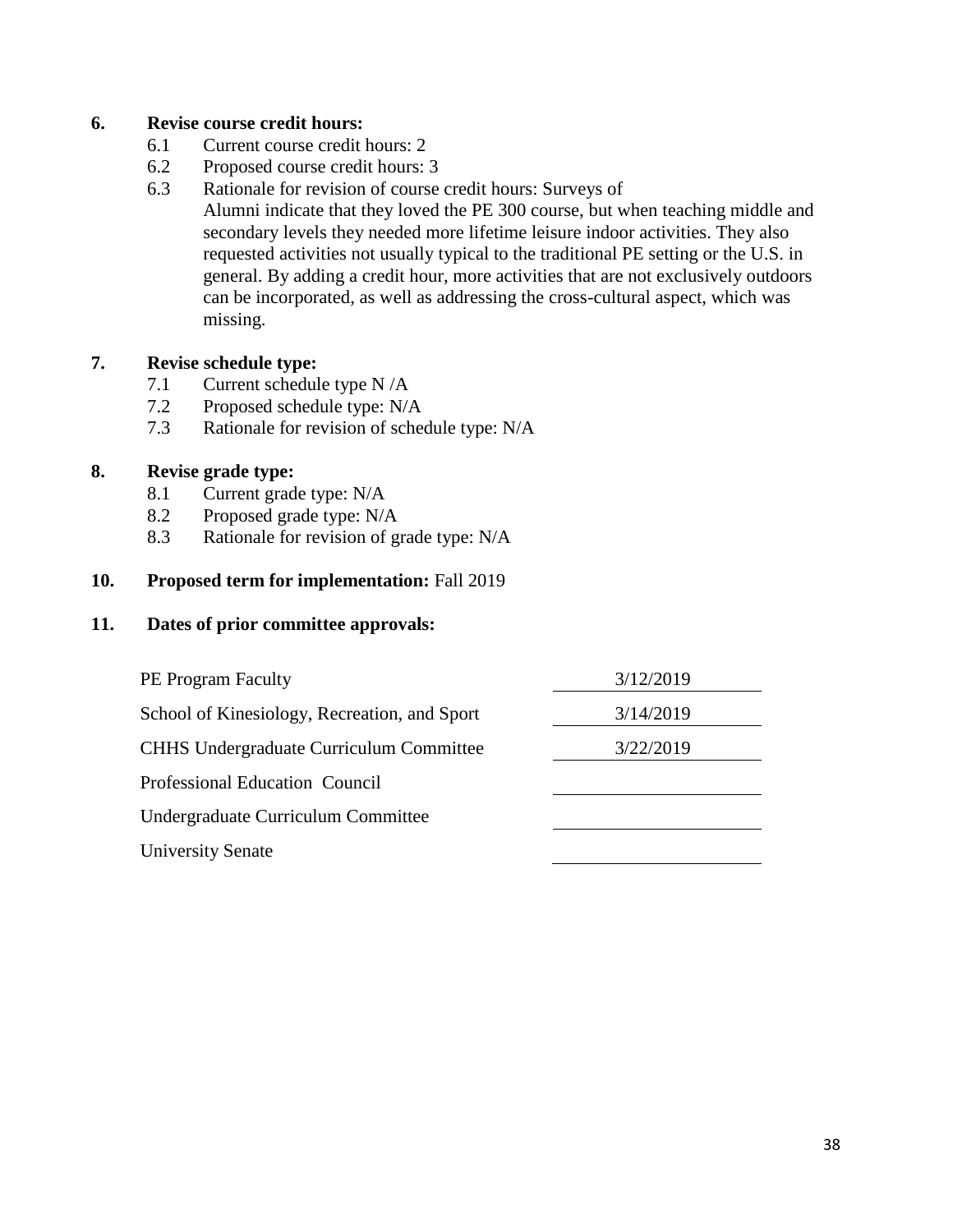**Proposal to Revise a program: Physical Education College: College of Health and Human Services (CHHS) Department/Unit: Kinesiology, Recreation, and Sport**

#### **Section 1: Proponent Contact Information**

**1.1** Name/Title: Keri Esslinger, Associate Professor **1.2** Email address: keri.esslinger@wku.edu **1.3** Phone # 270-745-6038

#### **Section 2: Program Information**

**2.7** Current Program reference number: 587

- **2.8** Current Program title: Physical Education
- **2.9** Current total number of credits required in the program: 72-75

#### **Section 3: Proposed program revisions and rationales**

- **3.1 Add PH 100 Intro to Personal Health (3) to core.** This course examines behaviors and environmental conditions that enhance or hinder an individual's health status. In addition to exploring social and environmental factors. This addition of this course will better enhance students' basicknowledge of their own health and the potential health of their future students.
- **3.2** Remove PE 121 Dance & Rhythmical Activities (2) from core. The content of PE 121 is related and even overlaps with the content in PE 123 and PE 111. Because these courses are all 2 hours it is better to suspend PE 121 allowing for the content to be taught within two, three-hour courses (PE 111, and PE 123) rather than three, two-hour courses which has created a scheduling and course-loading challenge.

#### **3.3 Remove PE 122 Intro to Kinesiology (3) from core.**

This course has primarily served as a course in KRS to explain the differences in the different areas as a way to help students choose which major. However since all of the areas are now independent there is not as much need for this course and the content is not as relevant to those in the course.

- **3.4 Add HMD 211 Human Nutrition (3) to core.** This course studies the nutrients essential to human life and well-being. Individuals that in the field of Physical Education need to be able to not only teach about physical health, but should also know the basics of human nutrition. This course is also in the Connections area of the Colonnade.
- **3.5 Add a third concentration of Physical Education Teacher Education/Health Education Teacher Education (PETE/HETE) -** This has been the by far the most common request by alumni. Students financially need to, and ethically should be able to graduate with both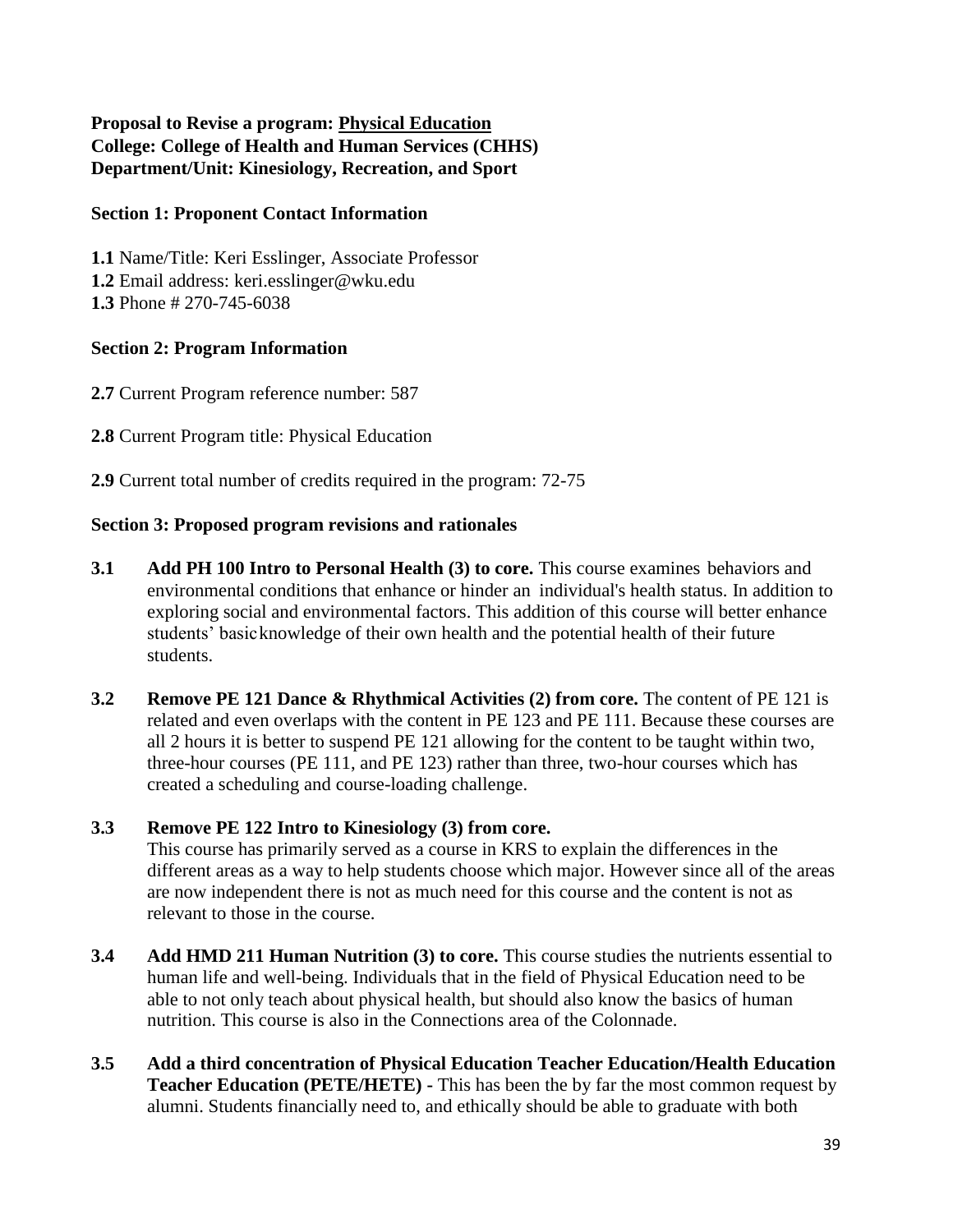PETE certification and HETE certification without having to go an extra semester or year. Students will also be required to declare the Health Education Minor if they choose this concentration for state teaching certification purposes.

- **3.6 Incorporate new core courses for Teacher Education program. Remove PE 220 Skill Progression and Assessment (2) from core and add EDU 260 Classroom Assessment (2) to the PETE and PETE/HETE concentrations. Remove PE 223 Intro to Teaching Physical Education (3) from core. Removal of LTCY 421 Content Area Reading in the Middle and Secondary Grades (3). Remove SPED 330 Intro to Exceptional Ed: Diversity in Learning (3) from Physical Education Teacher Education (PETE) concentration and add EDU 350 Student Diversity and Differentiation (3) to the PETE and HETE concentrations. Add EDU 360 (3) to the PETE and PETE/HETE concentrations. Add EDU 250(3) and PSY 310 (3) to the PETE/HETE concentration.**  Broad revisions planned for all undergraduate initial certifications programs in Teacher Education at WKU have led to the development of a core consisting of 5 courses (EDU 250, 260, 350 and 360; and PSY 310). A new assessment course (EDU 260) will replace the PE 220 assessment course. Another core course, EDU 250, is already part of the PETE curriculum and is being included in the PETE/HETE concentration; this course will cover many of the concepts related to the "soft skills of teaching" currently in PE 223. Also related to the revisions planned for Teacher Education, literacy will be woven throughout the core courses; thus LTCY 421 is being removed. Also, as part of the core courses, EDU 350 is replacing SPED 330 related to aspects of diversity. PSY 310 is already in the PETE concentration and is being added to the PETE/HETE concentration.
- **3.7 Add PE 291 Scientific Principles of Conditioning (3) to Physical Education Teacher Education (PETE) and Physical Education Movement Studies (PEMS) concentrations.**  Surveys of our alumni have indicated the need and want for a stand-alone strength and conditioning course. The alumni have said that while they felt as though they were prepared to teach a unit on Strength and Conditioning, they were often asked to teach an entire course. They did not feel ready for that from both the content and safety perspective. The reactivation of this course aims to meet that need.
- **3.8 Remove PE 314 Physical Education Curriculum (3) from core.** This course is a curriculum course for juniors. While curriculum is a vital aspect of teaching, we have found they are not ready to receive the information as juniors and therefore we will be weaving concepts throughout the PE curriculum.
- **3.9 Remove PE 416 Special Topics in Physical Education (3) from core.** This course was intended to address changes/adjustments to the most current educational practices, however the need for it hasn't been as great as we anticipated as we find ourselves able to cover the information in other courses.
- **3.10 Remove PEMS 326 Practicum I (2) from PEMS concentration and move PETE 322 Field Experience in Physical Education I (3) to core. PEMS 326 often has very low** enrollment as many of the students leaning towards the PEMS concentration still want one last chance to see if teaching is for them and choose to complete the PETE field experience.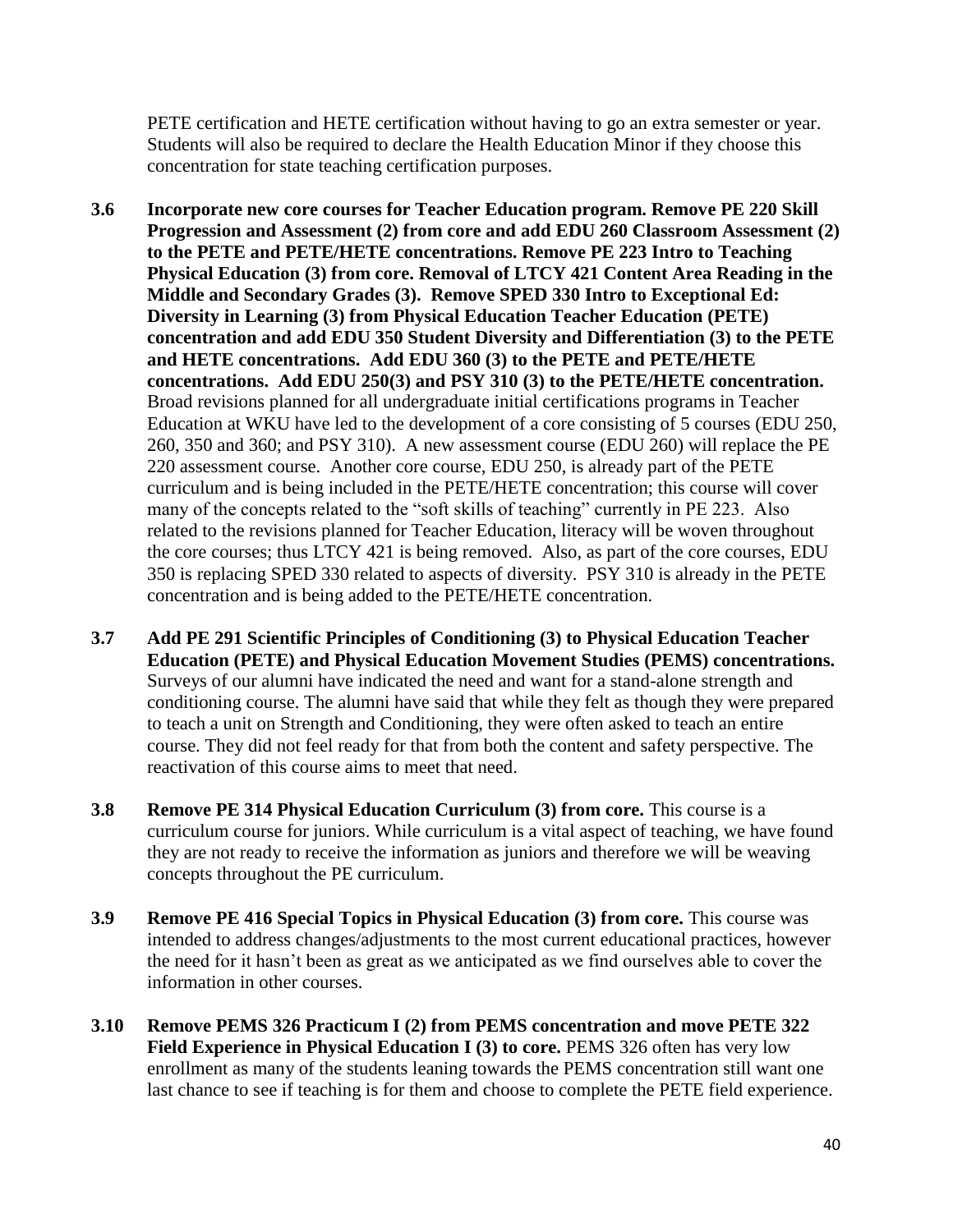It also is only 2 hours and is hard to establish a decent internship-type experience. Also, if the students switch after the 326 course they only end up with 2 hours in the PEMS field. By suspending this course and adding 1 credit hour to the PEMS 426 we can ensure all PEMS students have adequate hours in a field other than teaching once they have made that decision. We also can be assured that they have experienced some teaching and can make an informed decision.

- **3.11 Add SFTY 171 Safety and First Aid (1) to core.** This course is designed to prepare students to provide immediate and temporary care in emergency situations involving accidents of sudden illness. The addition of this course is important to all three of our concentrations as they all have practicum/field experiences which an emergency situation could happen.
- **3.13 Remove BIOL 131 Human Anatomy & Physiology from the core and move to PETE/HETE concentration and as option for the other two concentrations.** There are students for which BIOL 131 has kept them from graduation in the PEMS major. While it is a necessary course for certification in Health Education, BIOL 113/114 or another lab science can meet the needs for the PEMS majors.
- **3.14 Remove the following required 13 hours from the PEMS concentration: chosen from: SFTY 171, HMD 211, PH 381, PH 467, PH 385, PH 390, and PH 456.** Instead, strongly encourage a certificate or minor for PEMS concentration.
- **3.15 Add PE 497 Principles of Coaching (3), and PE 312 Basic Athletic Training (3) to the PEMS concentration.** The addition of these requirements will help ensure students in the PEMS concentration are able to graduate with at least one minor, as these courses along with the PE core curriculum and other PEMS concentration courses can complete the Athletic Coaching minor.
- **3.16 Revise program credit hours in the major from 72-75 to 78-97.** Reflect credit hour revisions to some required courses. Revisions of course credit hours have been submitted in separate proposals.

#### **Section 4: Consultations**

Do any of the proposed revisions in section 3 above involve or in any other way impact other departments/units? No

**Section 5: Proposed term for implementation:** Fall 2019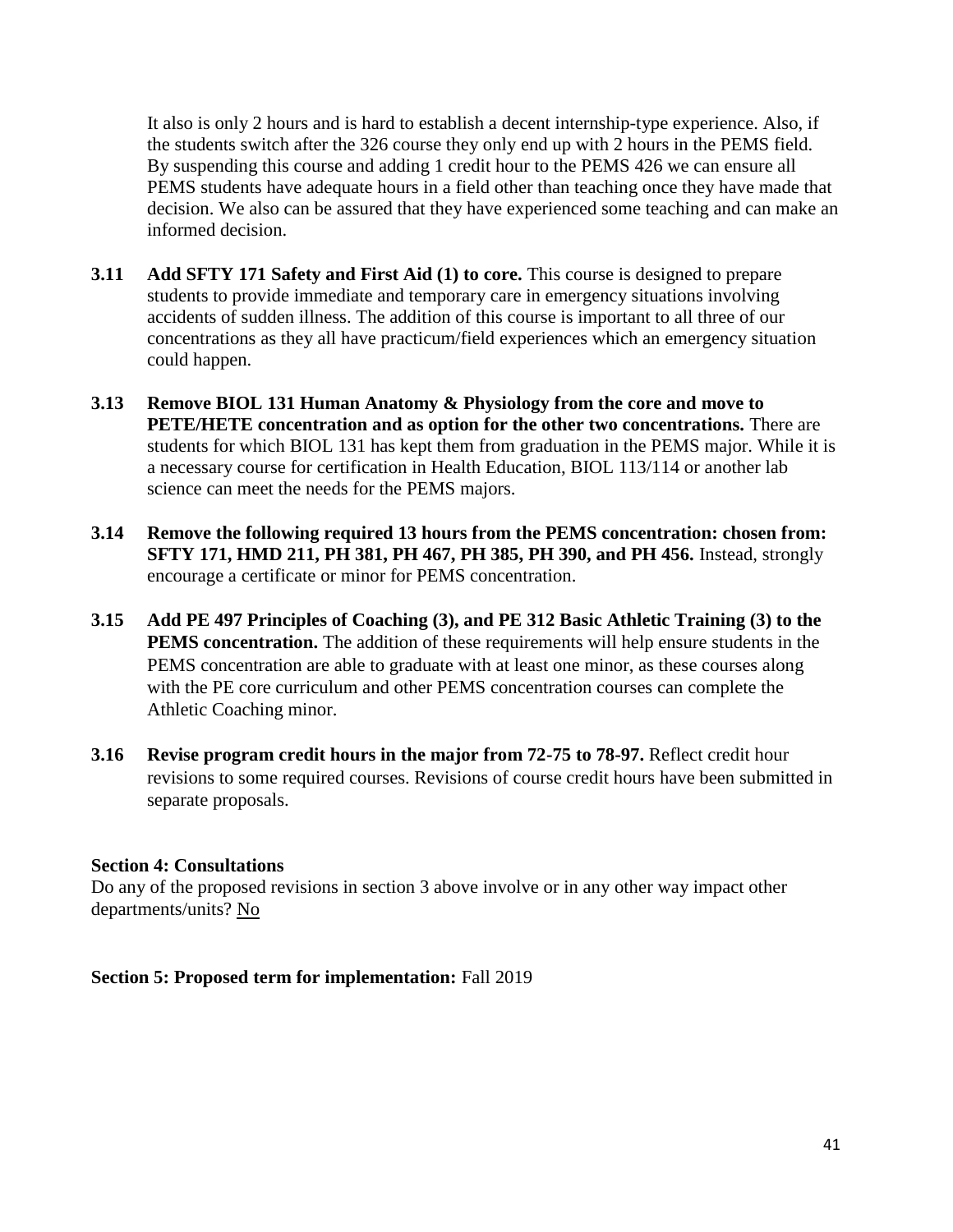# **Section 6: Approval Flow Dates:**

| <b>PE Program Faculty</b>                      | 3/12/2019 |
|------------------------------------------------|-----------|
| School of Kinesiology, Recreation, and Sport   | 3/14/2019 |
| <b>CHHS Undergraduate Curriculum Committee</b> | 3/22/2019 |
| <b>Professional Education Council</b>          |           |
| Undergraduate Curriculum Committee             |           |
| <b>University Senate</b>                       |           |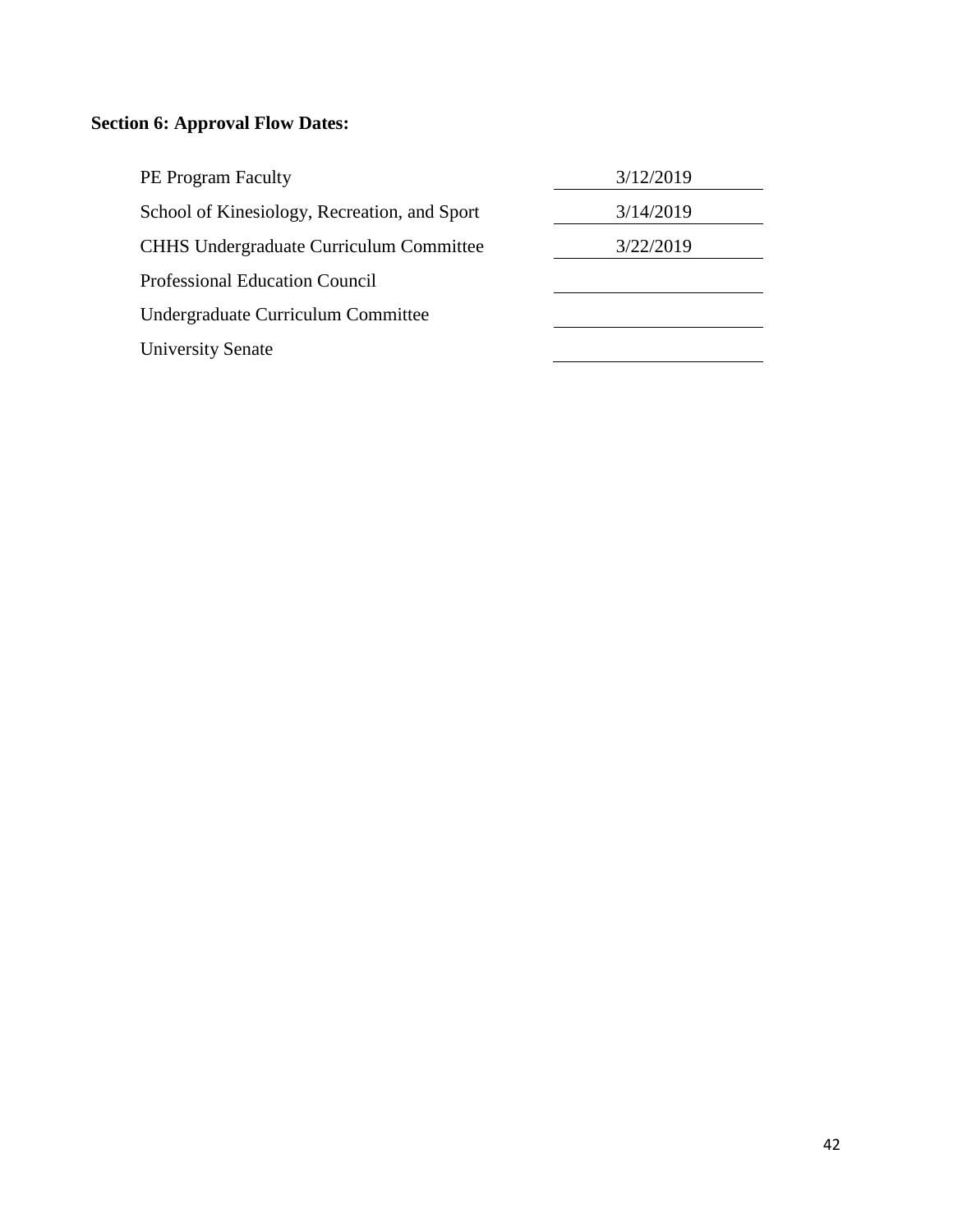### **Section 7:**

### **7.1 Current Program Description:**

The major in Physical Education is designed to develop positive teaching skills in physical activity and to meet the need for qualified teachers in public/private schools, business settings, or community agencies. The major requires  $\frac{45}{5}$  semester hours for the Physical Education Teacher Education concentration and  $\frac{72}{2}$  hours for the Physical Education Movement Studies concentration, both of which lead to a Bachelor of Science in Physical Education. Students who complete the professional education requirements with the Physical Education Teacher Education concentration, may be certified in the **Teacher** Education program. Students in the Physical Education major must complete the following core courses: PE 111, **PE 121**, **PE 122**, PE 123, PE 211, PE 212, PE 220, PE 222, PE 223, PE 300, PE 310, PE 311, PE 313, PE 314, PE 319, PE 320, PE 324, and **PE 416. BIOL 131 is a prerequisite for PE 310 and PE 311.** 

Students need to select one of the  $t_{w0}$  concentrations:

1) Physical Education Teacher Education, or 2) Physical Education Movement Studies (nonteacher certification).

The Physical Education Teacher Education concentration requires the following  $\frac{32}{22}$  hours: EDU 250, <del>LTCY 421, SPED 330</del>, PETE 322, PETE 415, PSY 310, SEC 478, EDU 489, and two of the **following**: ELED 490, MGE 490, and SEC 490.

The Physical Education Movement Studies (Non-Certification) concentration requires 29 total hours (half of which must be at the 300-or 400-level); **PEMS 326 and** PEMS 426 are required for this concentration. In addition, 12 hours of advisor approved electives and 13 hours from the following: SFTY 171, HMD 211, PH 381, PH 467, PH 385, PH 390, and PH 456.

Students majoring in Physical Education are required to meet with their advisor before enrolling for the next semester. **A Health Education minor is recommended for all Physical Education Teacher Education majors.** Students must maintain a "C" average all coursework for this major. Students in the PETE concentration must meet all requirements for admission into the teacher education program and be admitted into Teacher Education prior to registering for PETE 415 and SEC 478

| PE 111 Movement Themes and Concepts I    |   |
|------------------------------------------|---|
| PE 121 Dance and Rhythmical Activities   | 2 |
| <b>PE 122 Foundations of Kinesiology</b> | 3 |
| PE 123 Movement Themes and Concepts II   |   |
| PE 211 Net/Wall & Target Sports          |   |
| PE 212 Striking & Invasion Games         |   |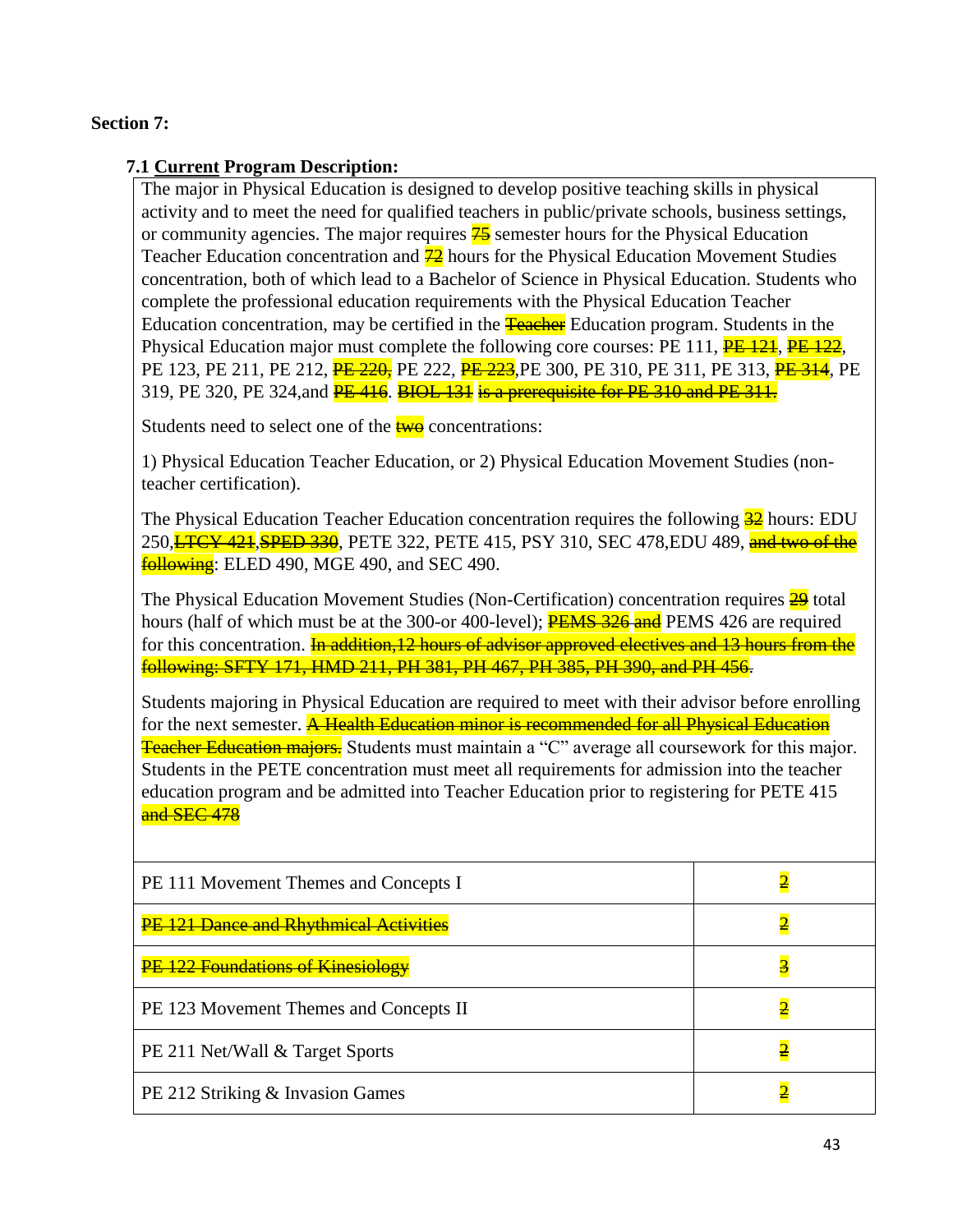| PE 220 Skill Progression and Assessment                            | $\overline{\mathbf{2}}$ |
|--------------------------------------------------------------------|-------------------------|
| PE 222 Fitness/Wellness Applications                               | $\overline{2}$          |
| PE 223 Intro to Teaching Physical Education                        | $\overline{\mathbf{3}}$ |
| PE 300 Outdoor Educational Activities                              | $\overline{2}$          |
| PE 310 Kinesiology                                                 | 3                       |
| PE 311 Exercise Physiology                                         | 3                       |
| PE 313 Motor Development                                           | 3                       |
| PE 314 Physical Education Curriculum                               | $\overline{\mathbf{3}}$ |
| PE 319 Adapted Physical Education                                  | 3                       |
| PE 320 Methods in EMC Physical Education                           | $\overline{2}$          |
| PE 324 Evaluation in Physical Education                            | 3                       |
| PE 416 Special Topics in Physical Education                        | $\overline{\mathbf{1}}$ |
| <b>TOTAL Physical Education Core Requirements</b>                  | 43                      |
|                                                                    |                         |
| <b>Physical Education Teacher Education Concentration Courses</b>  |                         |
| EDU 250 Introduction to Teacher Education                          | 3                       |
| PSY 310 Educational Psychology                                     | 3                       |
| <b>SPED 330 Intro to Exceptional Ed: Diversity in Learning</b>     | $\overline{\mathbf{3}}$ |
| PETE 322 Field Experience in Physical Education I                  | $\overline{2}$          |
| SEC 478 Teaching Physical Education                                | 3                       |
| PETE 415 Field Experience in Physical Education II                 | $\overline{2}$          |
| <b>LTCY 421 Content Area Reading in the Middle/Secondary Grade</b> | $\overline{\mathbf{3}}$ |
| EDU 489 Student Teaching Seminar                                   | 3                       |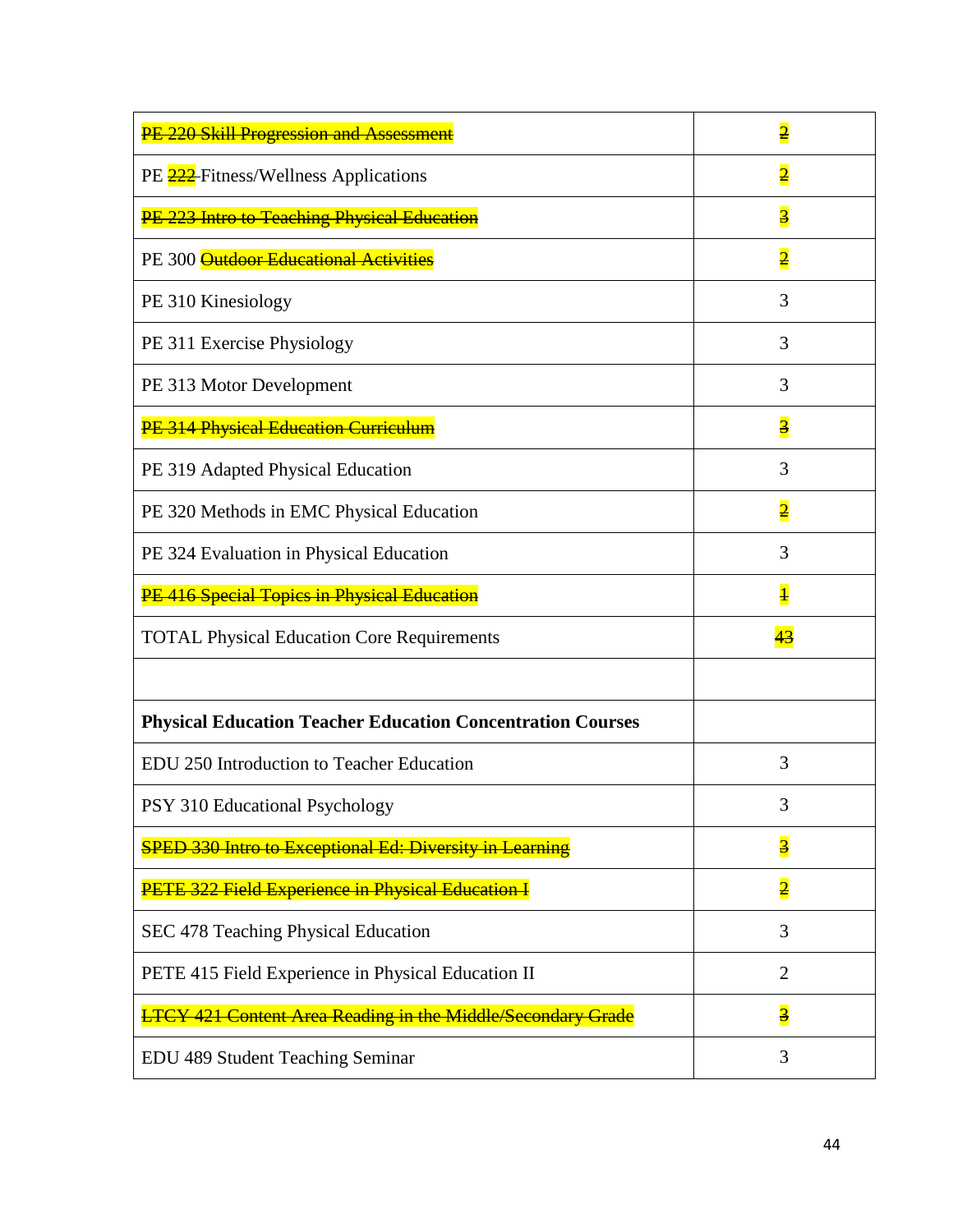| ELED 490 Student Teaching                                                                | 5               |
|------------------------------------------------------------------------------------------|-----------------|
| SEC 490 Student Teaching or<br>MGE 490 Student Teaching                                  | 5               |
| <b>Total Professional Education Requirements</b>                                         | $\overline{32}$ |
| <b>Total PETE Hours</b>                                                                  | 75              |
|                                                                                          |                 |
| <b>Physical Education Movement Studies Concentration Courses</b>                         |                 |
| <b>PEMS 326 Movement Studies Practicum I</b>                                             | $\overline{2}$  |
| <b>PEMS 426 Movement Studies Practicum II</b>                                            | 2               |
| Choose 13 hours from SFTY 171, HMD 211, PH 381, PH 467, PH 385,<br><b>PH 390, PH 456</b> | $\overline{13}$ |
| <b>Advisor Approved Electives</b>                                                        | $\overline{12}$ |
| <b>Total PEMS Hours</b>                                                                  |                 |
|                                                                                          |                 |
| Total Hours in PE major                                                                  |                 |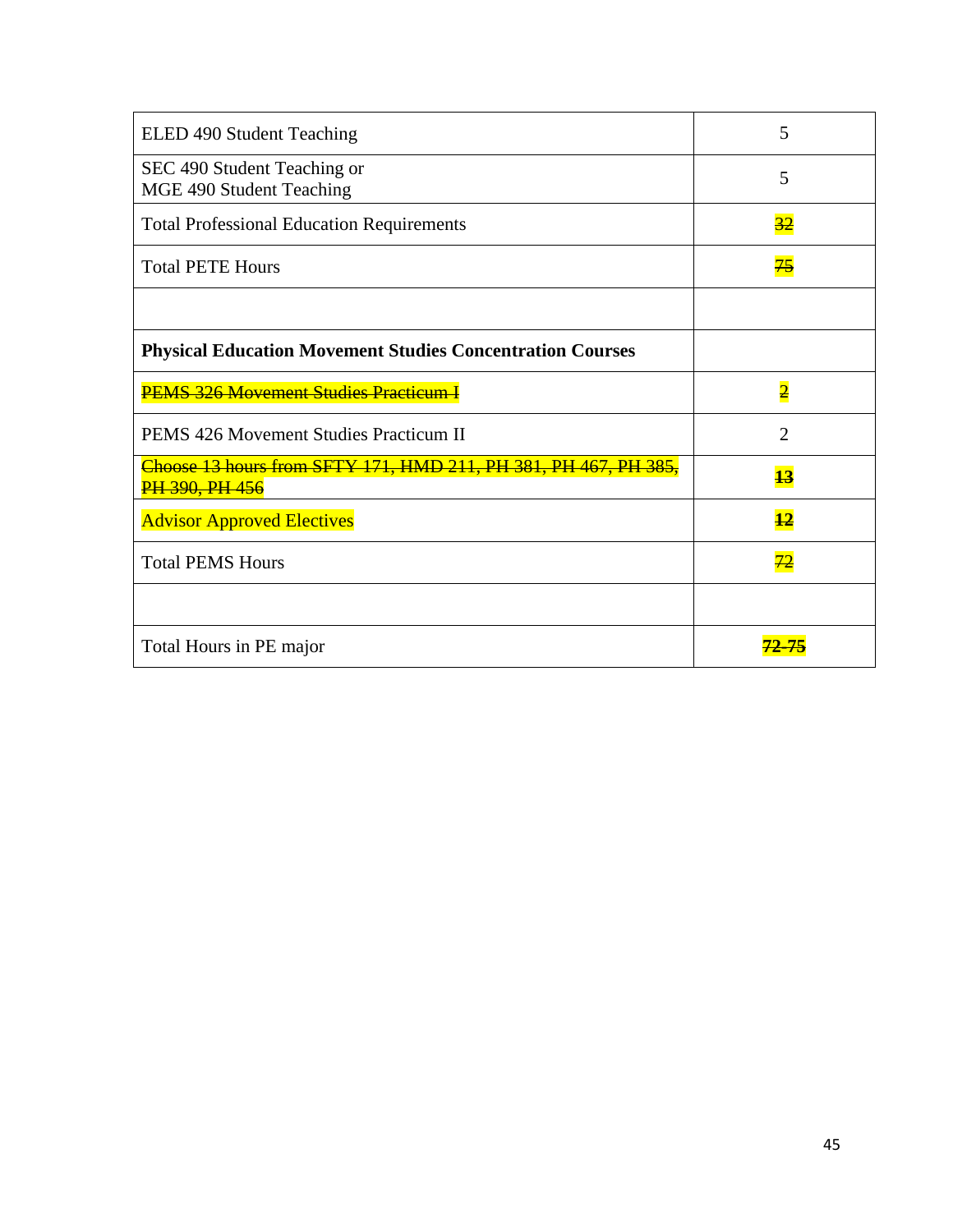#### **Section 7 (cont):**

#### **7.2 Proposed Program Description:**

The major in Physical Education is designed to develop positive teaching skills in physical activity and to meet the need for qualified teachers in public/private schools, business settings, or community agencies. The major requires 85 semester hours for the Physical Education Teacher Education (PETE), 97 hours for the Physical Education Teacher Education Health Education concentration (PETE/HETE), and 78 hours for the Physical Education Movement Studies concentration, all of which lead to a Bachelor of Science in Physical Education. Students who complete the professional education requirements with the PETE, and PETE/HETE concentration, may be certified in the **Professional** Education program. Students in the Physical Education major must complete the following core courses  $(45)$ : PH 100, PE 111, PE 123, HMD 211, PE 211, PE 212, PE 300, PE 310, PE 311, PE 313, PE 319, PE 320, PE 390, PETE 322, PE 324, and **SFTY 171** 

Students need to select one of the three concentrations: 1) Physical Education Teacher Education (PETE), 2) The Physical Education Teacher Education with Health Education Teacher Education (PETE/HETE) or 3) Physical Education Movement Studies (PEMS) (non-teacher certification).

The Physical Education Teacher Education concentration requires the following 40 hours: **BIOL** 131 or BIOL 113/114, PE 291, SEC 478, PETE 415, EDU 250, EDU 260, EDU 350, EDU 360, PSY 310 EDU 489, ELED 490, and MGE 490 or SEC 490.

The Physical Education Teacher Education with Health Education Teacher Education concentration requires the following 53 hours: SEC 483, PETE 415, PH 261, PH 365, PH 381, PH 461, PH 467, BIOL 131, EDU 250, EDU 260, EDU 350, EDU 360, PSY 310, EDU 489, ELED 490, and MGE 490 or SEC 490.

The Physical Education Movement Studies (PEMS) (Non-Certification) concentration requires 30 total hours. PEMS 426, PE 291, PE 497, PE 312, BIOL 131 or BIOL 113/114 are required for this concentration. In addition, **18 hours Advisor Approved Electives are required, 15 of the 18 hours must be at 300 level or above. It is highly recommended to earn a certificate or minor. Pre-advisor approved courses include** SPM 200, Rec 2\*\*, Rec 3\*\*, Rec 4\*\*, PH 2\*\*, PH 3\*\*, PH 4\*\*, EXS 325, EXS 296.

Students majoring in Physical Education are required to meet with their advisor before enrolling for the next semester. Students must maintain a "C" average in all PE coursework. Students in the PETE and PETE/HETE concentrations must meet all requirements for admission into the teacher education program and be admitted into Teacher Education prior to registering for PETE 415. **All**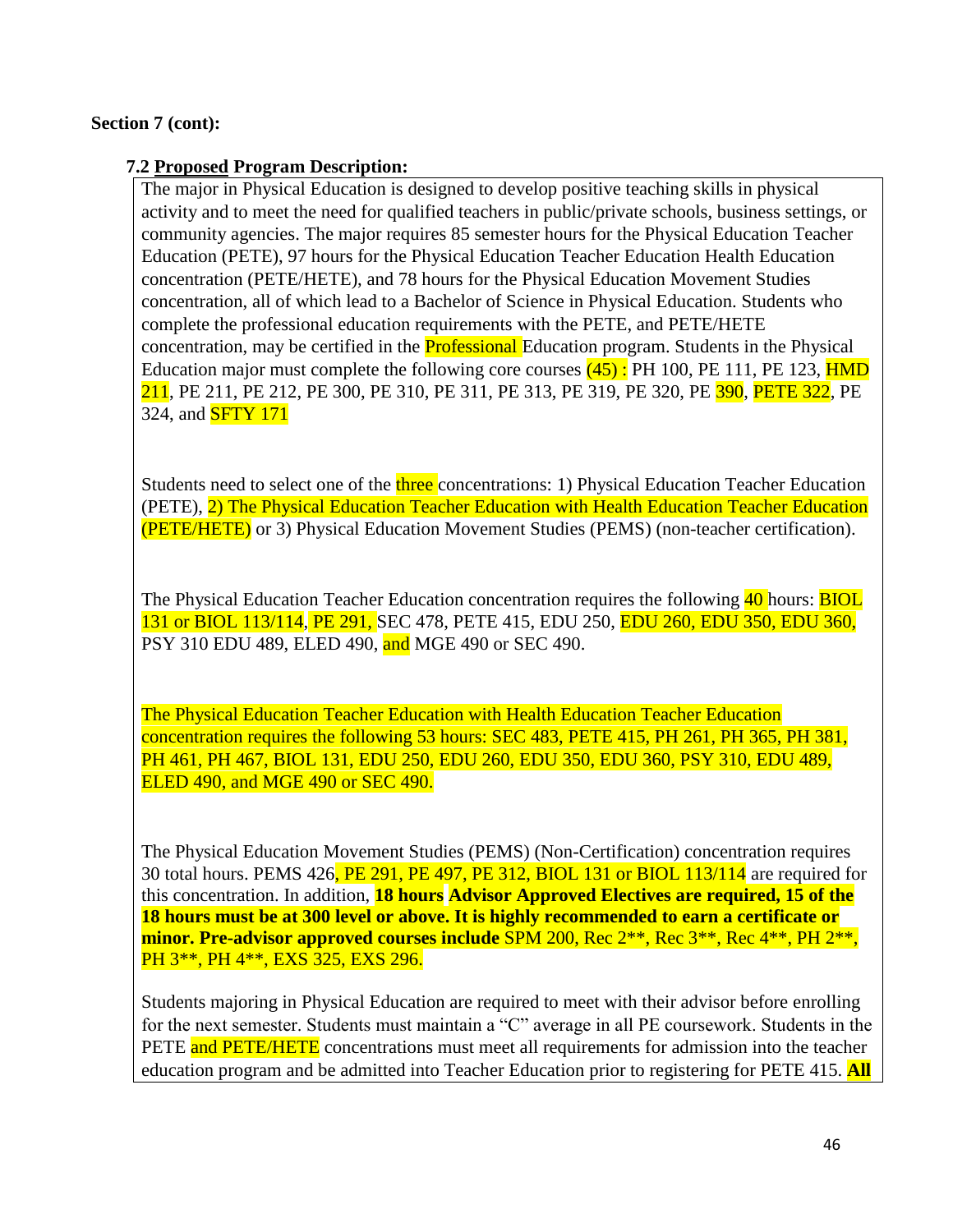| <b>PETE/HETE majors also need to declare the Health Education minor for certification</b><br>purposes. |                         |  |
|--------------------------------------------------------------------------------------------------------|-------------------------|--|
| PH 100 Personal Health*                                                                                | $\overline{\mathbf{3}}$ |  |
| PE 111 Movement Themes and Concepts I                                                                  | $\overline{\mathbf{3}}$ |  |
| PE 123 Movement Themes and Concepts II                                                                 | $\overline{\mathbf{3}}$ |  |
| <b>HMD 211 Human Nutrition*</b>                                                                        | $\overline{\mathbf{3}}$ |  |
| PE 211 Net/Wall & Target Sports                                                                        | $\overline{\mathbf{3}}$ |  |
| PE 212 Striking & Invasion Games                                                                       | $\overline{\mathbf{3}}$ |  |
| PE 300 Lifespan Leisure and Recreation Activities**                                                    | $\overline{\mathbf{3}}$ |  |
| PE 310 Kinesiology                                                                                     | 3                       |  |
| PE 311 Exercise Physiology                                                                             | 3                       |  |
| PE 313 Motor Development                                                                               | 3                       |  |
| PE 319 Adapted Physical Education                                                                      | 3                       |  |
| PE 320 Methods in EMC Physical Education                                                               | $\overline{\mathbf{3}}$ |  |
| PE 390 Fitness/Wellness Applications                                                                   | $\overline{\mathbf{3}}$ |  |
| PETE 322 Field Experience in Physical Education I                                                      | $\overline{2}$          |  |
| PE 324 Evaluation in Physical Education                                                                | 3                       |  |
| SFTY 171 Safety & First Aid                                                                            | $\mathbf{1}$            |  |
| <b>TOTAL Physical Education Core Requirements</b>                                                      | 45                      |  |
|                                                                                                        |                         |  |
| <b>Physical Education Teacher Education Concentration Courses</b>                                      |                         |  |
| <b>BIOL 131 Human Anatomy and Physiology* or</b><br><b>BIOL 113/114 General Biology and Lab</b>        | $\overline{\mathbf{4}}$ |  |
| PE 291 Principles of Conditioning                                                                      | $\overline{\mathbf{3}}$ |  |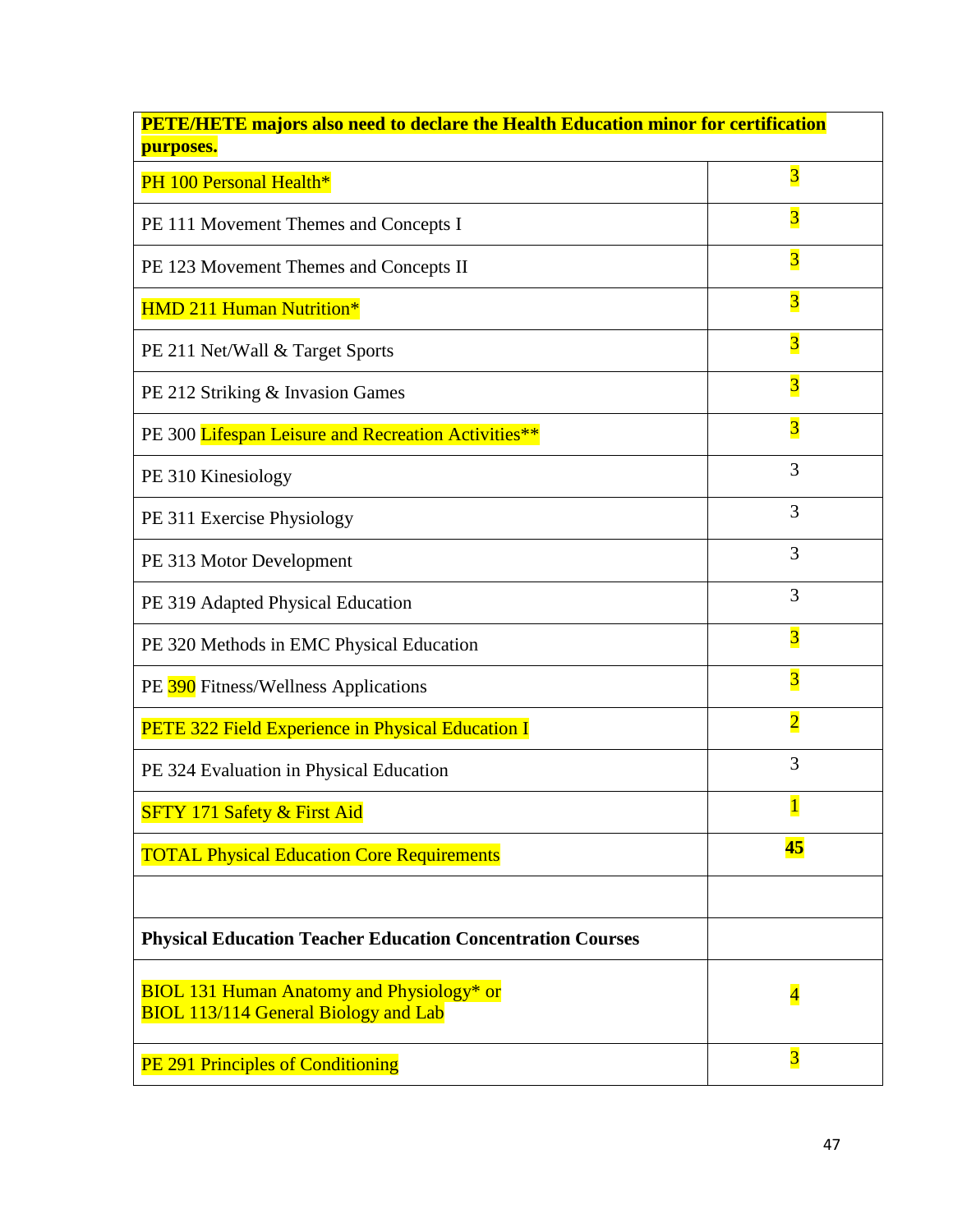| EDU 250 Introduction to Teacher Education                                                                      | 3                       |
|----------------------------------------------------------------------------------------------------------------|-------------------------|
| <b>EDU 260 Assessment</b>                                                                                      | $\overline{\mathbf{3}}$ |
| <b>EDU 350 Differentiation and Diversity</b>                                                                   | $\overline{\mathbf{3}}$ |
| <b>EDU 360 Behavior and Classroom Management</b>                                                               | $\overline{\mathbf{3}}$ |
| PSY 310 Educational Psychology                                                                                 | $\overline{3}$          |
| PETE 415 Field Experience in Physical Education II                                                             | $\overline{2}$          |
| SEC 478 Teaching Physical Education                                                                            | 3                       |
| EDU 489 Student Teaching Seminar                                                                               | 3                       |
| ELED 490 Student Teaching                                                                                      | 5                       |
| SEC 490 Student Teaching or<br>MGE 490 Student Teaching                                                        | 5                       |
| <b>Total PETE Hours</b>                                                                                        | $\overline{40}$         |
|                                                                                                                |                         |
|                                                                                                                |                         |
| <b>Physical Education Teacher Education/Health Education Teacher</b><br><b>Education Concentration Courses</b> |                         |
| PH 261 Foundations of Health Education                                                                         | $\overline{\mathbf{3}}$ |
| PH 365 Human Sexuality*                                                                                        | $\overline{\mathbf{3}}$ |
| PH 381 Community Health                                                                                        | $\overline{\mathbf{3}}$ |
| PH 461 Comprehensive School Health Program                                                                     |                         |
| PH 467 Drug Abuse Education                                                                                    | $\overline{\mathbf{3}}$ |
| <b>BIOL 131 Human Anatomy and Physiology*</b>                                                                  | $\overline{\mathbf{4}}$ |
| <b>EDU 250 Introduction to Teacher Education</b>                                                               | $\overline{\mathbf{3}}$ |
| <b>EDU 260 Assessment</b>                                                                                      | $\overline{3}$          |
| <b>EDU 350 Differentiation and Diversity</b>                                                                   | $\overline{\mathbf{3}}$ |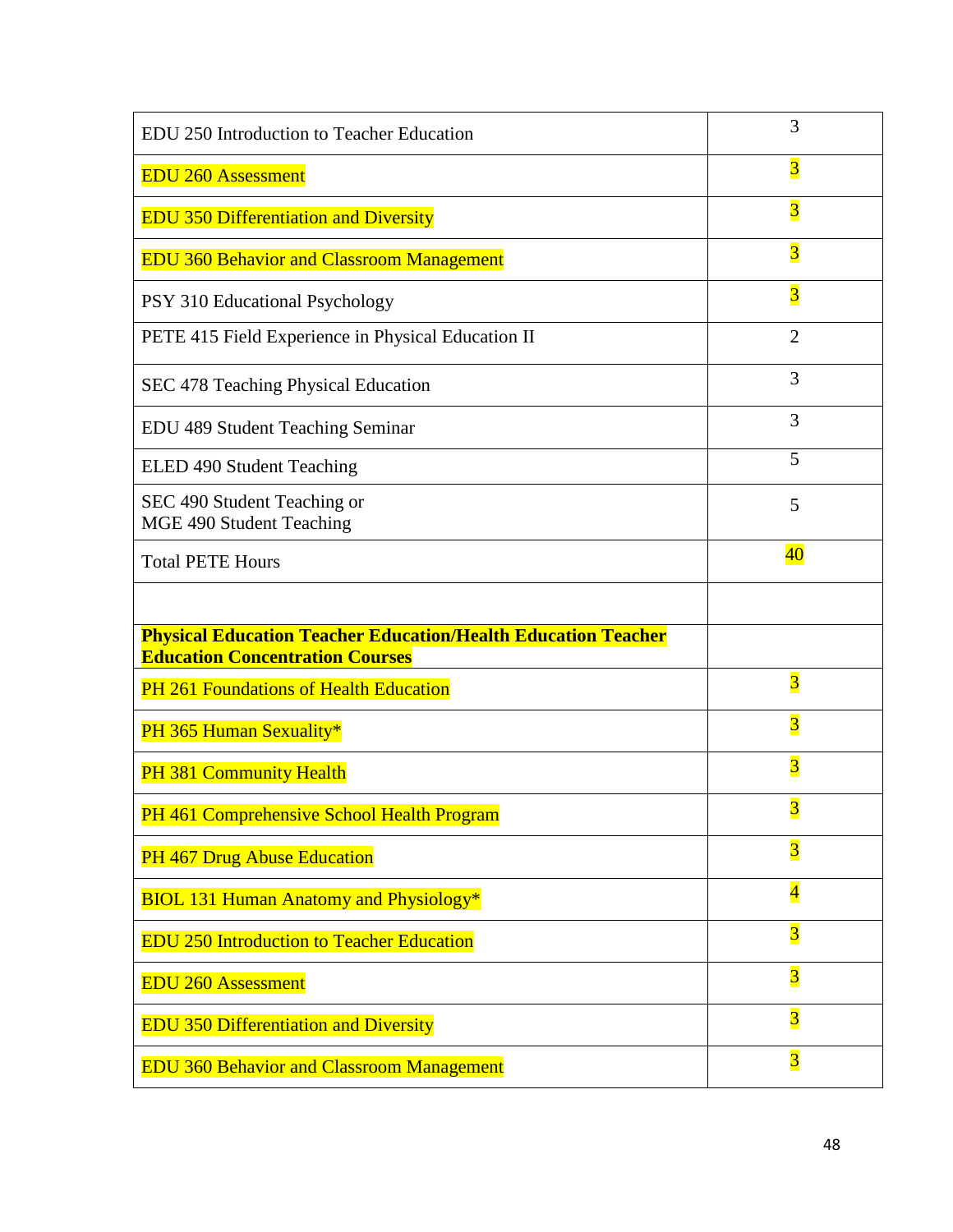| <b>PSY 310 Educational Psychology</b>                                                                                                                                                                                                                                                                  | $\overline{3}$          |
|--------------------------------------------------------------------------------------------------------------------------------------------------------------------------------------------------------------------------------------------------------------------------------------------------------|-------------------------|
| PETE 415 Field Experience in Physical Education II                                                                                                                                                                                                                                                     | $\overline{\mathbf{2}}$ |
| <b>SEC 483 Teaching Health Education</b>                                                                                                                                                                                                                                                               | $\overline{\mathbf{3}}$ |
| <b>EDU 489 Student Teaching Seminar</b>                                                                                                                                                                                                                                                                | $\overline{\mathbf{3}}$ |
| <b>ELED 490 Student Teaching</b>                                                                                                                                                                                                                                                                       | $\overline{\mathbf{5}}$ |
| <b>SEC 490 Student Teaching or</b><br><b>MGE 490 Student Teaching</b>                                                                                                                                                                                                                                  | 5                       |
| <b>Total PETE/HETE Hours</b>                                                                                                                                                                                                                                                                           | 52                      |
|                                                                                                                                                                                                                                                                                                        |                         |
| <b>Physical Education Movement Studies Concentration Courses</b>                                                                                                                                                                                                                                       |                         |
| <b>BIOL 131 Human Anatomy and Physiology*</b> or<br><b>BIOL 113/114 General Biology and Lab</b>                                                                                                                                                                                                        | $\overline{\mathbf{4}}$ |
| <b>PE 291 Principles of Conditioning</b>                                                                                                                                                                                                                                                               | $\overline{\mathbf{3}}$ |
| PEMS 426 Movement Studies Practicum II                                                                                                                                                                                                                                                                 | $\overline{2}$          |
| <b>PE 497 Coaching Principles</b>                                                                                                                                                                                                                                                                      | $\overline{\mathbf{3}}$ |
| PE 312 Basic Athletic Training                                                                                                                                                                                                                                                                         | $\overline{\mathbf{3}}$ |
| <b>Advisor Approved Electives (15 hours must be at 300 level or above)</b><br>It is highly recommended to earn a certificate or minor. Pre-<br><b>Approved Courses include SPM 200, Rec 2**, Rec 3**, Rec 4**, PH</b><br>2 <sup>**</sup> , PH 3 <sup>**</sup> , PH 4 <sup>**</sup> , EXS 325, EXS 296, | <b>18</b>               |
| <b>Total PEMS Hours</b>                                                                                                                                                                                                                                                                                | 33                      |
|                                                                                                                                                                                                                                                                                                        |                         |
| <b>Total Hours in PE Major</b>                                                                                                                                                                                                                                                                         | 78-97                   |
| Courses designated with $(*)$ are also in the Colonnade<br>Courses designated with (**) will be applying for the Local to Global area<br>of the Colonnade                                                                                                                                              |                         |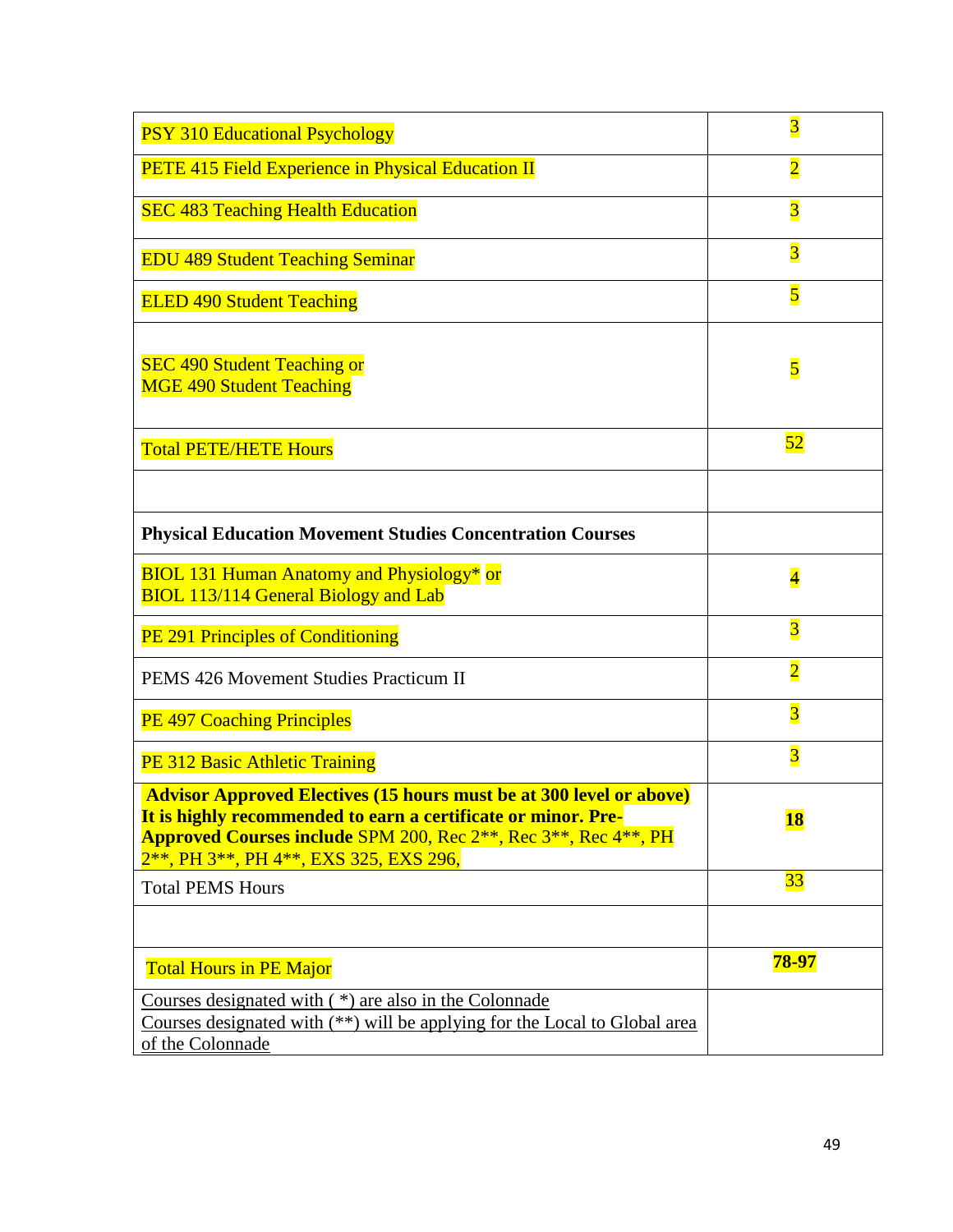### **Proposal to Revise a program: Sport Management College of Health and Human Services Department/Unit: School of KRS**

#### **Section 1: Proponent Contact Information**

**1.1** Name/Title: Paula Upright, Associate Professor/Program Coordinator **1.2** Email address: [paula.upright@wku.edu](mailto:paula.upright@wku.edu) **1.3** Phone #: 270-745-3004

#### **Section 2: Program Information**

- **2.10** Current Program reference number: 572
- **2.11** Current Program title: Sport Management
- **2.12** Current total number of credits required in the program: 57

#### **Section 3: Proposed program revisions and rationales**

**3.1 First proposed revision**: Remove ACCT 200 Introductory Accounting-Financial from the program prerequisite courses.

Following the Commission on Sport Management Accreditation (COSMA) guidelines for SPM programs, our program contains the core course SPM 402 Fiscal Practices in Sport, which focuses on financial concepts, including basic accounting principles appropriate for our majors. The ACCT 200 course content is not critical for all students seeking admission to the program, particularly those who do not have a minor in the Gordon Ford College of Business. This one prerequisite course, which requires a C, is eliminating some students from our major. These are very capable students and it seems inappropriate to deny admission based on one course. Many SPM students who do choose a minor in the college of business, will continue to take ACCT 200 as needed.

**3.2 Second proposed revision:** Change program admission requirement of WKU GPA from 2.5 to 2.25.

**Considering the university requirement of 2.0 for graduation, and in an effort to admit more students to our major and retain more of our pre-majors, lowering the GPA to 2.25 is appropriate. We have conditionally admitted students with GPAs in the 2.25-2.5 range and they have proved successful as they matriculate through the program.** 

#### To be admitted to the program, students must have:

- a minimum of an overall **WKU GPA of 2.5.** WKU GPA of 2.25.
- completed the following courses with a grade of C or higher:  $\overline{\text{ACCT 200}}$ , COMM 145, ECON 202, MKT 220, SPM 200, and MGT 210.
- submitted a complete application including resume.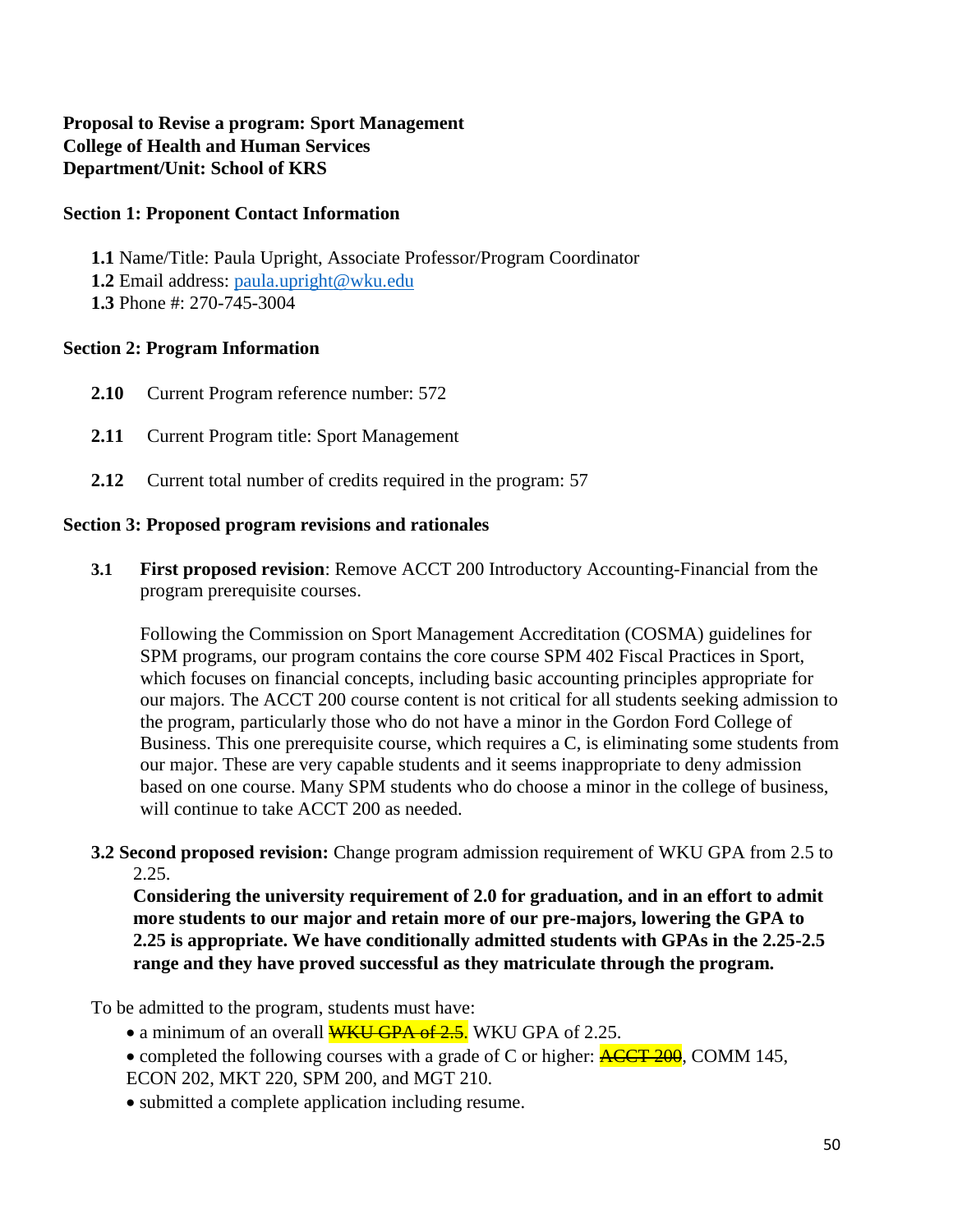#### **3.3 Third proposed revision: Add the following courses to the list of acceptable electives for the major:**

REC 220 Understanding the Nonprofit Sector REC 420 Recreation and Tourism REC 422 Campus Recreation REC 480 Travel-based Learning in Recreation and Tourism MKT 331 Social Media Marketing ENT 312 Entrepreneurship

We currently accept these courses as electives in our program via icap exception forms. We are providing students with more elective options that are appropriate for our majors and help students consider minor options. This is a benefit to students as scheduling electives outside of our program is sometimes difficult and could lead to delays in graduation.

#### **3.4 Fourth proposed revision: Remove SPM 310 Sport Ethics and Moral Issues from the list of elective courses and move it to the required core courses.**

**The Sport Management faculty agree that SPM 310 is important in our field and should be required for all majors. Examining other state and national SPM programs shows an ethics course is common in core requirements.** 

**3.5 Fifth proposed revision: Revise total credit hours. Change program hours from 57 to 63 to reflect the required courses from the Colonnade program. There are currently 2 prerequisite courses, COMM 145 and ECON 202, not reflected in the program hours.**

### **Section 4: Consultations**

Do any of the proposed revisions in section 3 above involve or in any other way impact other departments/units? **YES** NO

These changes impact the College of Business, specifically the Departments of Accounting, Marketing and Management, and the Recreation Administration Program within the School of KRS.

Dr. Harold Little, Department Chair in Accounting was notified via email that ACCT 200 would no longer be a prerequisite course for admission to the SPM program, he replied indicating he supported the change. He also noted he was impressed with our SPM 402 Fiscal Practices course content.

Revisions include adding the following electives for SPM majors:

MKT 331: Dr. Joanna Melancon, professor for the course, has expressed her support of SPM students taking MKT 331. Dr. Patricia Todd, Department Chair for marketing was contacted via email on 3/14/2019, she replied supporting the addition of MKT 331 as a SPM elective on 3/21/2019.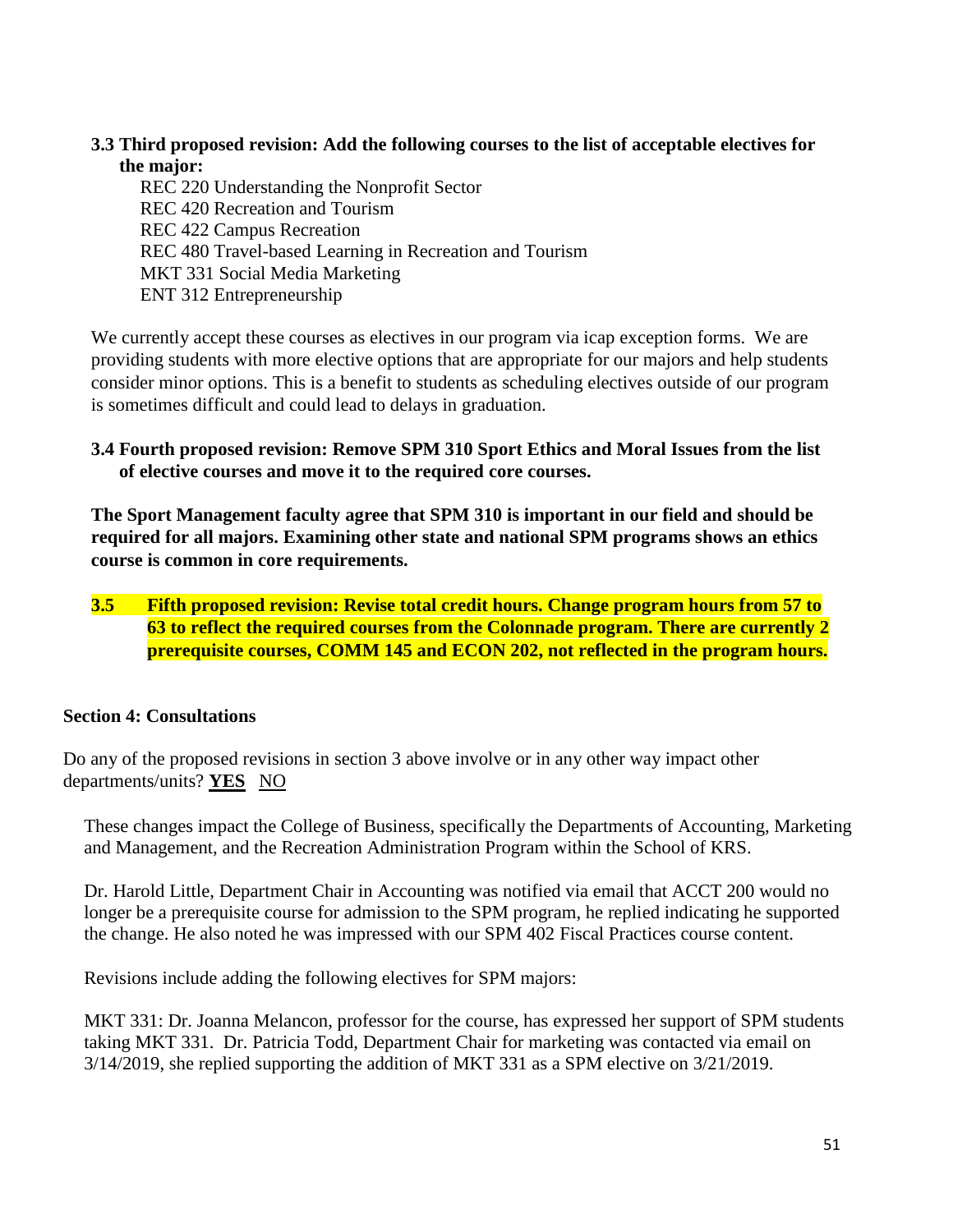REC 220, 420, 422, 480: Dr. Raymond Poff, program coordinator, and all Recreation faculty approved these additions on 3/14/2019.

ENT 312: Dr. Paula Potter approved this addition on 3/14/2019.

NOTE: SPM students have already been enrolling in most of these elective courses with faculty support, we have been completing exemption forms to count them as SPM electives.

#### **Section 5: Proposed term for implementation:** Fall 2019

#### **Section 6: Approval Flow Dates:**

Proposing department/unit: 3/15/2019 College Curriculum Committee: 3/22/2019 Professional Education Council: Undergraduate Curriculum Committee: University Senate:

#### **Section 7: Required Appendices: Current & proposed program descriptions:**

SEE NEXT PAGE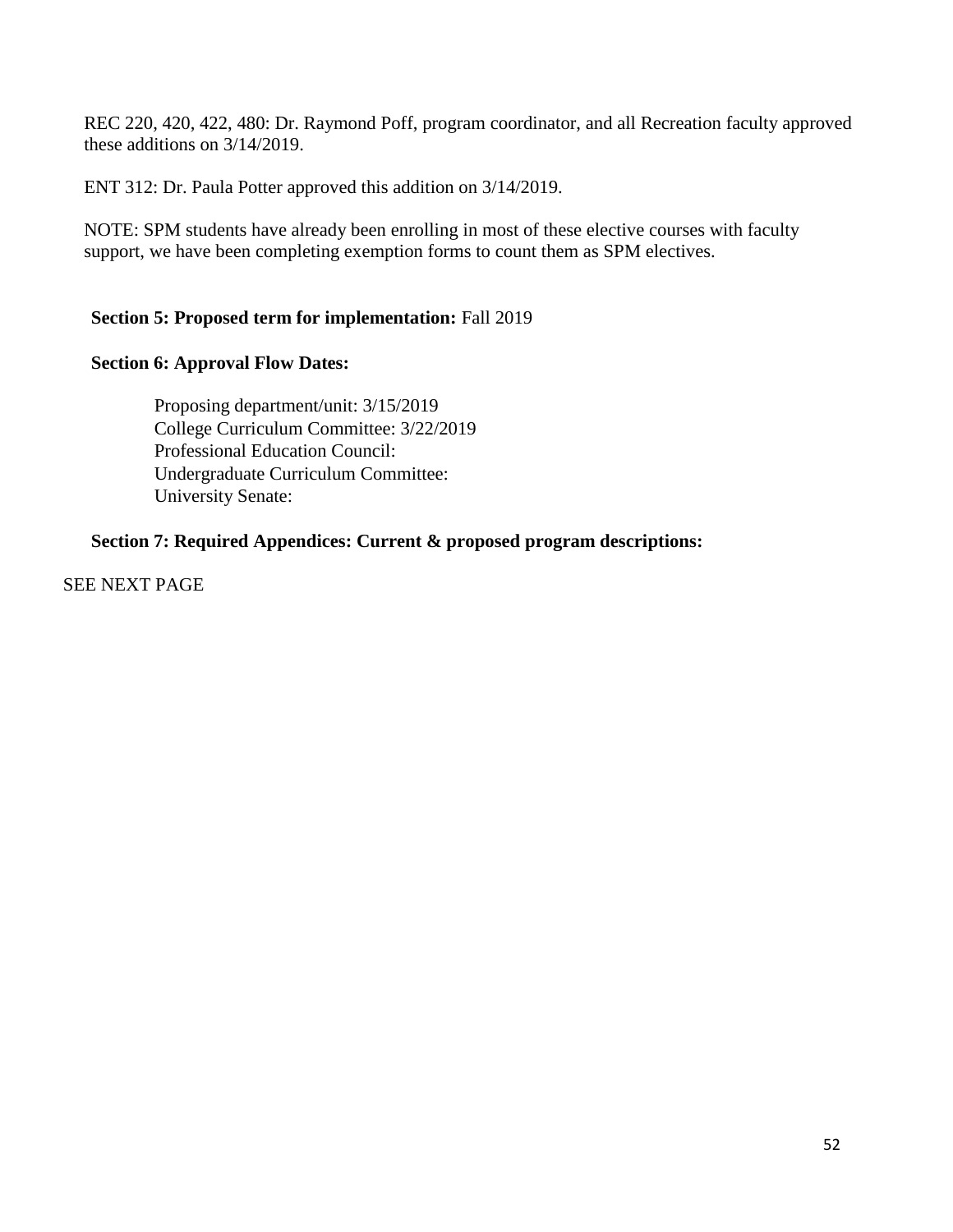### **7.1: Current BS in Sport Management**

### **Program Entry Requirements**

To be admitted to the program, students must have:

- a minimum of an overall **WKU GPA of 2.5**.
- completed the following courses with a grade of C or higher: **ACCT 200**, COMM 145, ECON 202, MKT 220, SPM 200, and MGT 210.
- submitted a complete application including resume.

| <b>Required courses</b>                           | <b>Credits</b>          |                | <b>Notes</b>                           |
|---------------------------------------------------|-------------------------|----------------|----------------------------------------|
| <b>Prerequisite Courses for Admission</b>         |                         |                |                                        |
| <b>COMM 145 Fundamentals of Public</b>            |                         |                |                                        |
| Speaking and Communication                        |                         | 3              | COMM 145 – Foundations                 |
|                                                   |                         |                | (OC) Course                            |
| <b>ACCT 200 Introductory Accounting Financial</b> | $\overline{\mathbf{3}}$ |                |                                        |
| ECON 202 Principles of Economics (Micro)          |                         | 3              | ECON 202 – Explorations<br>(SB) Course |
| MGT 210 Organization and Management               | 3                       |                |                                        |
| <b>MKT 220 Basic Marketing Concepts</b>           |                         | 3              |                                        |
| SPM 200 Introduction to Sport Management          | 3                       |                |                                        |
| Core Courses (42 hours total)                     |                         |                |                                        |
| <b>ACCT 200 Introductory Accounting Financial</b> | $\overline{\mathbf{3}}$ |                |                                        |
| MGT 210 Organization and Management               | 3                       |                |                                        |
| <b>MKT 220 Basic Marketing Concepts</b>           |                         | 3              |                                        |
| SPM 200 Introduction to Sport Management          | 3                       |                |                                        |
| SPM 290 Sport Management Seminar                  | 3                       |                |                                        |
| SPM 402 Fiscal Practices in Sport Management      | $\mathfrak{Z}$          |                |                                        |
| SPM 404 Sport Facility Management                 | 3                       |                |                                        |
| SPM 450 Sport Law                                 |                         | 3              |                                        |
| SPM 452 Sport Leadership and Management           | 3                       |                |                                        |
| SPM 454 Sport Governance                          |                         | 3              |                                        |
| SPM 490 Internship in Sport                       |                         | 12             |                                        |
| Electives (15 hours total)                        |                         |                |                                        |
| PR 255 Fundamentals of Public Relations           | 3                       |                |                                        |
| SPM 300 Public Policy in Sport                    | 3                       |                |                                        |
| SPM 305 Sport Event Management                    |                         | 3              |                                        |
| <b>SPM 310 Sport Ethics and Morals Issues</b>     | $\overline{\mathbf{3}}$ |                |                                        |
| SPM 315 Sport Communication                       | 3                       |                |                                        |
| SPM 456 Advance Studies in Sport                  |                         | $\mathfrak{Z}$ |                                        |
| SOCL 324 Sociology of Sport                       |                         | 3              |                                        |
| <b>MKT 326 Sports Marketing</b>                   |                         | 3              |                                        |
| <b>ECON 323 Sports Economics</b>                  |                         | 3              |                                        |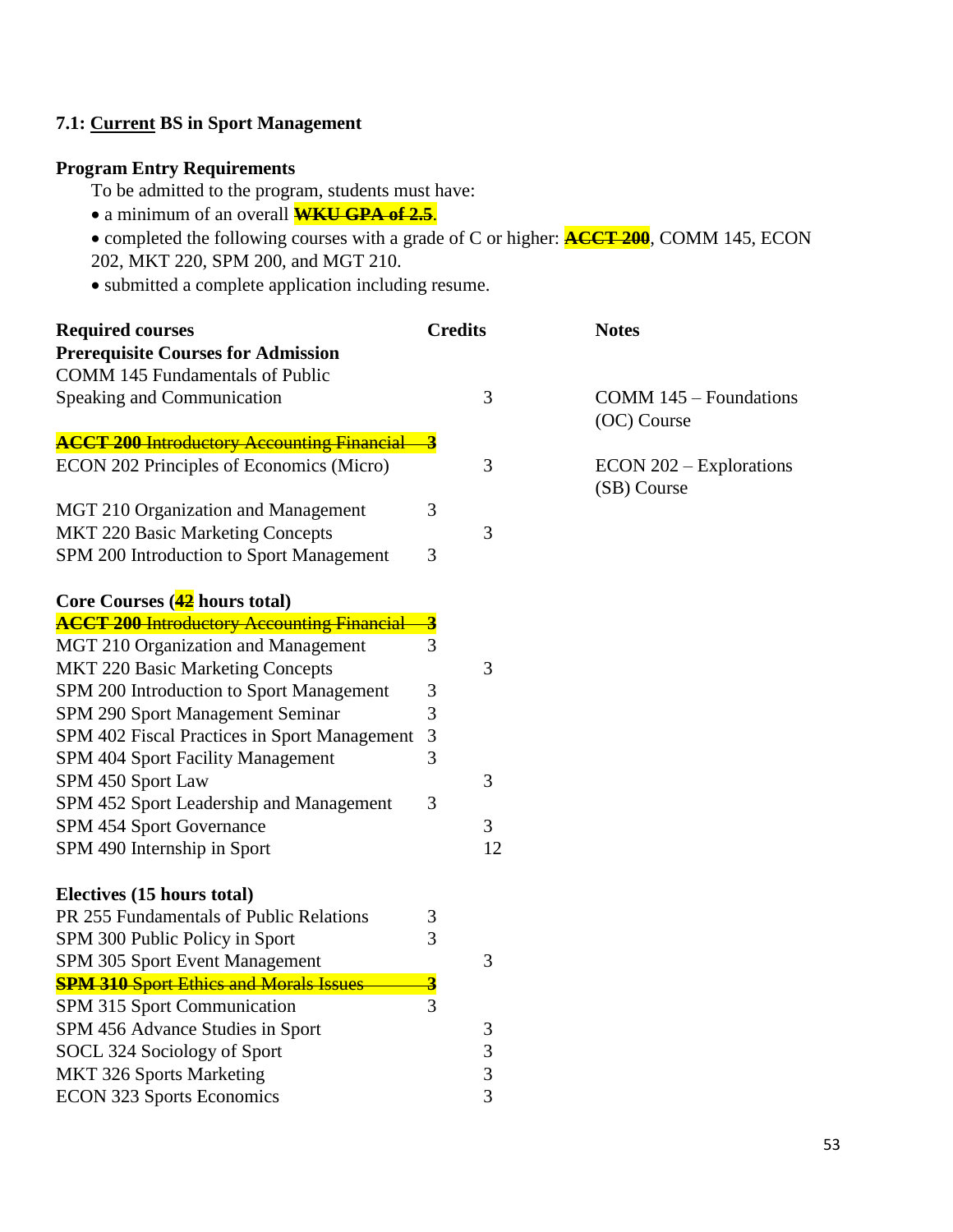PSY 340 Sport Psychology 3 **Total Major Hours 57**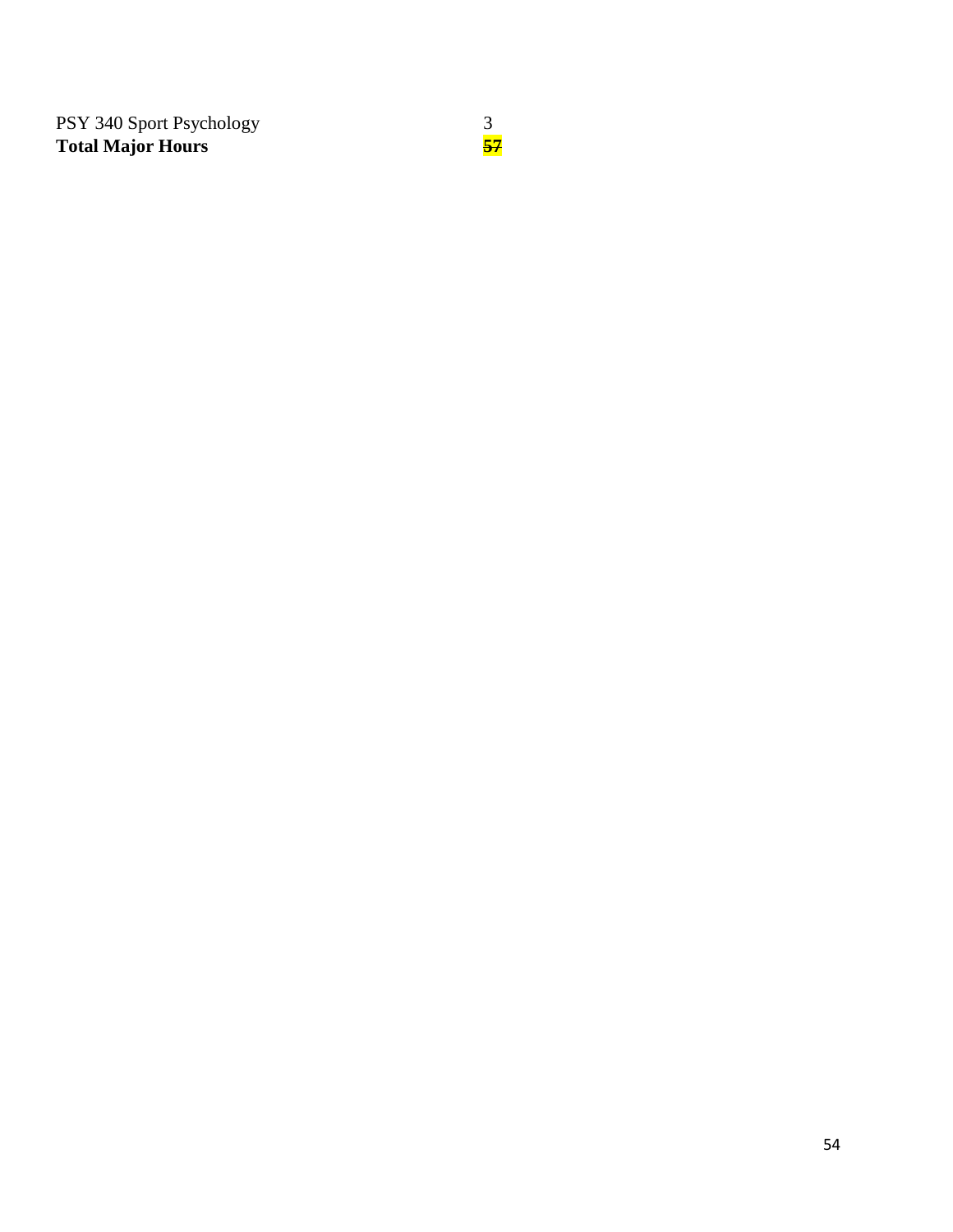### **7.2: Proposed BS in Sport Management**

### **Program Entry Requirements**

To be admitted to the program, students must have:

a minimum of an overall **WKU GPA of 2.25**.

 completed the following courses with a grade of C or higher: COMM 145, ECON 202, MKT 220, SPM 200, and MGT 210.

submitted a complete application including resume.

| <b>Required courses</b>                         | <b>Credits</b>          |                         | <b>Notes</b>                |
|-------------------------------------------------|-------------------------|-------------------------|-----------------------------|
| <b>Prerequisite Courses for Admission</b>       |                         |                         |                             |
| COMM 145 Fundamentals of Public                 |                         |                         |                             |
| Speaking and Communication                      | 3                       |                         | <b>COMM 145 Foundations</b> |
|                                                 |                         |                         | (OC) Course                 |
| ECON 202 Principles of Economics (Micro)        |                         | 3                       | $ECON 202 - Explorations$   |
|                                                 |                         |                         | (SB) Courses                |
| MGT 210 Organization and Management             | 3                       |                         |                             |
| <b>MKT 220 Basic Marketing Concepts</b>         |                         | 3                       |                             |
| SPM 200 Introduction to Sport Management        | 3                       |                         |                             |
| Core Courses (48 hours total)                   |                         |                         |                             |
| <b>COMM 145 Fundamentals of Public</b>          |                         |                         |                             |
| <b>Speaking and Communications.</b>             | $\overline{\mathbf{3}}$ |                         |                             |
| <b>ECON 202 Principles of Economics (Micro)</b> |                         | $\overline{\mathbf{3}}$ |                             |
| MGT 210 Organization and Management             | 3                       |                         |                             |
| <b>MKT 220 Basic Marketing Concepts</b>         |                         | 3                       |                             |
| SPM 200 Introduction to Sport Management        | 3                       |                         |                             |
| SPM 290 Sport Management Seminar                | $\mathfrak{Z}$          |                         |                             |
| <b>SPM 310 Sport Ethic and Moral Issues</b>     | $\overline{\mathbf{3}}$ |                         |                             |
| SPM 402 Fiscal Practices in Sport Management    | 3                       |                         |                             |
| SPM 404 Sport Facility Management               |                         | 3                       |                             |
| SPM 450 Sport Law                               |                         | 3                       |                             |
| SPM 452 Sport Leadership and Management         | 3                       |                         |                             |
| SPM 454 Sport Governance                        |                         | 3                       |                             |
| SPM 490 Internship in Sport                     |                         | 12                      |                             |
| Electives (15 hours total)                      |                         |                         |                             |
| PR 255 Fundamentals of Public Relations         | 3                       |                         |                             |
| SPM 300 Public Policy in Sport                  | 3                       |                         |                             |
| SPM 305 Sport Event Management                  |                         | 3                       |                             |
| SPM 315 Sport Communication                     | 3                       |                         |                             |
| SPM 456 Advance Studies in Sport                |                         | 3                       |                             |
| SOCL 324 Sociology of Sport                     |                         | $\mathfrak{Z}$          |                             |
| <b>MKT 326 Sports Marketing</b>                 |                         | 3                       |                             |
| <b>ECON 323 Sports Economics</b>                |                         | 3                       |                             |
| PSY 340 Sport Psychology                        |                         | $\overline{3}$          |                             |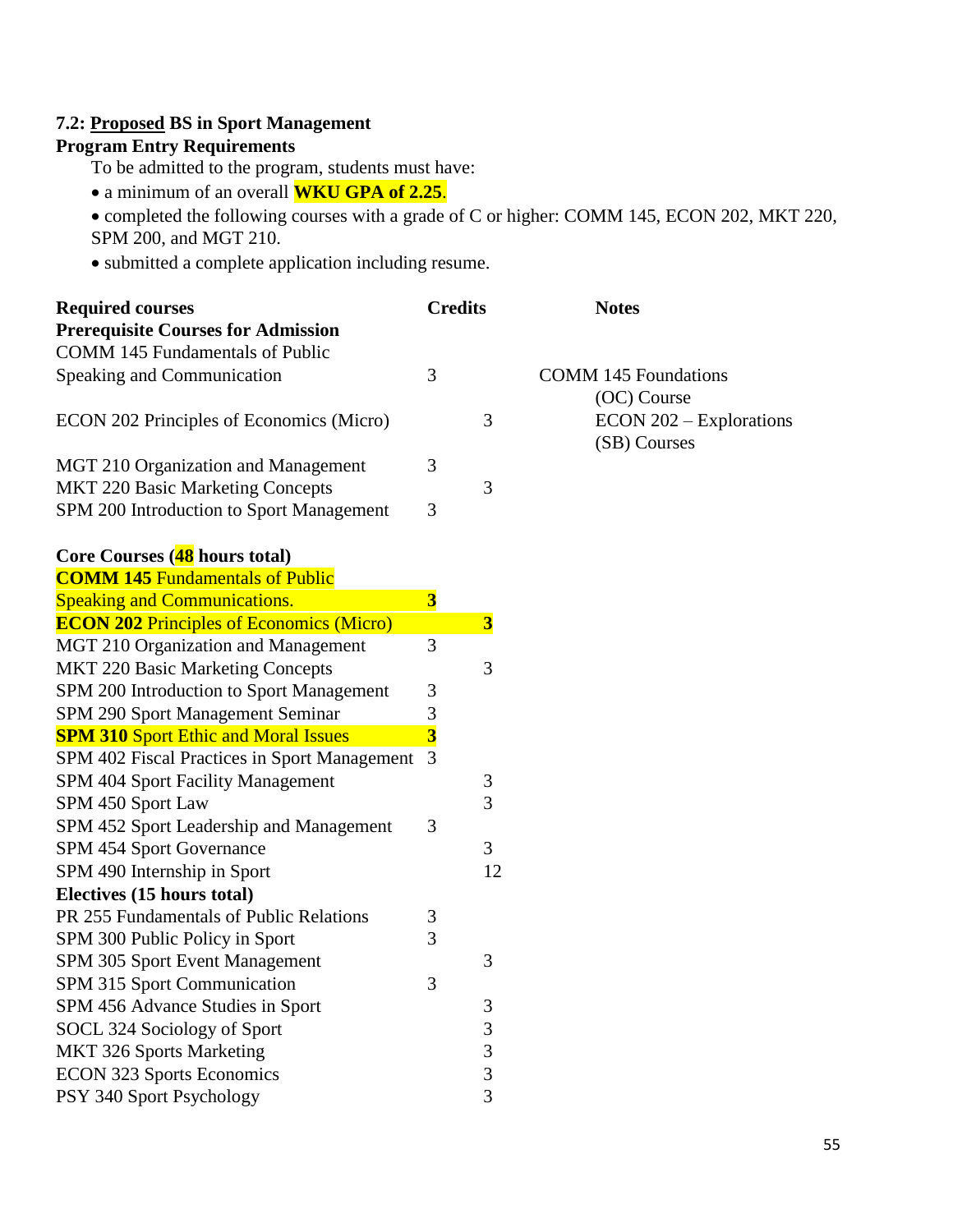| <b>REC 220 Understanding the Nonprofit Sector</b> | $\overline{\mathbf{3}}$ | Adding elective to reflect student interests and<br>scheduling |
|---------------------------------------------------|-------------------------|----------------------------------------------------------------|
| <b>REC 420 Recreation and Tourism</b>             | $\overline{\mathbf{3}}$ | Adding elective to reflect student interests and               |
|                                                   |                         | scheduling                                                     |
| <b>REC 422 Campus Recreation</b>                  |                         | $\overline{\mathbf{3}}$<br>Adding elective to reflect student  |
|                                                   |                         | interests and scheduling                                       |
| <b>REC 480 Travel-Based Learning in</b>           |                         |                                                                |
| <b>Recreation and Tourism</b>                     | $\overline{\mathbf{3}}$ | Adding elective to reflect student interests and               |
|                                                   |                         | scheduling                                                     |
| <b>ENT 312 Entrepreneurship</b>                   |                         | Adding elective to reflect student                             |
|                                                   |                         | interests and scheduling                                       |
| <b>MKT 331 Social Media Marketing</b>             |                         | 3<br>Adding elective to reflect student                        |
|                                                   |                         | interests and scheduling                                       |
| <b>Total Major Hours</b>                          |                         | 63                                                             |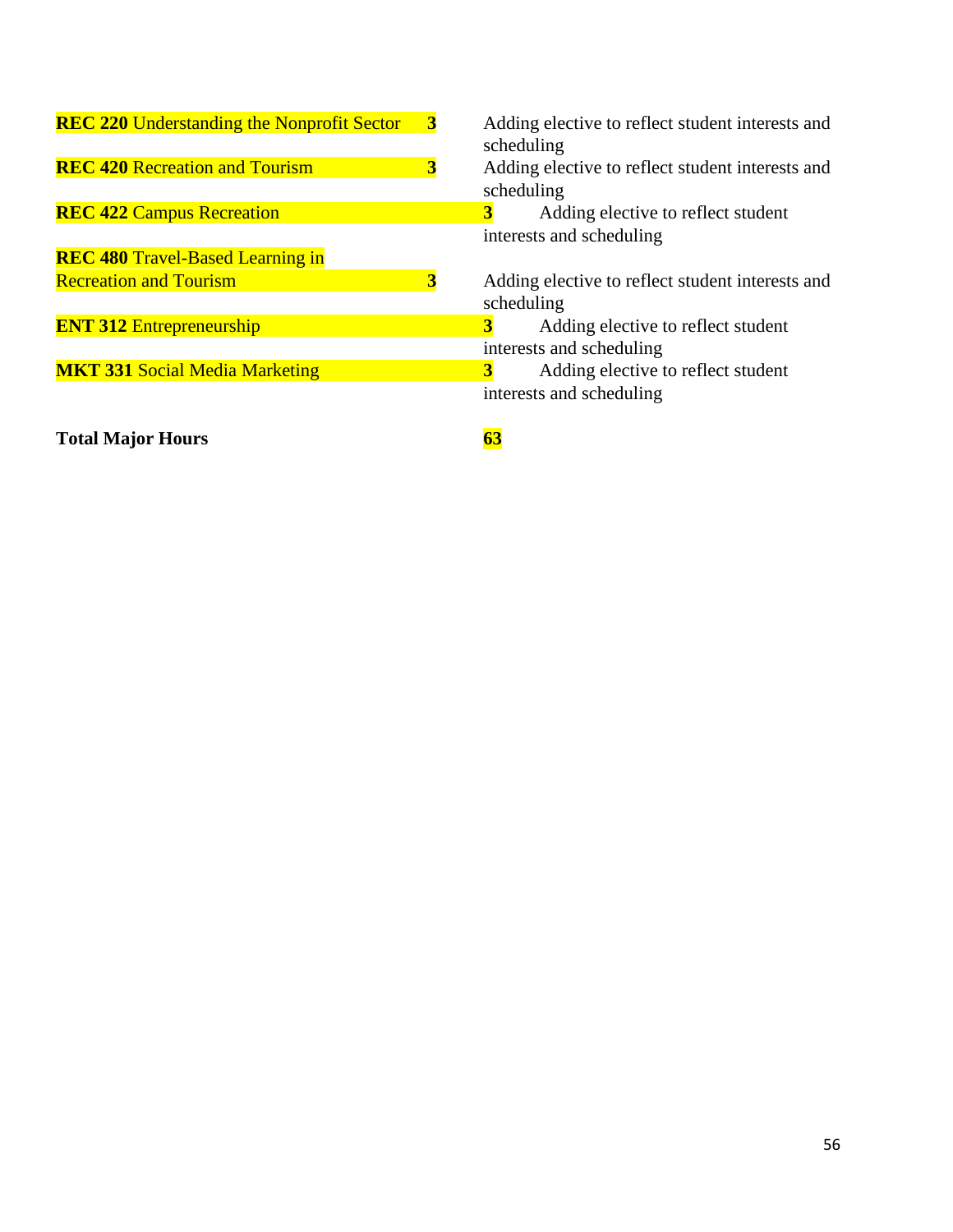#### **Proposal to Revise a program:** Bachelor of Science in Nursing (BSN) **College of Health and Human Services Department/Unit: School of Nursing**

#### **Section 1: Proponent Contact Information**

**1.1** Name/Title: Tonya Bragg-Underwood, DNP, FNP-BC, CNE

**1.2** Email address: [tonya.bragg-underwood@wku.edu](file:///C:/Users/Tonya/AppData/Local/Temp/tonya.bragg-underwood@wku.edu)

**1.3** Phone # 270-745-4377

### **Section 2: Program Information**

- **2.1** Current Program reference number: 586
- **2.2** Current Program title: Bachelor of Science in Nursing (BSN)
- **2.3** Current total number of credits required in the program: 57

**Section 3: Proposed program revisions and rationales** In response to the need for workforce retraining and development, the School of Nursing (SON) has recently obtained approval from the Kentucky Board of Nursing to start a new JUMP program, for entry into the Master's Entry Professional Nursing (MEPN) program. This program allows second degree baccalaureate students who meet selected criteria to obtain a BSN and MSN within a two-year time frame. This program has been approved by the Graduate Curriculum Committee, University Senate, and Provost.

An alternative list of admission criteria must be listed in the undergraduate catalog to help guide students who are interested in pursuing the accelerated JUMP BSN program.

### **Section 4: Consultations**

Do any of the proposed revisions in section 3 above involve or in any other way impact other departments/units? **Yes**

An anticipated small decrease in the number of students enrolled in general microbiology and lab (BIOL 207/208) and chemistry for the health sciences (CHEM 109). Dr. Mary Bennett, SON director, spoke with Dr. Cheryl Stevens regarding a slight decrease in enrollment for these courses. Dr. Stevens did not foresee any implications for Ogden College with this slight decrease in enrollment, but she would notify the curriculum committee.

### **Section 5: Proposed term for implementation:** Fall 2019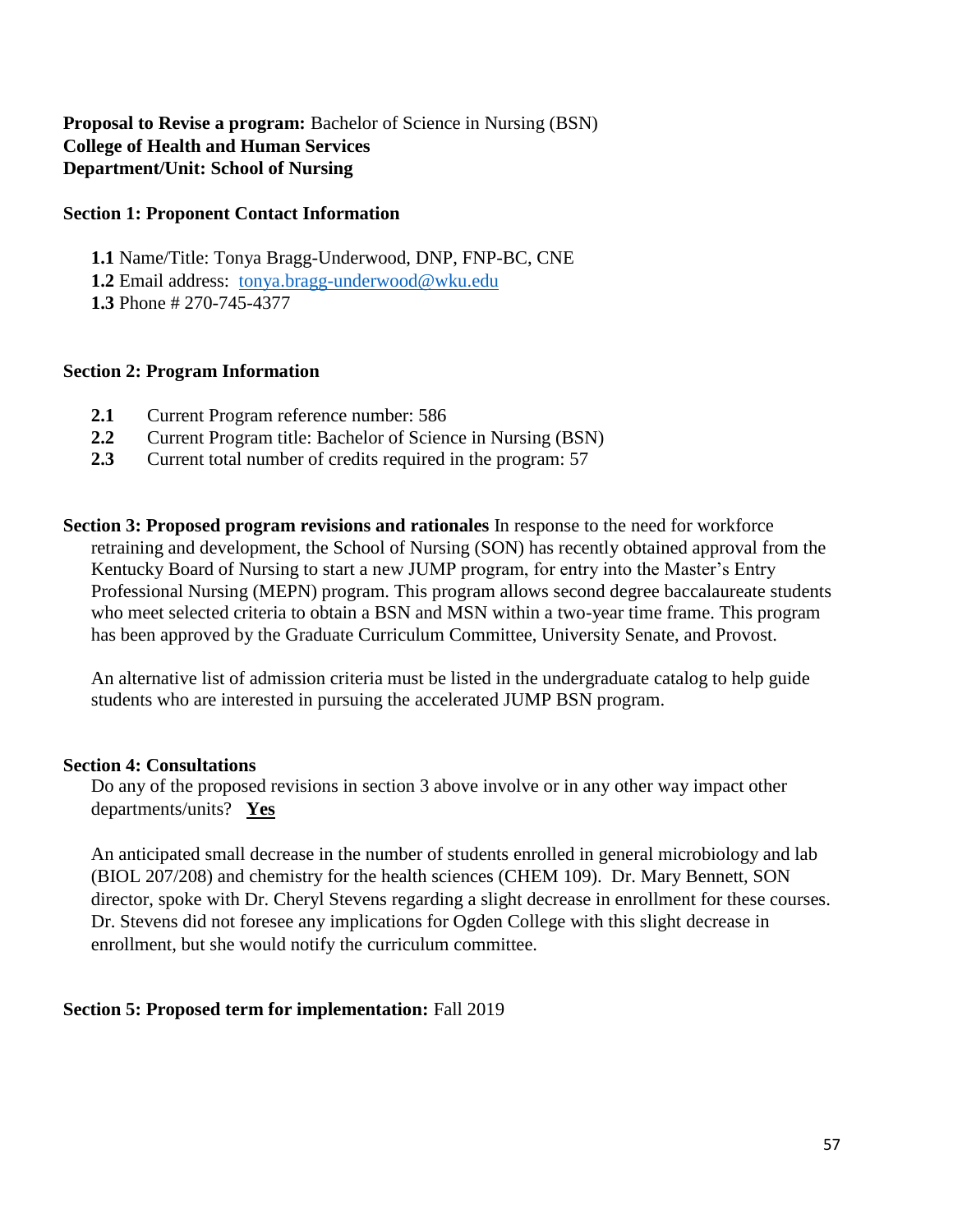**Section 6: Approval Flow Dates:** 

**Proposing department/unit: BSN Prelicensure Academic Standards on 3/4/19 BSN Prelicensure Curriculum Committee on 3/5/19 BSN Prelicensure Program Committee on 3/12/19 CHHS Undergraduate Curriculum Committee: 3/22/2019 Undergraduate Curriculum Committee: University Senate:**

**Section 7: Required Appendices: Current & proposed program descriptions:**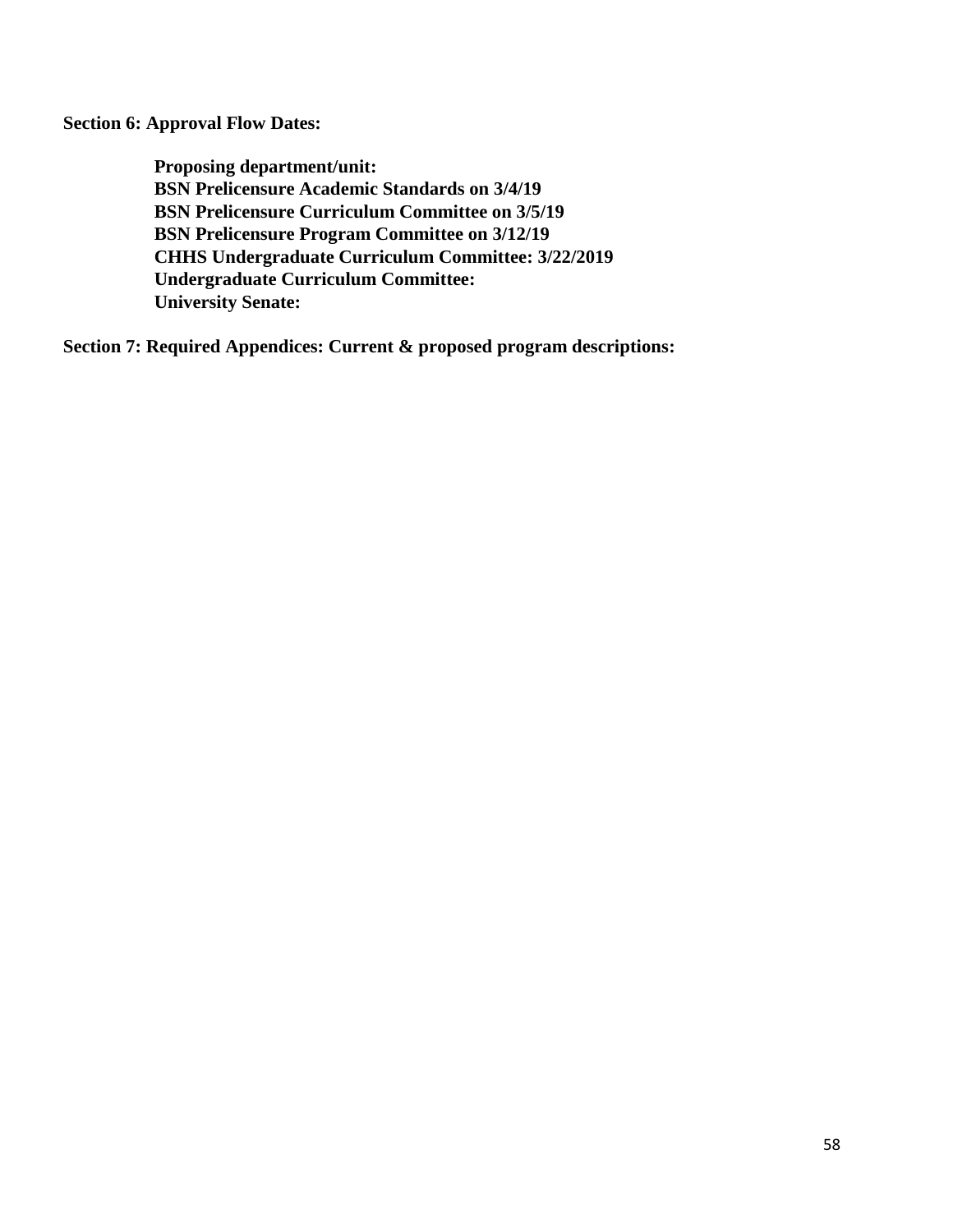### **7.1 Current Program:**

#### Current Program Description

Prior to admission into the nursing program, students are required to meet the university general education requirements and a set of prerequisite courses required of all nursing students. Students who want to declare as a nursing major prior to admission into the nursing program are designated as Pre-Nursing students (reference 586P) and are assigned an advisor in CHHS. Pre-Nursing students will meet during orientation to discuss their academic preparation and determine the appropriate courses for registration. Pre-Nursing students must maintain a GPA of 2.75 or above to remain in the pre-nursing program. For more details and frequently asked questions about preparation for admission into nursing and deadlines for applications, please see the School of Nursing website.

Support services for CHHS are housed in the Advising and Career Development Center and are available to students who decide to change from Pre-Nursing to another health related career.

Admission to the nursing program is limited and based on selection of the most qualified applicants who meet all admission requirements. The program can be completed in 4 years if the student completes all prerequisite courses, is admitted to the nursing program in the junior year and successfully completes all nursing courses in sequence.

Guaranteed Nursing Admission (GNA) to the WKU BSN program is available to first –time, full time college freshman and is not available for transfer students. This is a competitive application process.

Prior to completing the GNA application, you must apply for admission to WKU, submit your ACT scores and obtain a WKU ID number. See http://www.wku.edu/atwku/admissions.php for details.

Students seeking the GNA must have an ACT composite score of 23 or above. In addition, all students seeking entry into the WKU BSN program must be able to meet all nursing admission requirements. Please see the School of Nursing website for complete details.

If a student is awarded a GNA, students must maintain a 3.0 GPA while a full-time student in the pre-nursing program. GNA students must also initially obtain a grade of "B" or above in the following courses: CHEM 109, BIOL 131, BIOL 231, BIOL 207, BIOL 208, NURS 102, and NURS 324. All general education courses and nursing required pre-requisite courses must be completed prior to entering the nursing program.

GNA students who maintain the above standards will be guaranteed admission to the WKU BSN program in either the Fall or the Spring semester on or before the third year. If the student is not able to enroll in the BSN program during this timeframe for any reason, the GNA student will forfeit the GNA status and must reapply to the nursing program with the general applicant pool to compete for a space in the BSN program.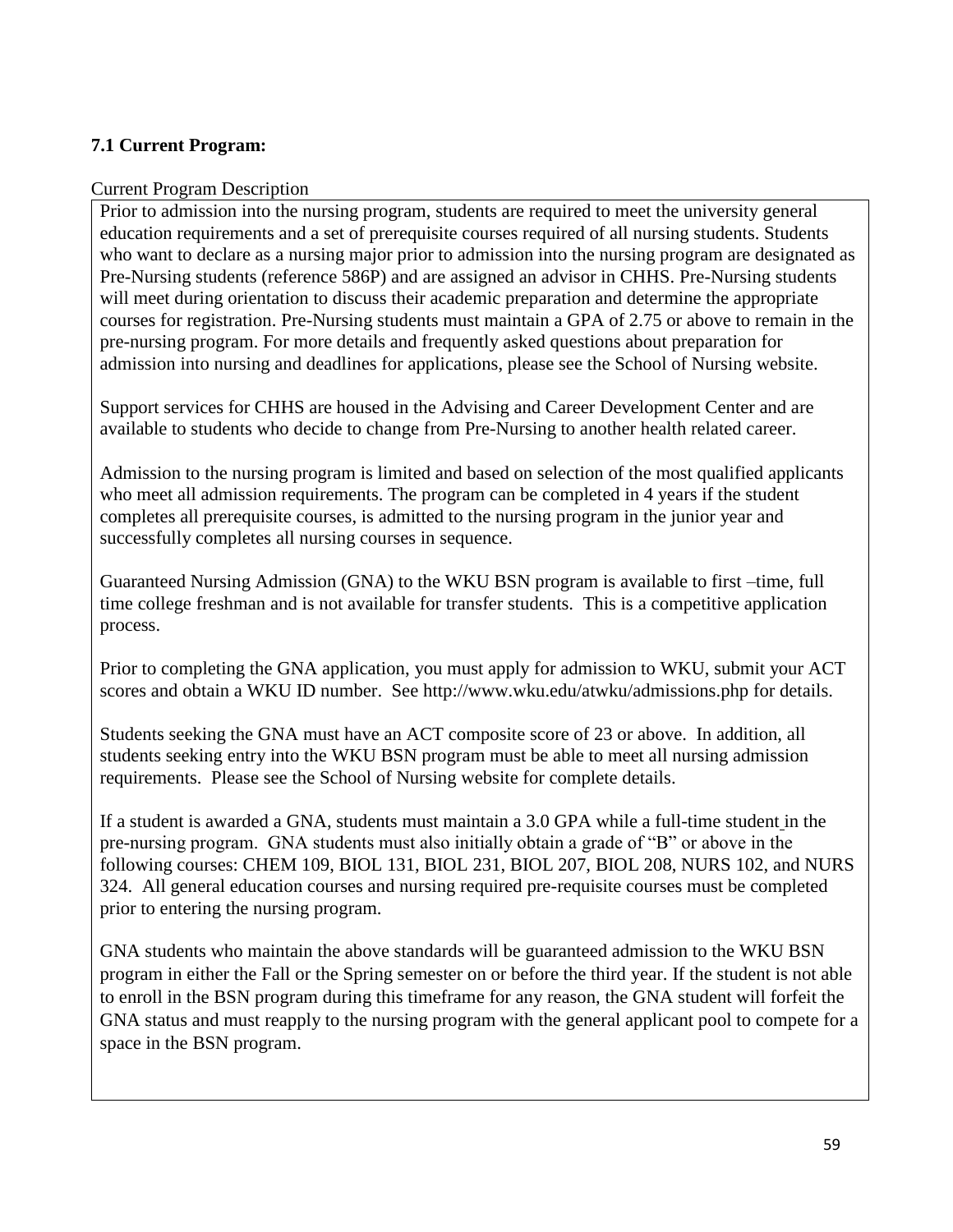*Required Pre-Nursing Curriculum for Bachelor of Science in Nursing Degree:*

MATH 115 or 116, BIOL 131, 231, PSY/PSYS 220, NURS 324, NURS 102, CHEM 109, BIOL 207, 208, HMD 211, and a statistics course selected from ECON 206, MATH 183, PH 383, PSY/PSYS 313 SOCL 300, or SWRK 344. The student must also have completed all requirements for general education (WKU Colonnade Program or approved general education certification transferred to WKU) prior to entry into the upper division BSN program.

Be admitted to Western Kentucky University.

1. Complete all designated prerequisite courses.

2. Have a cumulative grade point average of 2.75 or above for college level courses.

3. Have attained a minimum of a "C" in NURS 102, NURS 324, BIOL 131/231, BIOL 207/208,

CHEM 109, MATH 115 or 116, HMD 211, PSY/PSYS 220, and the selected Statistics course ECON 206, MATH 183, PH 383, PSY/PSYS 313, SOCL 300 or SWRK 344)

Anatomy and Physiology must have been completed no more than 5 years prior to application to the nursing program. Students who have obtained a minimum grade of "C" in Anatomy and Physiology more than 5 years prior to application to the nursing program must either retake the courses, or demonstrate current competency by passing a challenge exam prior to application to the nursing program.

4. Submit application to the School of Nursing by posted deadline on website.

5. Students may be asked to participate in a preadmission interview and/or testing.

*Required Nursing Curriculum for Bachelor of Science in Nursing Degree* 

Students are required to take the following 57 hours and earn a grade of "C" or higher in each course: NURS 329, 333, 334, 335, 336, 337, 341, 342, 343, 344, 403, 413, 421, 422, 429, 432, 433, 444, 445, 448, 449.

### *Current*

*Required Pre-Nursing Curriculum for Bachelor of Science in Nursing Degree:*

| Prefix            | #             | Course Title                      | Hrs.           |
|-------------------|---------------|-----------------------------------|----------------|
| Math              | 115           | Applied College Algebra           | 3              |
|                   | <sub>or</sub> |                                   |                |
|                   | 116           | College Algebra                   |                |
| <b>BIOL</b>       | 131           | Human Anatomy & Physiology I      | $\overline{4}$ |
| <b>BIOL</b>       | 231           | Adv Human Anatomy and Physiology  | $\overline{4}$ |
| PSY/              | 220           | Developmental Psychology          | 3              |
| <b>PSYS</b>       |               |                                   |                |
| <b>NURS</b>       | 102           | Intro to Professional Nursing     | 3              |
| <b>NURS</b>       | 324           | Pathophysiology for Nursing       | 3              |
| <b>CHEM</b>       | 109           | Chemistry for the Health Sciences | $\overline{4}$ |
| <b>BIOL</b>       | 207           | General Micro                     | 3              |
| <b>BIOL</b>       | 208           | General Micro Lab                 |                |
| <b>HMD</b>        | 211           | <b>Human Nutrition</b>            | 3              |
| <b>Statistics</b> |               | Selected courses:                 | 3              |
| Course            |               | <b>ECON 206 Statistics</b>        |                |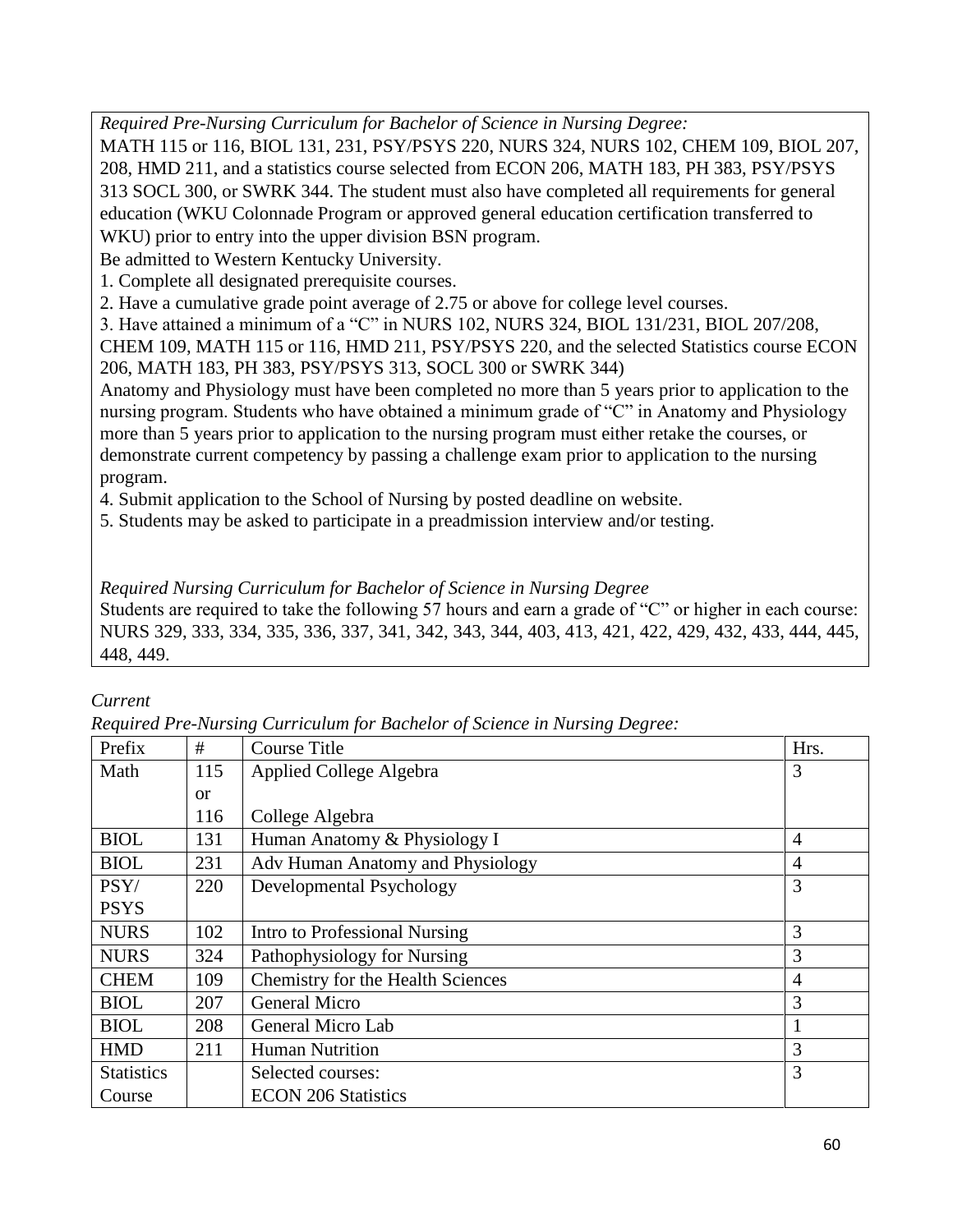| <b>MATH 183 Introductory Statistics</b>                  |  |
|----------------------------------------------------------|--|
| PH 383 Biostatistics in the Health Sciences              |  |
| PSY/PSYS 313 Statistics in Psychology                    |  |
| SOCL 300 Using Statistics in Sociology                   |  |
| <b>SWRK 344 Social Work Statistics and Data Analysis</b> |  |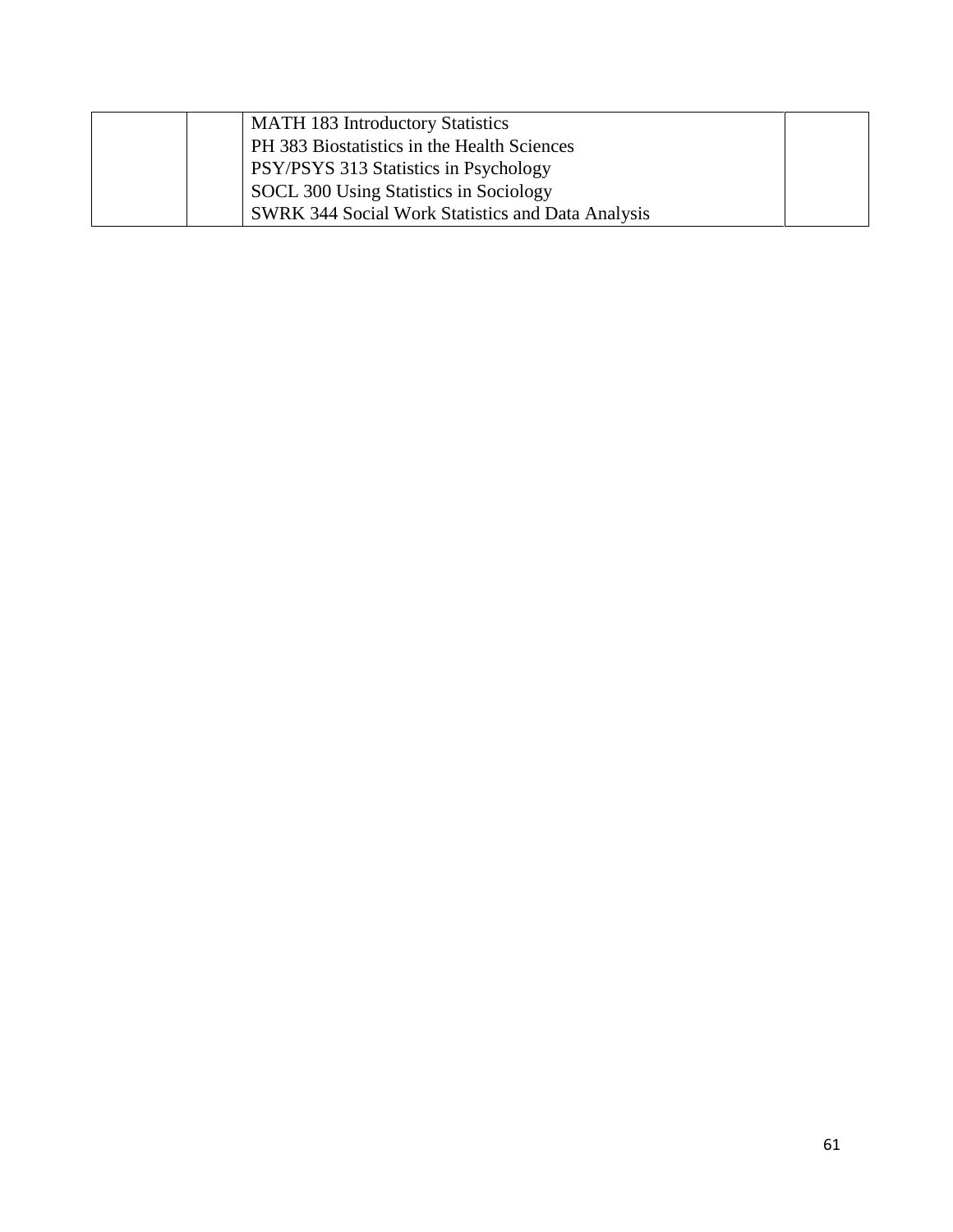### **7.2 Proposed Program:**

#### Proposed Program Description

Prior to admission into the nursing program, students are required to meet the university general education requirements and a set of prerequisite courses required of all nursing students. Students who want to declare as a nursing major prior to admission into the nursing program are designated as Pre-Nursing students (reference 586P) and are assigned an advisor in CHHS. Pre-Nursing students will meet during orientation to discuss their academic preparation and determine the appropriate courses for registration. Pre-Nursing students must maintain a GPA of 2.75 or above to remain in the pre-nursing program. For more details and frequently asked questions about preparation for admission into nursing and deadlines for applications, please see the School of Nursing website.

Support services for CHHS are housed in the Advising and Career Development Center and are available to students who decide to change from Pre-Nursing to another health related career.

Admission to the nursing program is limited and based on selection of the most qualified applicants who meet all admission requirements. The program can be completed in 4 years if the student completes all prerequisite courses, is admitted to the nursing program in the junior year and successfully completes all nursing courses in sequence.

Guaranteed Nursing Admission (GNA) to the WKU BSN program is available to first –time, full time college freshman and is not available for transfer students. This is a competitive application process.

Prior to completing the GNA application, you must apply for admission to WKU, submit your ACT scores and obtain a WKU ID number. See http://www.wku.edu/atwku/admissions.php for details.

Students seeking the GNA must have an ACT composite score of 23 or above. In addition, all students seeking entry into the WKU BSN program must be able to meet all nursing admission requirements. Please see the School of Nursing website for complete details.

If a student is awarded a GNA, students must maintain a 3.0 GPA while a full-time student in the pre-nursing program. GNA students must also initially obtain a grade of "B" or above in the following courses: CHEM 109, BIOL 131, BIOL 231, BIOL 207, BIOL 208, NURS 102, and NURS 324. All general education courses and nursing required pre-requisite courses must be completed prior to entering the nursing program.

GNA students who maintain the above standards will be guaranteed admission to the WKU BSN program in either the Fall or the Spring semester on or before the third year. If the student is not able to enroll in the BSN program during this timeframe for any reason, the GNA student will forfeit the GNA status and must reapply to the nursing program with the general applicant pool to compete for a space in the BSN program.

Required Pre-Nursing Curriculum for Bachelor of Science in Nursing Degree: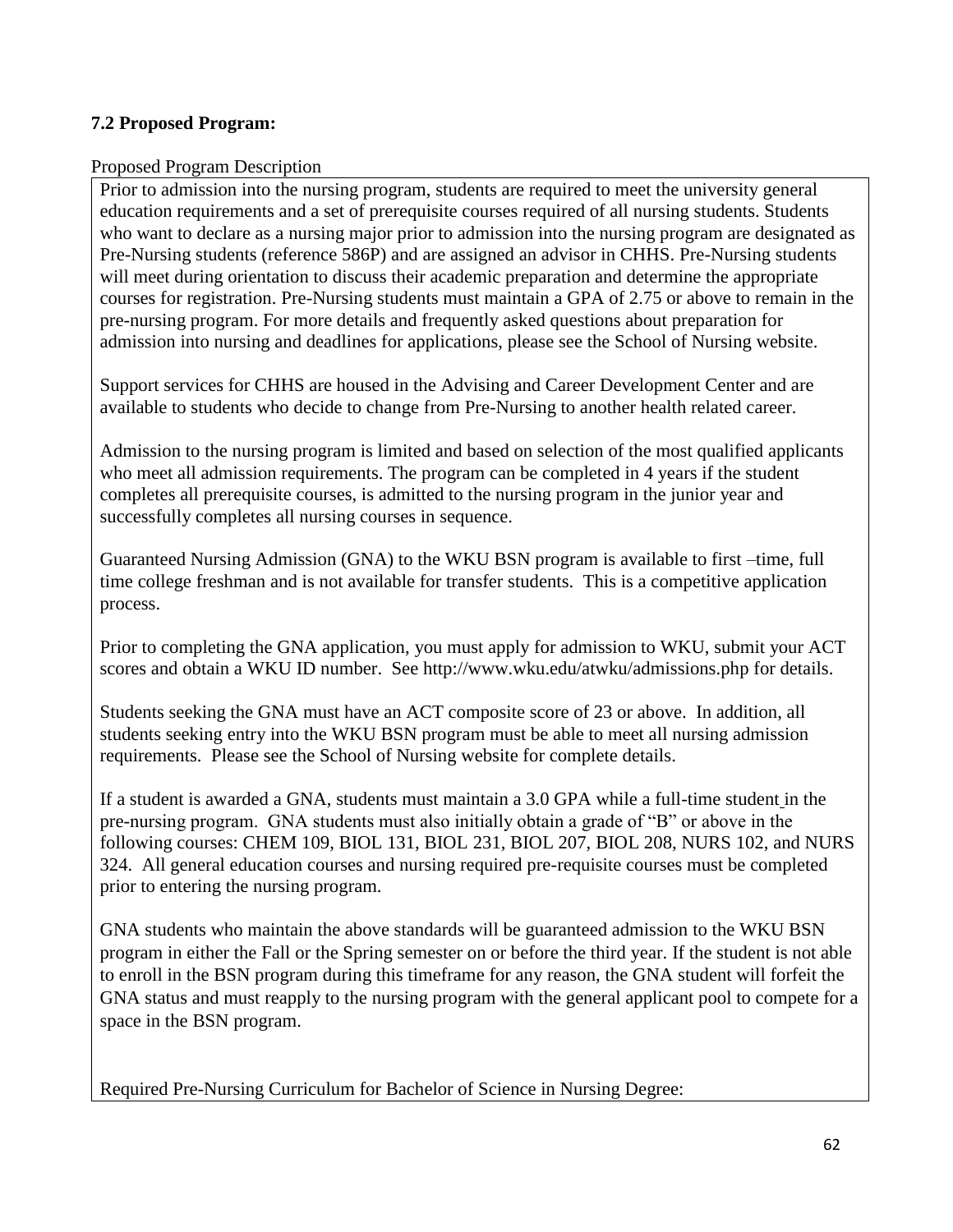MATH 115 or 116, BIOL 131, 231, PSY/PSYS 220, NURS 324, NURS 102, CHEM 109, BIOL 207, 208, HMD 211, and a statistics course selected from ECON 206, MATH 183, PH 383, PSY/PSYS 313 SOCL 300, or SWRK 344. The student must also have completed all requirements for general education (WKU Colonnade Program or approved general education certification transferred to WKU) prior to entry into the upper division BSN program.

Be admitted to Western Kentucky University.

1. Complete all designated prerequisite courses.

2. Have a cumulative grade point average of 2.75 or above for college level courses.

3. Have attained a minimum of a "C" in NURS 102, NURS 324, BIOL 131/231, BIOL 207/208,

CHEM 109, MATH 115 or 116, HMD 211, PSY/PSYS 220, and the selected Statistics course ECON 206, MATH 183, PH 383, PSY/PSYS 313, SOCL 300 or SWRK 344)

Anatomy and Physiology must have been completed no more than 5 years prior to application to the nursing program. Students who have obtained a minimum grade of "C" in Anatomy and Physiology more than 5 years prior to application to the nursing program must either retake the courses, or demonstrate current competency by passing a challenge exam prior to application to the nursing program.

4. Submit application to the School of Nursing by posted deadline on website.

5. Students may be asked to participate in a preadmission interview and/or testing.

## **OR**

**Required Pre-Nursing Curriculum for Second Degree Baccalaureate students concurrently pursuing the Joint Undergraduate Master's Program (JUMP) in Nursing. BIOL 131, BIOL 231, and HMD 211. The student must also have completed all requirements listed below prior to enrolling in upper division BSN coursework. If, after admission, a student does not wish to complete the JUMP program, but wishes to continue in the BSN prelicensure program, the student must complete NURS 324 Pathophysiology or other approved pathophysiology (NURS 624 would meet this requirement) for them to continue in the BSN program.**

**1. Be admitted to Western Kentucky University.** 

**2. Bachelor's degree in any discipline other than nursing with a 3.0 or greater GPA.** 

**3. Have attained a minimum of a "B" in HMD 211**

**4. Have attained a minimum of a "B" in BIOL 131 & 231.**

**5. Have attained a minimum comprehensive score of 80 on the HESI entrance exam.**

**6. Submit applications to the School of Nursing for (a) BSN admission and (b) JUMP** 

**application for admission by posted deadlines on website.** 

### *Proposed*

| Prefix | #  | Course Title            |  |
|--------|----|-------------------------|--|
| Math   |    | Applied College Algebra |  |
|        | or |                         |  |

*Required Pre-Nursing Curriculum for Bachelor of Science in Nursing Degree*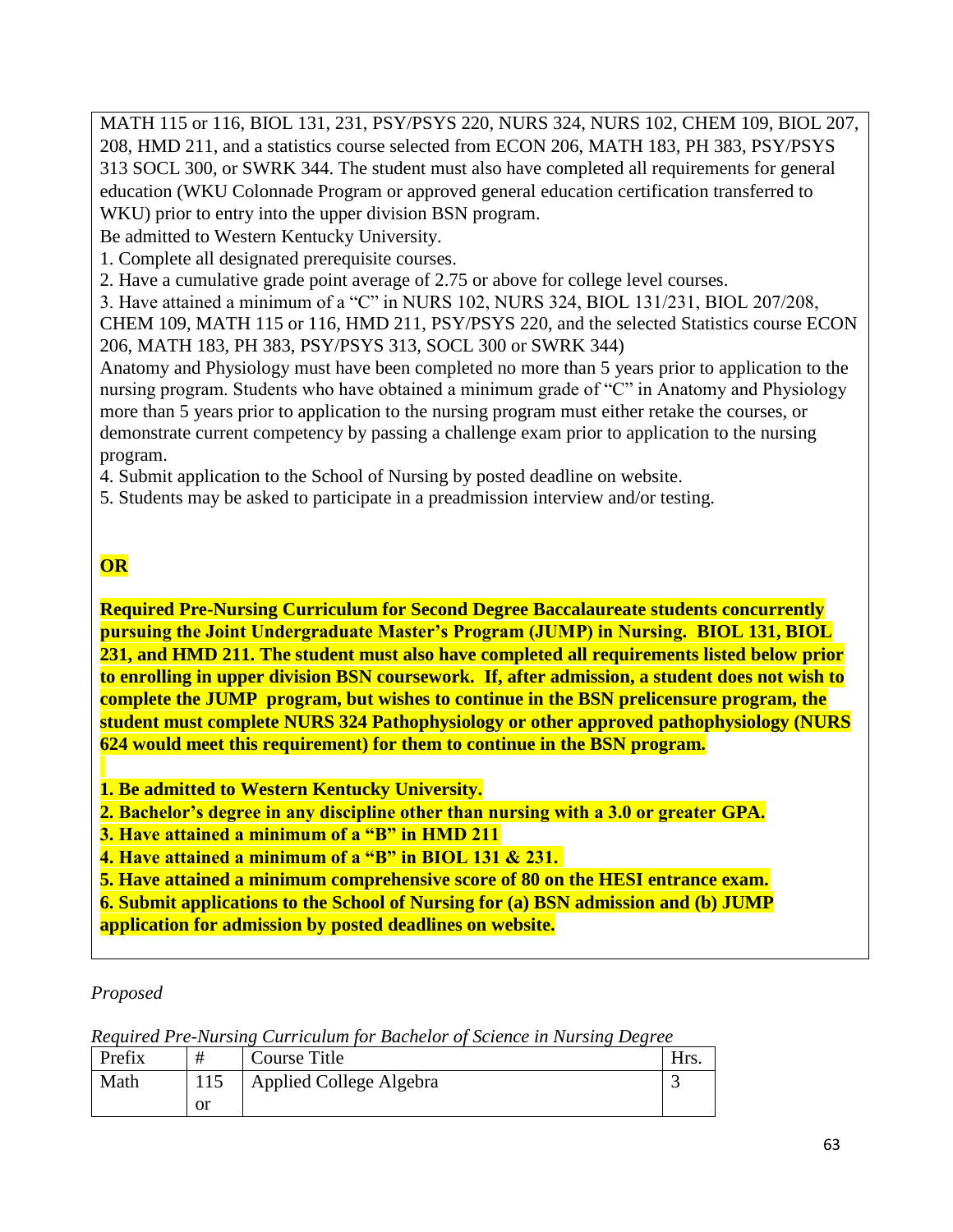|                   | 116 | College Algebra                                          |                |
|-------------------|-----|----------------------------------------------------------|----------------|
| <b>BIOL</b>       | 131 | Human Anatomy & Physiology I                             | 4              |
| <b>BIOL</b>       | 231 | Adv Human Anatomy and Physiology                         | 4              |
| PSY/              | 220 | Developmental Psychology                                 | 3              |
| <b>PSYS</b>       |     |                                                          |                |
| <b>NURS</b>       | 102 | Intro to Professional Nursing                            | 3              |
| <b>NURS</b>       | 324 | Pathophysiology for Nursing                              | 3              |
| <b>CHEM</b>       | 109 | Chemistry for the Health Sciences                        | $\overline{4}$ |
| <b>BIOL</b>       | 207 | <b>General Micro</b>                                     | 3              |
| <b>BIOL</b>       | 208 | General Micro Lab                                        | 1              |
| <b>HMD</b>        | 211 | <b>Human Nutrition</b>                                   | 3              |
| <b>Statistics</b> |     | Selected courses:                                        | 3              |
| Course            |     | <b>ECON 206 Statistics</b>                               |                |
|                   |     | <b>MATH 183 Introductory Statistics</b>                  |                |
|                   |     | PH 383 Biostatistics in the Health Sciences              |                |
|                   |     | PSY/PSYS 313 Statistics in Psychology                    |                |
|                   |     | <b>SOCL 300 Using Statistics in Sociology</b>            |                |
|                   |     | <b>SWRK 344 Social Work Statistics and Data Analysis</b> |                |

# **OR**

### **Required Pre-Nursing Curriculum for Second Degree Baccalaureate students concurrently pursuing the Joint Undergraduate Master's Program (JUMP) in Nursing**

| Prefix      | # | <b>Course Title</b>                          | <b>Hours</b> |
|-------------|---|----------------------------------------------|--------------|
| <b>HMD</b>  |   | <b>Human Nutrition</b>                       |              |
| <b>BIOI</b> |   | <b>Human Anatomy &amp; Physiology I</b>      |              |
| <b>BIOI</b> |   | <b>Advanced Human Anatomy and Physiology</b> |              |